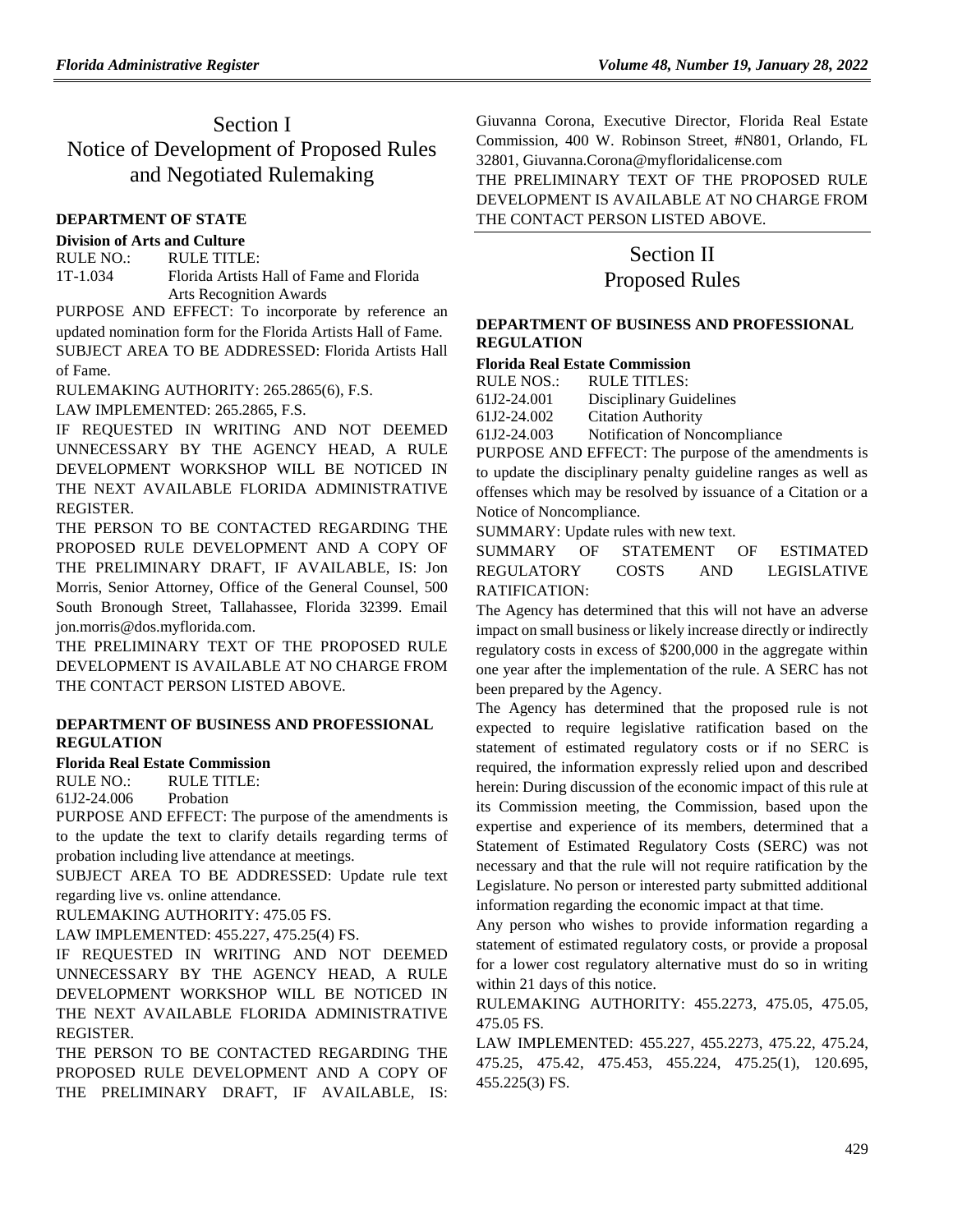# IF REQUESTED WITHIN 21 DAYS OF THE DATE OF THIS NOTICE, A HEARING WILL BE SCHEDULED AND ANNOUNCED IN THE FAR.

THE PERSON TO BE CONTACTED REGARDING THE PROPOSED RULE IS: Giuvanna Corona, Executive Director, Florida Real Estate Commission, 400 W. Robinson Street, #N801, Orlando, FL 32801, Giuvanna.Corona@myfloridalicense.com

# THE FULL TEXT OF THE PROPOSED RULE IS:

# **61J2-24.001 Disciplinary Guidelines.**

(1) Pursuant to Section 455.2273, F.S., the Commission sets forth below a range of disciplinary guidelines from which disciplinary penalties will be imposed upon licensees guilty of violating Chapters 455 or 475, F.S. or Title 61J2, F.A.C. The purpose of the disciplinary guidelines is to give notice to licensees of the range of penalties which normally will be imposed for each count during a formal or an informal hearing. For purposes of this rule, the order of penalties, ranging from lowest to highest, is: letter of concern, reprimand, fine, probation, suspension, and revocation or denial of application. Pursuant to Section 475.25(1), F.S., combinations of these penalties are permissible by law. Nothing in this rule shall preclude any discipline imposed upon a licensee pursuant to a stipulation or settlement agreement, nor shall the range of penalties set forth in this rule preclude the Probable Cause Panel from issuing a letter of guidance.

(2) As provided in Section 475.25(1), F.S., the Commission may, in addition to other disciplinary penalties, place a licensee on probation. The placement of the licensee on probation shall be for such a period of time and subject to such conditions as the Commission may specify. Standard probationary conditions, as further ennumerated in Rule 61J2- 24.006, Probation, may include, but are not limited to, requiring the licensee: to attend pre-licensure courses; to satisfactorily complete a pre-licensure course; to attend post-licensure courses; to satisfactorily complete a post-licensure course; to attend continuing education courses; to submit to and successfully complete the state-administered examination; to be subject to periodic inspections and interviews by a DBPR investigator; if a broker, to place the license on a broker associate status; or, if a broker, to file escrow account status reports with the Commission or with a DBPR investigator at such intervals as may be prescribed.

(3) No change.

|                  | <b>PENALTY</b><br>RANGE          |                                         |
|------------------|----------------------------------|-----------------------------------------|
| <b>VIOLATION</b> | <b>FIRST</b><br><b>VIOLATION</b> | <b>ISECOND AND</b><br><b>SUBSEQUENT</b> |

|                                                                                                                                       |                                                                                                                                                      | <b>VIOLATIONS</b>                                                                                                                                    |
|---------------------------------------------------------------------------------------------------------------------------------------|------------------------------------------------------------------------------------------------------------------------------------------------------|------------------------------------------------------------------------------------------------------------------------------------------------------|
| (a) Section 475.22, F.S.<br>Broker fails to maintain and<br>office or sign at<br>entrance of office                                   | to<br>administrative<br>fine to 3-month administrative<br>$$1,000$ fine                                                                              | (a) Reprimand $(a)$ 90-day<br>\$500 suspension and<br>\$1,000<br>suspension and fine to 1 year<br>suspension and<br>\$2,000 fine                     |
| (b) Section 475.24, F.S.<br>Failure to register a branch and<br>office                                                                | $\mathfrak{t}\Theta$<br>administrative<br>fine to 3-month administrative<br>\$1,000 fine                                                             | (b) Reprimand (b) 90-day<br>\$500 suspension and<br>\$1,000<br>suspension and fine to 1 year<br>suspension and<br>\$2,000 fine                       |
| (c) Section $475.25(1)(b)$ ,<br>F.S.<br>Section 455.227(1)(a), F.S.                                                                   |                                                                                                                                                      |                                                                                                                                                      |
| 1. Fraud, misrepresentation, $\left  \frac{1}{1} \right $ \$1,000 to $\left  \frac{1}{1} \right $ \$2,500 to<br>and dishonest dealing | \$2,500<br>administrative  <br>fine and $30$ -day fine and<br>suspension to month<br>\$5,000<br>administrative<br>$frac$ $\frac{1}{2}$<br>revocation | \$5,000<br>administrative<br>6<br>suspension<br>to<br>\$5,000<br>and administrative<br>fine<br>and<br>revocation                                     |
| false $2$ .<br>Concealment,<br>2.<br>promises, false pretenses by $$2,500$<br>trick, scheme or device                                 | $$1,000$ to 2.<br>administrative<br>fine and 30-day fine<br>suspension<br>\$5,000<br>administrative<br>fine<br>revocation                            | \$2,500<br>tΘ<br>\$5,000<br>administrative<br>and<br>6<br>to month<br>suspension<br>to<br>\$5,000<br>and administrative<br>fine<br>and<br>revocation |
| Culpable negligence or $3$ .<br>3.<br>breach of trust                                                                                 | \$1,000<br>\$2,500<br>administrative<br>fine and $30$ -day fine                                                                                      | \$2,500<br><del>to</del> 3.<br>tΘ<br>\$5,000<br>administrative<br>6<br>and                                                                           |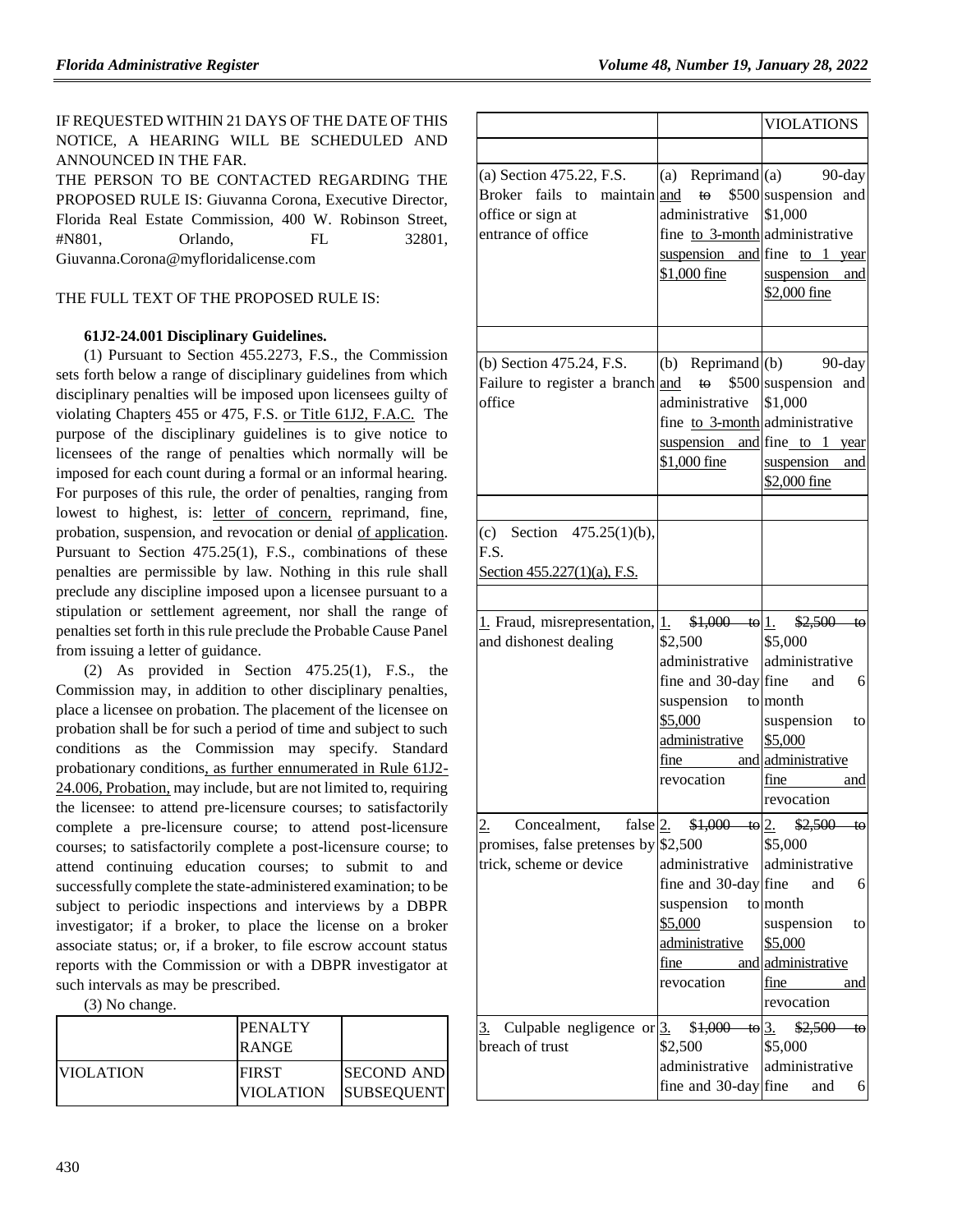|                                                          | suspension to month                                   |                                       |
|----------------------------------------------------------|-------------------------------------------------------|---------------------------------------|
|                                                          | \$5,000                                               | suspension<br>to                      |
|                                                          | administrative                                        | \$5,000                               |
|                                                          | fine                                                  | and administrative                    |
|                                                          | revocation                                            | <u>fine</u><br>and                    |
|                                                          |                                                       | revocation                            |
| $\frac{4}{2}$ . Violating a duty imposed $\frac{4}{2}$ . | $$1,000$ to $4.$                                      | $$2,500$ to                           |
| by law or by the terms of $a\$ \$2,500                   |                                                       | \$5,000                               |
| listing agreement                                        | administrative                                        | administrative                        |
|                                                          | fine and $30$ -day fine                               | 6<br>and                              |
|                                                          | suspension                                            | to month                              |
|                                                          | \$5,000                                               | suspension<br>to                      |
|                                                          | administrative                                        | \$5,000                               |
|                                                          | $frac$ $\frac{1}{2}$                                  | and administrative                    |
|                                                          | revocation                                            | fine and                              |
|                                                          |                                                       | revocation                            |
|                                                          |                                                       |                                       |
| <u>5.</u><br>Aided, assisted or $5$ .                    |                                                       | $$1,000$ to $5.$ $$2,500$ to          |
| conspired with another; or $$2,500$                      |                                                       | \$5,000                               |
| formed an intent, design or administrative               |                                                       | administrative                        |
| scheme to engage in such fine and 30-day fine            |                                                       | and<br>6                              |
| misconduct and committed suspension                      |                                                       | to month                              |
| an overt act in furtherance of $$5,000$                  |                                                       | suspension<br>to                      |
| such intent, design                                      | or administrative                                     | \$5,000                               |
| scheme                                                   | fine                                                  | and administrative                    |
|                                                          | revocation                                            | fine<br>and                           |
|                                                          |                                                       | revocation                            |
| (d) Section $475.25(1)(c)$ , (d)                         | $\frac{$250}{4}$ to (d)                               | \$1,000                               |
| F.S.                                                     | \$1,000                                               | \$2,500 to \$5,000                    |
| False,<br>deceptive                                      | or administrative                                     | administrative                        |
| misleading advertising                                   |                                                       | fine and 30-day fine and 90-day       |
|                                                          | suspension                                            | to suspension to                      |
|                                                          | \$2,500                                               | \$5,000                               |
|                                                          | administrative                                        | administrative                        |
|                                                          | $\frac{\text{fine and } 90 \text{-day}}{\text{fine}}$ | and                                   |
|                                                          | suspension                                            | revocation                            |
|                                                          |                                                       |                                       |
|                                                          |                                                       |                                       |
| $Subparagnh$ Section $(e)$<br>(e)                        | $\frac{$250}{10}$ to (e)                              | \$1,000                               |
| 475.25(1)(d)1, F.S.                                      | \$1,000                                               | \$2,500 to \$5,000                    |
| Failed to account or deliver administrative              |                                                       | administrative                        |
| to any person                                            |                                                       | fine and $30$ -day fine and $90$ -day |
| as required by agreement or suspension                   |                                                       | to suspension<br>to                   |
| law, escrowed                                            | \$2,500                                               | \$5,000                               |
| property                                                 | administrative                                        | administrative                        |
|                                                          | $frac$ and $90$ -day fine                             | and                                   |
|                                                          | suspension                                            | revocation                            |
|                                                          |                                                       |                                       |
|                                                          |                                                       |                                       |
|                                                          |                                                       |                                       |

| Subparagraph $(f)$ \$1,000 $(f)$ \$2,500<br><u>(f)</u>                                         |                                                      | to                                 |
|------------------------------------------------------------------------------------------------|------------------------------------------------------|------------------------------------|
| 475.25(1)(d)2., F.S., Failed to administrative                                                 |                                                      | \$5,000                            |
| deposit money into escrow fine and 30-day administrative                                       |                                                      |                                    |
| account when licensee is suspension                                                            |                                                      | to fine and 90-day                 |
| purchaser and contract \$2,500                                                                 |                                                      | suspension<br>to                   |
| requires deposit into escrow                                                                   | administrative                                       | \$5,000                            |
|                                                                                                | fine and 90-day administrative                       |                                    |
|                                                                                                | suspension                                           | <u>fine</u><br>and                 |
|                                                                                                |                                                      | revocation                         |
|                                                                                                |                                                      |                                    |
|                                                                                                |                                                      |                                    |
| $(g)(f)$ Section 475.25(1)(e)(g)(f) $$250$ to $(g)(f)$ \$1,000                                 |                                                      |                                    |
| or $455.227(1)(b)$ , or $(1)(q)$ , \$1,000                                                     |                                                      | \$2,500 to \$5,000                 |
| F.S., Violated any rule or administrative                                                      |                                                      | administrative                     |
| order or provision under fine and 30-day fine and 90-day                                       |                                                      |                                    |
| Chapters 475 and 455, F.S., suspension                                                         |                                                      | to suspension to                   |
| or failed to comply with $a\frac{\$2,500}{}$                                                   |                                                      | \$5,000                            |
| lawfully issued subpoena                                                                       | administrative                                       | administrative                     |
|                                                                                                | $\frac{\text{fine and } 90\text{-day}}{\text{fine}}$ | and                                |
|                                                                                                | suspension                                           | revocation                         |
|                                                                                                | revocation                                           |                                    |
| 1. No intent demonstrated                                                                      | 1. $$1,000$ 1. $$2,500$                              | to                                 |
|                                                                                                | administrative                                       | \$5,000                            |
|                                                                                                | fine and 30-day administrative                       |                                    |
|                                                                                                | suspension                                           | to fine and 90-day                 |
|                                                                                                | \$2,500                                              | suspension<br>to                   |
|                                                                                                | administrative                                       | \$5,000                            |
|                                                                                                | fine and 90-day administrative                       |                                    |
|                                                                                                | suspension.                                          | fine<br>and                        |
|                                                                                                |                                                      | revocation                         |
|                                                                                                |                                                      |                                    |
| 2. Intentionally violating or $ 2.$ \$2,500 $ 2.$ \$5,000                                      |                                                      |                                    |
| failing to comply                                                                              | administrative                                       | administrative                     |
|                                                                                                |                                                      | fine and $90$ -day fine and 2-year |
|                                                                                                |                                                      | suspension to suspension to        |
|                                                                                                | \$5,000                                              | \$5,000 fine and                   |
|                                                                                                | administrative                                       | permanent                          |
|                                                                                                | fine                                                 | and revocation                     |
|                                                                                                | revocation                                           |                                    |
|                                                                                                |                                                      |                                    |
| $\underline{(h)(g)}$ Section 475.25(1)(f)or $\underline{(h)(g)}$ \$250 to $\underline{(h)(g)}$ |                                                      | \$1,000                            |
| 455.227(1)(c),                                                                                 | $F.S.$ \$1,000                                       | \$2,500 to \$5,000                 |
| Convicted or found guilty of administrative                                                    |                                                      | administrative                     |
| a crime related to real estate fine and 30-day fine and $90$ -day                              |                                                      |                                    |
| or involving moral turpitude suspension                                                        | $\frac{1}{6}$                                        | month                              |
| or fraudulent or dishonest $$2,500$                                                            |                                                      | suspension<br>to                   |
| dealing                                                                                        | administrative                                       | \$5,000                            |
|                                                                                                | fine                                                 | and administrative                 |
|                                                                                                | revocation                                           | fine<br>and                        |
|                                                                                                |                                                      | revocation                         |
|                                                                                                |                                                      |                                    |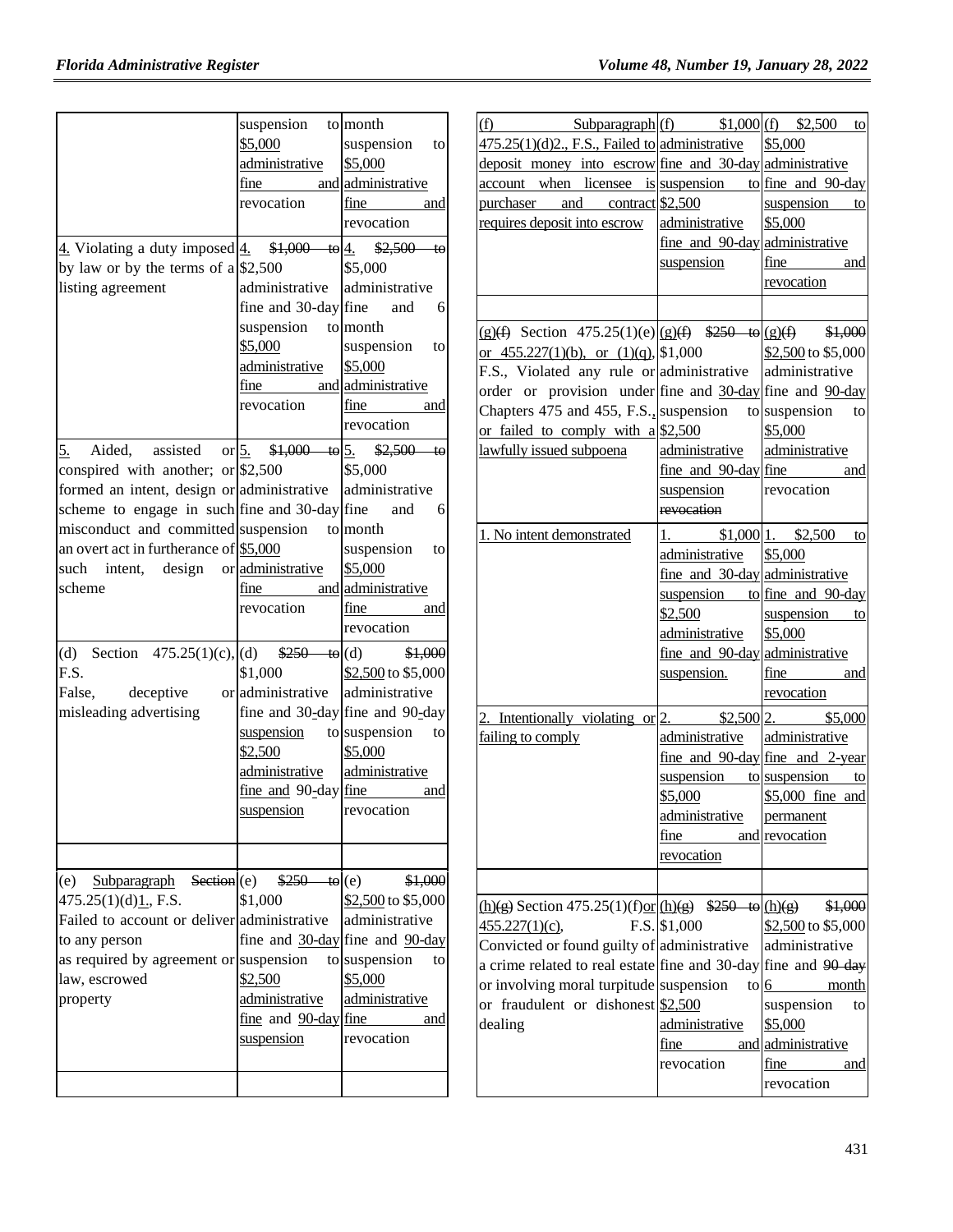|                                                                                               |                               |                                                        | to advise prospective buyer fine                                                                                   |                                    | and permanent          |
|-----------------------------------------------------------------------------------------------|-------------------------------|--------------------------------------------------------|--------------------------------------------------------------------------------------------------------------------|------------------------------------|------------------------|
|                                                                                               |                               |                                                        | to consult an                                                                                                      | revocation                         | revocation             |
| $\frac{(i)(h)}{(2)}$ Section 475.25(1)(g)or (i)(h) $$250$ to (i)(h)<br>F.S.<br>455.227(1)(f), | Has \$1,000                   | \$2,500<br>4,000 to \$5,000                            | the<br>attorney<br>on                                                                                              |                                    |                        |
| license disciplined or acted administrative                                                   |                               | administrative                                         | merchantability of title or to                                                                                     |                                    |                        |
|                                                                                               |                               |                                                        | obtain title insurance                                                                                             |                                    |                        |
| against or an application fine and 30-day fine and $2$ -year                                  |                               |                                                        |                                                                                                                    |                                    |                        |
| denied<br>by<br>jurisdiction                                                                  | another suspension<br>\$2,500 | to suspension<br>to<br>\$5,000                         |                                                                                                                    |                                    |                        |
|                                                                                               |                               |                                                        | $\frac{\text{(m)}(1)}{\text{Section 475.25(l)}(k)}$ , $\frac{\text{(m)}(1)}{1}$ \$250 to $\frac{\text{(m)}(1)}{2}$ |                                    | \$2,500                |
|                                                                                               | administrative                | administrative                                         | F.S.                                                                                                               | \$1,000                            | $4,000$ to \$5,000     |
|                                                                                               | fine<br>and                   | fine<br>and                                            | Has failed, if a broker, to administrative                                                                         |                                    | administrative         |
|                                                                                               | revocation                    | permanent                                              | deposit any money in an fine and 30-day fine and $2$ -year                                                         |                                    |                        |
|                                                                                               |                               | revocation                                             | escrow account immediately suspension                                                                              |                                    | to suspension<br>to    |
|                                                                                               |                               |                                                        | receipt<br>upon                                                                                                    | until \$2,500                      | \$5,000                |
| $(i)$ (i) Section 475.25(1)(h), $(i)$ (i)(i) \$250 to                                         |                               | \$2,500<br>(i)(i)                                      | disbursement is properly administrative                                                                            |                                    | administrative         |
| F.S.                                                                                          | \$1,000                       | 1,000 to \$5,000                                       | authorized. Has failed, if a fine                                                                                  |                                    | and fine<br>and        |
| Has shared a commission administrative                                                        |                               | administrative                                         | sales associate, to place any revocation                                                                           |                                    | permanent              |
| with or paid a fee                                                                            |                               | fine and 30-day fine and $2$ -year                     | money to be escrowed with                                                                                          |                                    | revocation             |
| to a person not properly suspension                                                           |                               | to suspension<br>to                                    | his registered employer                                                                                            |                                    |                        |
| licensed under Chapter 475, \$2,500                                                           |                               | \$5,000                                                |                                                                                                                    |                                    |                        |
| F.S.                                                                                          | administrative                | administrative                                         | (n)(m)                                                                                                             | Section $(n)(m)$ \$250 to $(n)(m)$ | \$2,500                |
|                                                                                               | fine<br>and                   | fine<br>and                                            | $475.25(1)(1) \text{ or } 455.227(1)(1)$ , \$1,000                                                                 |                                    | $4,000$ to \$5,000     |
|                                                                                               | revocation                    | permanent                                              | F.S. Has made or filed a administrative                                                                            |                                    | administrative         |
|                                                                                               |                               | revocation                                             | report or record which the fine and 30-day fine and 2-year                                                         |                                    |                        |
|                                                                                               |                               |                                                        | licensee knows to be false or suspension                                                                           |                                    | to suspension<br>to    |
| $(k)(j)$ Section 475.25(1)(i), $(k)(j)$                                                       |                               | (k)(i)                                                 | willfully failed to file $a \$2,500$                                                                               |                                    | \$5,000                |
| F.S.                                                                                          |                               | Suspension for Suspension for                          | report or record or willfully administrative                                                                       |                                    | administrative         |
| Impairment by drunkenness, the period of the period of                                        |                               |                                                        | impeded such filing as fine                                                                                        |                                    | and fine<br>and        |
| or use of drugs or temporary incapacity, with incapacity                                      |                               |                                                        | required by State or Federal revocation                                                                            |                                    | permanent              |
| mental derangement                                                                            | reinstatement                 | with                                                   | Law                                                                                                                |                                    | revocation             |
|                                                                                               | upon showing of reinstatement |                                                        |                                                                                                                    |                                    |                        |
|                                                                                               |                               | ability to practice upon showing of                    |                                                                                                                    |                                    |                        |
|                                                                                               |                               | with reasonable ability to practice                    |                                                                                                                    |                                    |                        |
|                                                                                               | safety                        | to with reasonable                                     | $\underline{(o)(n)}$ Section475.25(1)(m)or $\underline{(o)(n)}$ \$250 to $\underline{(o)(n)}$ \$1,000 to           |                                    |                        |
|                                                                                               | reinstatement on safety       | to                                                     | 455.227(1)(h), F.S. Obtained \$1,000                                                                               |                                    | \$5,000                |
|                                                                                               | showing                       | of reinstatement on                                    | license<br>by<br>a                                                                                                 | fraud, administrative              | administrative         |
|                                                                                               | ability to practice showing   | $\circ$ f                                              | misrepresentation, $\qquad$ or fine and 30 day fine                                                                |                                    | and                    |
|                                                                                               |                               | with reasonable ability to practice                    | concealment, bribery,                                                                                              | or suspension to suspension        | $+0$                   |
|                                                                                               |                               | safety and 1 year with reasonable                      | through error of Commission revocation with permanent                                                              |                                    |                        |
|                                                                                               | probation                     | safety and 1 year                                      | or Department                                                                                                      | ability to reapply revocation      |                        |
|                                                                                               |                               | probation<br>to                                        |                                                                                                                    | subsequent<br>for                  |                        |
|                                                                                               |                               | revocation                                             |                                                                                                                    | licensure                          |                        |
|                                                                                               |                               |                                                        |                                                                                                                    |                                    |                        |
|                                                                                               |                               |                                                        | $(p)(\Theta)$ Section 475.25(1)(n), $(p)(\Theta)$                                                                  |                                    | $(p)(\Theta)$          |
| (1)(k) Section 475.25(1)(j), (1)(k) \$250 to (1)(k)                                           |                               | \$2,500                                                | F.S. Confined in jail, prison Suspension until Suspension                                                          |                                    |                        |
| F.S.                                                                                          | \$1,000                       | 4,000 to \$5,000                                       | or mental institution; or released                                                                                 |                                    | from while in facility |
| Rendered an opinion that the administrative                                                   |                               | administrative                                         | through mental                                                                                                     | facility                           | and and for two years  |
| title to property<br>sold is good or merchantable suspension                                  |                               | fine and $30$ -day fine and $2$ -year<br>to suspension | disease<br>can no                                                                                                  | longer demonstration of following  |                        |
| when not based                                                                                | \$2,500                       | to                                                     | practice with skill and                                                                                            | ability to practice release;       |                        |
|                                                                                               |                               | \$5,000                                                | safety                                                                                                             | with reasonable reinstatement      |                        |
| on opinion of a licensed administrative                                                       |                               | administrative                                         |                                                                                                                    | safety, followed upon              |                        |
| attorney or has failed                                                                        |                               | fine<br>and                                            |                                                                                                                    |                                    |                        |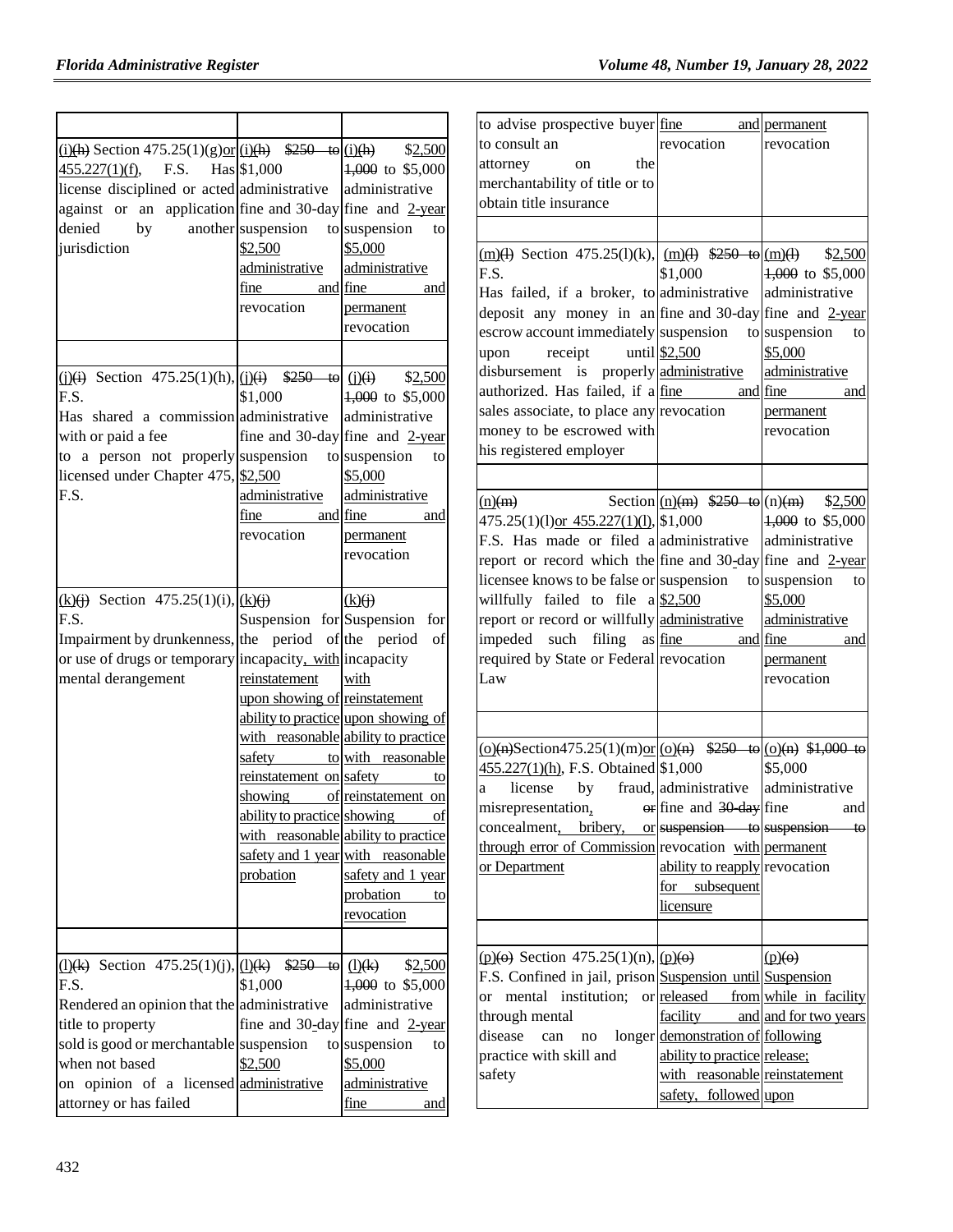|                                                                                         |                             | $by$ 1 year demonstration of                     |
|-----------------------------------------------------------------------------------------|-----------------------------|--------------------------------------------------|
|                                                                                         |                             | probation \$250 ability to practice              |
|                                                                                         |                             | to \$1,000 with reasonable                       |
|                                                                                         | administrative              | safety and three                                 |
|                                                                                         |                             | fine and 30 day years' probation                 |
|                                                                                         |                             | suspension to $$1,000$ to $$5,000$               |
|                                                                                         | revocation                  | administrative                                   |
|                                                                                         |                             | fine and                                         |
|                                                                                         |                             |                                                  |
|                                                                                         |                             | suspension<br>to                                 |
|                                                                                         |                             | revocation                                       |
|                                                                                         |                             |                                                  |
| $(q)(p)$ Section 475.25(1)(0), $(q)(p)$ \$1,000 to $(q)$                                |                             | \$5,000                                          |
| F.S.                                                                                    | \$5,000                     | administrative                                   |
| Guilty for the second time of administrative                                            |                             | fine<br>and                                      |
| misconduct in                                                                           | fine and a 1 year permanent |                                                  |
| the practice of real estate suspension to revocation                                    |                             |                                                  |
| that demonstrates                                                                       | \$5,000                     |                                                  |
|                                                                                         |                             |                                                  |
| incompetent, dishonest or administrative                                                |                             |                                                  |
| negligent dealings                                                                      | fine<br>and                 |                                                  |
| with investors                                                                          | revocation                  |                                                  |
|                                                                                         |                             |                                                  |
| $r(\underline{r})$ Section 475.25(1)(p), $r(\underline{r})$ \$500 to $r(\underline{r})$ |                             | \$2,500                                          |
| F.S.                                                                                    | \$1,000                     | 4,000 to \$5,000                                 |
| Failed to give Commission administrative administrative                                 |                             |                                                  |
| 30 day written                                                                          |                             | fine and $\frac{30 \text{-day}}{2 \text{-year}}$ |
|                                                                                         |                             |                                                  |
|                                                                                         |                             |                                                  |
| notice after a guilty or nolo suspension to suspension                                  |                             | to                                               |
| contendere plea or                                                                      | \$2,500                     | \$5,000                                          |
| convicted of any felony                                                                 | administrative              | administrative                                   |
|                                                                                         | fine and 2-year fine        | and                                              |
|                                                                                         | suspension                  | permanent                                        |
|                                                                                         | revocation                  | revocation                                       |
|                                                                                         |                             |                                                  |
|                                                                                         |                             |                                                  |
| (s)(r) Section 475.25(1)(r), $(s)$ (r) $\frac{\$250 \text{ to } (s)(r)}{s}$             |                             | \$2,500                                          |
| F.S.                                                                                    | \$1,000                     | $4,000$ to \$5,000                               |
| Failed<br>follow<br>to                                                                  | the administrative          | administrative                                   |
| requirements of a written                                                               |                             | fine and $30$ -day fine and 2-year               |
| listing agreement                                                                       | suspension                  | to suspension<br>to                              |
|                                                                                         | \$2,500                     | \$5,000                                          |
|                                                                                         | administrative              | administrative                                   |
|                                                                                         | $fine$ and 2-year fine      | and                                              |
|                                                                                         | suspension                  | permanent                                        |
|                                                                                         | revocation                  | revocation                                       |
|                                                                                         |                             |                                                  |
|                                                                                         |                             |                                                  |
| (t)(s) Section 475.25(1)(s), $(t)(s)$ \$250                                             |                             | to $(t)(s)$<br>\$2,500                           |
| F.S.                                                                                    | \$1,000                     | 4,000 to \$5,000                                 |
| Has<br>had<br>a                                                                         | registration administrative | administrative                                   |
| suspended, revoked                                                                      | fine and                    | fine and 2-year<br>suspension                    |

| or otherwise acted against in $60$ -day<br>any jurisdiction<br>(u)(t) Section 475.25(1)(t), $ (\underline{u})(t)$ \$250 to $ (\underline{u})(t)$ \$2,500<br>F.S.                                                                                                  | suspension<br>revocation                                                                     | \$5,000<br>to administrative<br>fine<br>and<br>permanent<br>revocation                                                                                                                                         |
|-------------------------------------------------------------------------------------------------------------------------------------------------------------------------------------------------------------------------------------------------------------------|----------------------------------------------------------------------------------------------|----------------------------------------------------------------------------------------------------------------------------------------------------------------------------------------------------------------|
| Violated the<br><b>Standards</b><br>of Professional Appraisal suspension<br>Practice as defined<br>in Section 475.611, F.S.                                                                                                                                       | \$1,000<br>Uniform administrative<br>\$2,500<br>administrative<br>suspension<br>revocation   | 4,000 to \$5,000<br>administrative<br>fine and $30$ -day fine and 2-year<br>to suspension<br>to<br>\$5,000<br>administrative<br>$\frac{fine \text{ and } 2-year \text{ } fine}$ and<br>permanent<br>revocation |
| $(v)(u)$ Section 475.25(1)(u), $(v)(u)$ \$250 to $(v)(u)$ \$2.500<br>F.S.<br>Has failed, if a broker, to administrative<br>direct, control,<br>manage a broker suspension<br><sub>or</sub><br>associate or sales associate<br>employed by such broker             | \$1,000<br>\$2,500<br>administrative<br>$fine$ and $2-year fine$<br>suspension<br>revocation | 4,000 to \$5,000<br>administrative<br>fine and $30$ -day fine and 2-year<br>to suspension to<br>\$5,000<br>administrative<br>and<br>permanent<br>revocation                                                    |
| $\frac{w(x)}{w}$ Section 475.25(1)(v), $\frac{w(x)}{w}$<br>F.S.<br>Has failed, if a broker, to \$2,500<br>review the<br>brokerage's trust accounting fine and $90$ -day suspension<br>procedures in<br>order to ensure compliance revocation<br>with this chapter | \$1,000<br>administrative<br>suspension                                                      | $$250$ (w)(v) $$2,500$<br>to $\frac{1,000}{1,000}$ to \$5,000<br>administrative<br>fine and 2-year<br>to<br>to \$5,000<br>administrative<br>fine<br>and<br>permanent<br>revocation                             |
| $(x)$ (w) Section 475.42(1)(a),<br>F.S.<br>Practice without a valid and<br>current license                                                                                                                                                                        | (x)(w)<br>\$1,000<br>\$2,500<br>administrative<br>fine and $90$ -day suspension              | 250 (x)(w)<br>\$2,500<br>to $\frac{1,000}{1,000}$ to \$5,000<br>administrative<br>fine and 2-year<br>to<br>\$5,000                                                                                             |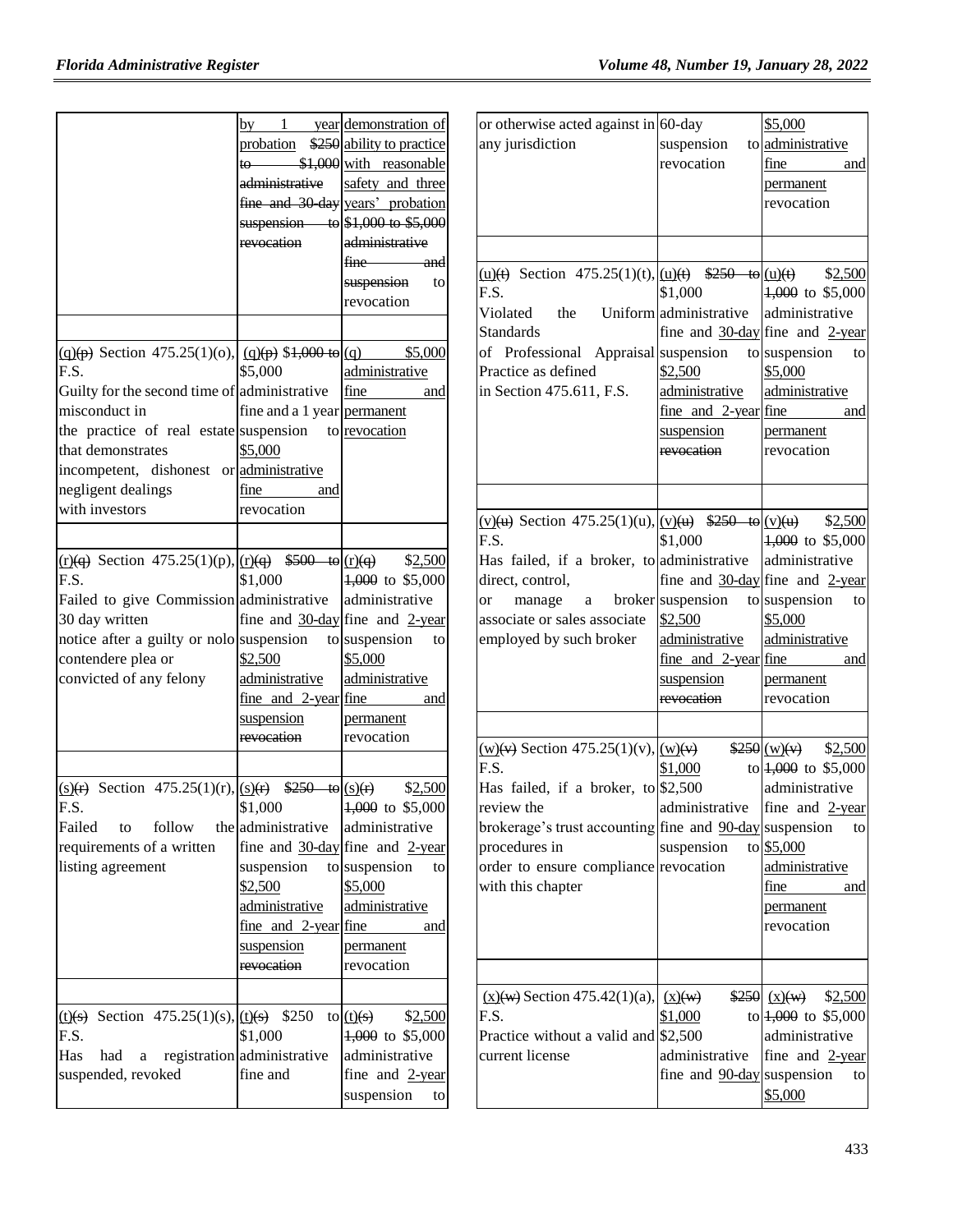|                                                                                                                                                                                                                                                                                                                                                                      | suspension<br>revocation                                                                                  | to administrative<br>fine<br>and<br>permanent<br>revocation                                                                                                                         |
|----------------------------------------------------------------------------------------------------------------------------------------------------------------------------------------------------------------------------------------------------------------------------------------------------------------------------------------------------------------------|-----------------------------------------------------------------------------------------------------------|-------------------------------------------------------------------------------------------------------------------------------------------------------------------------------------|
| $(y)(x)$ Section 475.42(1)(b), $(y)(x)$ \$250 to $(y)(x)$<br>F.S.<br>Practicing beyond scope as a a administrative administrative<br>sales associate                                                                                                                                                                                                                 | \$1,000<br>suspension<br>\$2,500<br>administrative<br>fine and $2$ -year fine<br>suspension<br>revocation | \$2,500<br>$1,000$ to \$5,000<br>fine and $30$ -day fine and 2-year<br>to suspension<br>to<br>\$5,000<br>administrative<br>and<br>permanent<br>revocation                           |
| $\frac{1}{2}(x)(y)$ Section 475.42(1)(c), $\frac{1}{2}(x)(y)$ \$250 to $\frac{1}{2}(x)(y)$<br>F.S.<br>Broker employs a sales administrative administrative<br>associate who is not<br>the holder of a valid and suspension<br>current license                                                                                                                        | \$1,000<br>\$2,500<br>administrative<br>fine and $2$ -year fine<br>suspension<br>revocation               | \$2,500<br>$1,000$ to \$5,000<br>fine and $30$ -day fine and 2-year<br>to suspension<br>to<br>\$5,000<br>administrative<br>and<br>permanent<br>revocation                           |
| $\frac{\text{(aa)}(z)}{\text{Section 475.42(1)(d)}\sqrt{\text{(aa)}(z)}}$ \$250 to $\frac{\text{(aa)}(z)}{\text{(aa)}(z)}$<br>F.S.<br>A sales associate shall not administrative administrative<br>collect any money<br>in connection with any real suspension to suspension<br>estate brokerage<br>transaction except in the administrative<br>name of the employer | \$1,000<br>\$2,500<br>fine and $2$ -year fine<br>suspension<br><del>revocation</del>                      | \$2,500<br>$1,000$ to \$5,000<br>fine and 30-day fine and 2-year<br>to<br>\$5,000<br>administrative<br>and<br>permanent<br>revocation                                               |
| (bb)(aa)<br>$475.42(1)(f)$ , F.S.<br>Makes<br>false<br>affirmation or<br>false testimony before the suspension<br>Commission                                                                                                                                                                                                                                         | \$1,000<br>affidavit or administrative<br>\$2,500<br>administrative<br>$frac$ and 2-year fine             | Section (bb)(aa) $$250$ to (bb)(aa) $$2,500$<br>4,000 to \$5,000<br>administrative<br>fine and $30$ -day fine and 2-year<br>to suspension<br>to<br>\$5,000<br>administrative<br>and |

|                                                                                                                                                                                                                                                                                                                     | suspension<br><del>revocation</del>                                                                                             | permanent<br>revocation                                                                                                                                                                                            |
|---------------------------------------------------------------------------------------------------------------------------------------------------------------------------------------------------------------------------------------------------------------------------------------------------------------------|---------------------------------------------------------------------------------------------------------------------------------|--------------------------------------------------------------------------------------------------------------------------------------------------------------------------------------------------------------------|
|                                                                                                                                                                                                                                                                                                                     |                                                                                                                                 |                                                                                                                                                                                                                    |
| (cc)(bb)<br>$475.42(1)(g)$ , F.S.<br>Fails to comply with administrative<br>subpoena                                                                                                                                                                                                                                | \$1,000<br>suspension to suspension<br>\$2,500<br>administrative<br>$\frac{fine}{fine}$ and $\frac{2-year}{fine}$<br>suspension | Section $(cc)(bb)$ \$250 to $(cc)(bb)$ \$2,500<br>4,000 to \$5,000<br>administrative<br>fine and $30$ -day fine and $2$ -year<br>to<br>\$5,000<br>administrative<br>and<br>permanent<br>revocation                 |
|                                                                                                                                                                                                                                                                                                                     |                                                                                                                                 |                                                                                                                                                                                                                    |
| $(dd)$ (ee)<br>$475.42(1)(h)$ or<br>$455.227(1)(r)$ , F.S. Obstructs administrative<br>or hinders the enforcement fine and $30$ -day fine and 2-year<br>of Chapter 475, F.S. $\alpha$ suspension<br>improperly interfering with \$2,500<br>investigation or inspection or administrative<br>disciplinary proceeding | \$1,000<br>fine and 2-year fine<br>suspension<br><del>revocation</del>                                                          | Section $\left( \frac{dd}{ee} \right)$ \$250 to $\left( \frac{dd}{ee} \right)$ \$2,500<br>4,000 to \$5,000<br>administrative<br>to suspension<br>to<br>\$5,000<br>administrative<br>and<br>permanent<br>revocation |
|                                                                                                                                                                                                                                                                                                                     |                                                                                                                                 |                                                                                                                                                                                                                    |
| (ee)(dd)<br>475.42(1)(i), F.S.<br>No broker or sales associate administrative<br>shall place<br>upon the public records any suspension to suspension<br>false, void<br>or unauthorized information administrative administrative<br>that affects<br>the title or encumbers any suspension<br>real property          | \$2,500<br>\$5,000<br>fine and $2$ -year fine<br>revocation                                                                     | Section $\text{(ee)}$ (dd) \$250 to $\text{(ee)}$ (dd) \$2,500<br>$4,000$ to \$5,000<br>administrative<br>fine and $30$ -day fine and 2-year<br>to<br>\$5,000<br>and<br>permanent<br>revocation                    |
|                                                                                                                                                                                                                                                                                                                     |                                                                                                                                 |                                                                                                                                                                                                                    |
| $(f\text{f})$ (ee)Section 475.42(1)(j), $(f\text{f})$ (ee) \$250 to $(f\text{f})$ (ee)<br>F.S.<br>Failed to register trade name administrative<br>with<br>the Commission                                                                                                                                            | \$1,000<br>fine                                                                                                                 | \$2,500<br>4,000 to \$5,000<br>administrative<br>fine and 2-year<br>suspension<br>to<br>\$5,000<br>administrative<br>fine<br>and<br>permanent<br>revocation                                                        |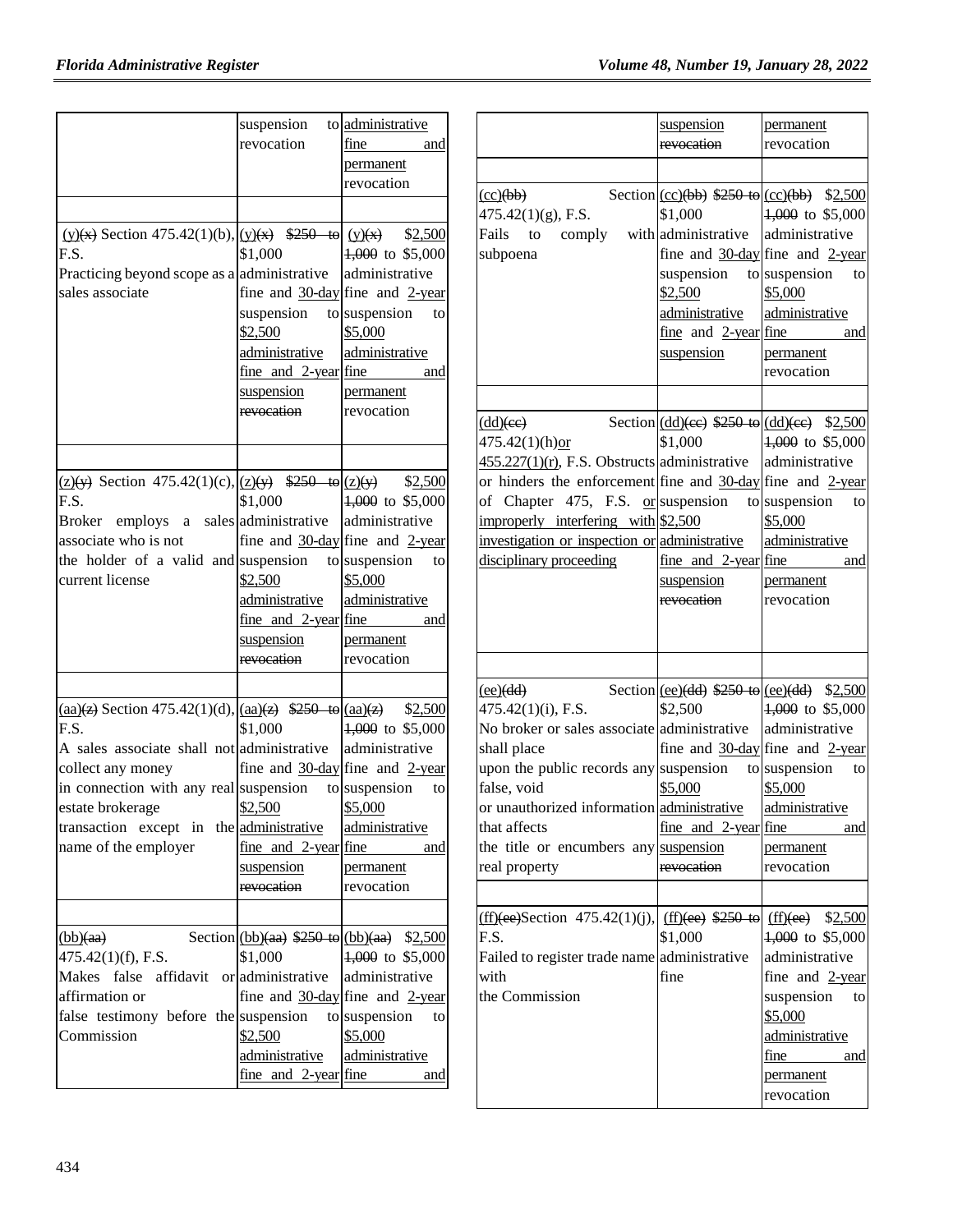| $\frac{f(f)}{f(f)}$<br>475.42(1)(k) <u>or 455.227(1)(i),</u> \$1,000<br>F.S.<br>No<br>person<br>knowingly<br>information relating<br>violations of Chapter 475,<br>F.S. or failing to report<br>violations to the Department                | Section $(gg)(ff)$ \$250 to $(gg)(ff)$<br>shall administrative<br>to suspension          | \$2,500<br>1,000 to \$5,000<br>administrative<br>conceal fine and $90$ -day fine and 2-year<br>suspension<br>to<br>\$5,000<br>administrative<br>fine<br>and<br>permanent                                                            | $\underline{\text{(kk)}(\{j\})}$ Section 475.451, $\underline{\text{(kk)}(\{j\})}$ \$250 to $\underline{\text{(kk)}(\{j\})}$ \$2.500<br>F.S.<br>School teaching real estate administrative<br>practice fails<br>to obtain a permit from the suspension<br>department<br>and does not abide by<br>regulations of Chapter<br>475, F.S., and rules adopted<br>by<br>the Commission                                                                    | \$1,000                                                                                                                            | 1,000 to \$5,000<br>administrative<br>fine and 90-day fine and $2$ -year<br>suspension<br>to<br>\$5,000<br>administrative<br>fine<br>and<br>permanent<br>revocation         |
|---------------------------------------------------------------------------------------------------------------------------------------------------------------------------------------------------------------------------------------------|------------------------------------------------------------------------------------------|-------------------------------------------------------------------------------------------------------------------------------------------------------------------------------------------------------------------------------------|----------------------------------------------------------------------------------------------------------------------------------------------------------------------------------------------------------------------------------------------------------------------------------------------------------------------------------------------------------------------------------------------------------------------------------------------------|------------------------------------------------------------------------------------------------------------------------------------|-----------------------------------------------------------------------------------------------------------------------------------------------------------------------------|
| (hh)(gg)<br>$475.42(1)(1)$ , F.S.<br>Fails to have a current administrative<br>license as a broker<br>or sales associate while suspension<br>listing or selling one<br>or more timeshare periods<br>per year                                | \$1,000                                                                                  | revocation<br>Section $(hh)(gg)$ \$250 to $(hh)(gg)$ \$2,500<br>4,000 to \$5,000<br>administrative<br>fine and $90$ -day fine and 2-year<br>suspension<br>to<br>\$5,000<br>administrative<br>fine<br>and<br>permanent<br>revocation | Section $475.453$ , (11) (kk) $$250$ to<br>$(11)$ $(kk)$<br>F.S.<br>Broker or sales associate administrative<br>participates in<br>rental information suspension<br>any<br>transaction that fails<br>to follow the guidelines<br>adopted by<br>Commission<br>the<br>and<br>Chapter 475, F.S.                                                                                                                                                       | \$1,000                                                                                                                            | $(11)(kk)$ \$2,500<br>$4,000$ to \$5,000<br>administrative<br>fine and 90-day fine and 90-day<br>suspension<br>to<br>\$5,000<br>administrative<br>fine<br>and<br>revocation |
| (ii)(hh)<br>$475.42(1)(m)$ , F.S.<br>Licensee fails to disclose all administrative<br>material aspects<br>of the resale of timeshare suspension<br>period or timeshare<br>plan and the rights and<br>obligations of<br>both buyer or seller | Section $(ii)(hh)$ \$250 to $(i)(hh)$<br>\$1,000                                         | \$2,500<br>$1,000$ to \$5,000<br>administrative<br>fine and $90$ -day fine and 2-year<br>suspension<br>to<br>\$5,000<br>administrative<br>fine<br>and<br>permanent<br>revocation                                                    | $\frac{\text{(mm)}(11)}{\text{S}}$ Section 475.5015, $\frac{\text{(mm)}(11)}{250 \text{ to}}$ $\frac{\text{(mm)}(11)}{250 \text{ to}}$<br>F.S.<br>Failure to keep and make administrative<br>available to<br>the department such books, suspension<br>accounts,<br>and records as will enable administrative<br>the department<br>to determine whether the suspension<br>broker is<br>in compliance with the<br>provisions of Chapter 475,<br>F.S. | \$1,000<br>\$2500<br>fine and 2-year fine<br>revocation                                                                            | $1,000$ to \$5,000<br>administrative<br>fine and 30-day fine and 90-day<br>to suspension to<br>\$5,000<br>administrative<br>and<br>revocation                               |
| $(i)$ $(i)$ $(i)$ Section 475.42(1)(n), $(i)$ $(i)$ $(i)$ $(ii)$ $(ii)$ $(ii)$<br>F.S.<br>Publication of false or administrative<br>misleading<br>information; promotion of suspension<br>sales, leases<br>and rentals                      | \$1,000<br>\$2,500<br>administrative<br>fine and 2-year fine<br>suspension<br>revocation | \$2,500<br>4,000 to \$5,000<br>administrative<br>fine and $30$ -day fine and 2-year<br>to suspension<br>to<br>\$5,000<br>administrative<br>and<br>permanent<br>revocation                                                           | (nn) Section 475.2755, F.S., $\frac{\text{m}}{\text{m}}$<br>Failure to require required administrative<br>designated<br>sales<br>disclosure notice                                                                                                                                                                                                                                                                                                 | associate fine and 30-day administrative<br>suspension<br>\$2500<br>administrative<br>fine and 90-day administrative<br>suspension | $$1,000$ (nn) $$2.500$ to<br>\$5,000<br>to fine and 90-day<br>suspension<br>to<br>\$5,000<br>fine<br>and<br>revocation                                                      |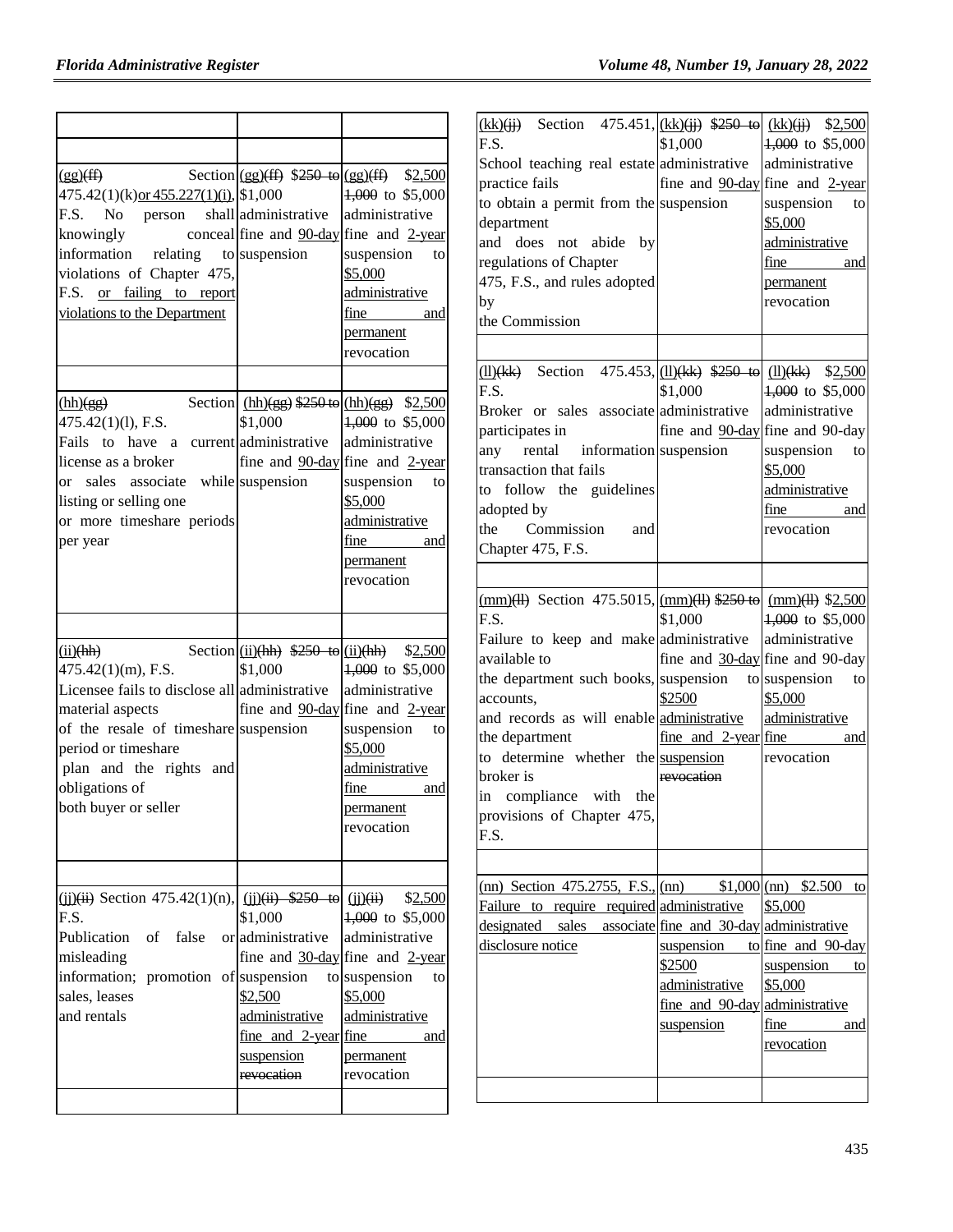| (oo) Section $475.278(1)(a)$ ,                                      |                                                  |                                  |
|---------------------------------------------------------------------|--------------------------------------------------|----------------------------------|
| F.S.,                                                               |                                                  |                                  |
| 1. $475.278(1)(b)$ , F.S. Failure i. \$1,000 i. \$2,500             |                                                  | to                               |
| to establish a single brokerage administrative                      |                                                  | \$5,000                          |
| or agent relationship in fine and 30-day administrative             |                                                  |                                  |
| writing                                                             |                                                  | suspension to fine and $90$ -day |
|                                                                     | \$2,500                                          | suspension to                    |
|                                                                     | administrative                                   | \$5,000                          |
|                                                                     | fine and 90-day administrative                   |                                  |
|                                                                     | suspension                                       | fine and                         |
|                                                                     |                                                  | revocation                       |
| 2. 475.278(2), F.S., Violation ii.                                  |                                                  | $$1,000$ ii. $$2,500$<br>to      |
| of duties of transaction broker administrative                      |                                                  | \$5,000                          |
|                                                                     | fine and 30-day administrative                   |                                  |
|                                                                     |                                                  | suspension to fine and $90$ -day |
|                                                                     | \$2,500                                          | suspension to                    |
|                                                                     | administrative                                   | \$5,000                          |
|                                                                     | fine and 90-day administrative                   |                                  |
|                                                                     | suspension                                       | fine<br>and                      |
|                                                                     |                                                  | revocation                       |
| <u>3. 475.278(3), F.S., Violation iii. \$1,000 iii. \$2,500</u> to  |                                                  |                                  |
| of single agent duties                                              | or administrative                                | \$5,000                          |
| disclosure requirements                                             | fine and 30-day administrative                   |                                  |
|                                                                     | suspension                                       | to fine and 90-day               |
|                                                                     | \$2,500                                          | suspension<br>t <sub>0</sub>     |
|                                                                     | administrative                                   | \$5,000                          |
|                                                                     | fine and 90-day administrative                   |                                  |
|                                                                     | suspension                                       | fine<br>and                      |
|                                                                     |                                                  | revocation                       |
| 4. 475.278(4), F.S., Violation iv. \$1,000 iv. \$2,500 to           |                                                  |                                  |
| of brokerage relationship                                           | administrative                                   | \$5,000                          |
|                                                                     | fine and 30-day administrative                   |                                  |
|                                                                     | suspension                                       | to fine and $90$ -day            |
|                                                                     | \$2,500                                          |                                  |
|                                                                     |                                                  | suspension<br>to                 |
|                                                                     | administrative<br>fine and 90-day administrative | \$5,000                          |
|                                                                     |                                                  |                                  |
|                                                                     | suspension                                       | fine<br>and                      |
|                                                                     |                                                  | revocation                       |
| (pp) Section $455.227(1)(o), (pp)$ \$1,000 (pp) \$2,500 to          |                                                  |                                  |
| F.S., Practicing or offering to administrative                      |                                                  | \$5,000                          |
| practice beyond scope or fine and 30-day administrative             |                                                  |                                  |
| <u>accepting responsibilities not</u> suspension to fine and 90-day |                                                  |                                  |
| competent to perform                                                | \$2,500                                          | suspension to                    |
|                                                                     | administrative                                   | \$5,000                          |
|                                                                     | fine and 90-day administrative                   |                                  |
|                                                                     | suspension                                       | fine example<br>and              |
|                                                                     |                                                  | revocation                       |
|                                                                     |                                                  |                                  |
|                                                                     |                                                  |                                  |

| (qq) Section $455.227(1)(g)$ , (qq) $$1,000$ (qq) \$2,500 to                        |                                |                                                                            |
|-------------------------------------------------------------------------------------|--------------------------------|----------------------------------------------------------------------------|
| F.S. Found guilty of administrative                                                 |                                | \$5,000                                                                    |
| knowingly filing false report fine and 30-day administrative                        |                                |                                                                            |
| or complaint against another suspension to fine and 90-day                          |                                |                                                                            |
| licensee                                                                            | \$2,500                        | suspension to                                                              |
|                                                                                     | administrative \$5,000         |                                                                            |
|                                                                                     | fine and 90-day administrative |                                                                            |
|                                                                                     | suspension                     | fine and                                                                   |
|                                                                                     |                                | revocation                                                                 |
|                                                                                     |                                |                                                                            |
|                                                                                     |                                |                                                                            |
| $(\text{rr})$ Section 455.227(1)(j), $(\text{rr})$ \$1,000 $(\text{rr})$ \$2,500 to |                                |                                                                            |
| F.S., Aiding, assisting, administrative                                             |                                | \$5,000                                                                    |
| employing, or advising fine and 30-day administrative                               |                                |                                                                            |
| unlicensed person or activity suspension to fine and 90-day                         |                                |                                                                            |
|                                                                                     | \$2,500                        | suspension to                                                              |
|                                                                                     | administrative                 | \$5,000                                                                    |
|                                                                                     | fine and 90-day administrative |                                                                            |
|                                                                                     | suspension                     | <u>fine</u><br>and                                                         |
|                                                                                     |                                | revocation                                                                 |
|                                                                                     |                                |                                                                            |
| $\frac{\text{(ss)} + \text{mm}}{2}$                                                 |                                | Section $(ss)(mm)$ $$250$ $(ss)(mm)$ $$2,500$                              |
| $455.227(1)(s)$ , F.S.                                                              |                                | $\star \Theta$ \$1,000 <del>1,000</del> to \$5,000                         |
| Failing to comply with the administrative administrative                            |                                |                                                                            |
| educational                                                                         |                                | fine and $30$ -day fine and 2-year                                         |
| course requirements for suspension to suspension                                    |                                | to                                                                         |
| domestic violence                                                                   | \$2,500                        | \$5,000                                                                    |
|                                                                                     | administrative                 | administrative                                                             |
|                                                                                     | $fine$ and $2-year$ $fine$     | and                                                                        |
|                                                                                     | suspension                     | permanent                                                                  |
|                                                                                     | revocation                     | revocation                                                                 |
|                                                                                     |                                |                                                                            |
|                                                                                     |                                |                                                                            |
| (tt)(nn)                                                                            |                                | Section $(tt)(nn)$ \$250 to $(tt)(nn)$ \$2,500                             |
| 455.227(1)(t), F.S.                                                                 | \$1,000                        | $ 1,000 \rangle$ to \$5,000                                                |
| Failing to report in writing administrative                                         |                                | administrative                                                             |
| to the                                                                              |                                | fine and $30$ -day fine and 2-year                                         |
| Commission within 30 days suspension                                                |                                | to suspension<br>to                                                        |
| after the                                                                           | \$2,500                        | \$5,000                                                                    |
| licensee<br>is convicted                                                            | or administrative              | administrative                                                             |
| found guilty of,                                                                    | fine and $2$ -year fine        | and                                                                        |
| or entered a plea of nolo suspension                                                |                                |                                                                            |
| contendere or                                                                       | revocation                     | permanent<br>revocation                                                    |
| guilty to, regardless<br>οf                                                         |                                |                                                                            |
| adjudication, a crime                                                               |                                |                                                                            |
| in any jurisdiction                                                                 |                                |                                                                            |
|                                                                                     |                                |                                                                            |
|                                                                                     |                                |                                                                            |
|                                                                                     |                                |                                                                            |
| $(uu)(\Theta$<br>$455.227(1)(u)$ , F.S.                                             | \$1,000                        | Section $(uu)(\omega)$ \$250 to $(uu)(\omega)$ \$2,500<br>4,000 to \$5,000 |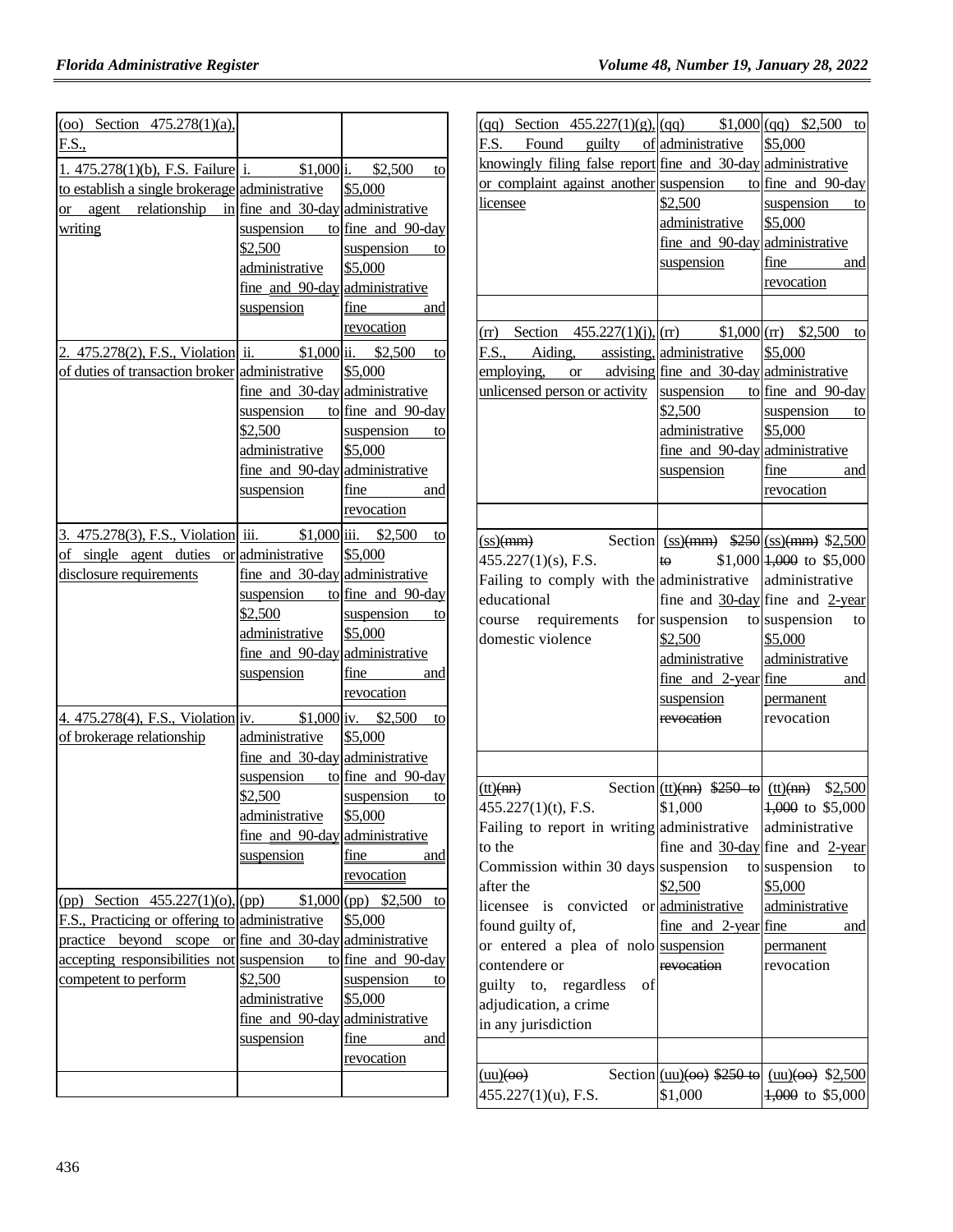| Termination<br>from                                    | a administrative administrative |                                       |
|--------------------------------------------------------|---------------------------------|---------------------------------------|
| treatment program                                      |                                 | fine and $30$ -day fine and $2$ -year |
| for impaired practitioners as suspension to suspension |                                 | to                                    |
| described                                              | \$2.500                         | \$5,000                               |
| in Section 456.076 for administrative                  |                                 | administrative                        |
| failure to comply,                                     | fine and 2-year fine            | and                                   |
| without good cause, with the suspension                |                                 | permanent                             |
| terms of                                               | revocation                      | revocation                            |
| the monitoring or treatment                            |                                 |                                       |
| contract                                               |                                 |                                       |
| entered into by the licensee                           |                                 |                                       |
| or failing                                             |                                 |                                       |
| to successfully complete a                             |                                 |                                       |
| drug or                                                |                                 |                                       |
| alcohol treatment program                              |                                 |                                       |

(4) No change.

Rulemaking Authority 455.2273, 475.05, 475.2801 FS. Law Implemented 455.227, 455.2273, 475.22, 475.24, 475.25, 475.2755, 475.278, 475.42, 475.453 FS. History–New 11-24-86, Amended 10- 13-88, 4-20-89, 5-20-90, 12-29-91, 11-8-92, 6-28-93, Formerly 21V-24.001, Amended 11-16-93, 2-29-96, 12-30-97, 11-29-98, 1-18-00, 2- 5-04, 1-30-06, 12-25-07, 7-21-10,  $11 - 15 - 12$ ,

#### **61J2-24.002 Citation Authority.**

(1) No change.

(2) The following violations with accompanying fine or other conditions may be disposed of by citation:

| VIOLATION                                   | <b>FINE</b>                  |
|---------------------------------------------|------------------------------|
| (a) Section $475.180(2)(a)$ , F.S. – a      | \$600.00 <del>300.00</del>   |
| resident licensee failed to notify the      |                              |
| Commission of becoming<br>a                 |                              |
| nonresident as prescribed                   |                              |
| (b) Sections $475.17(2)(a)$ ,               | \$1,000.00 <del>500.00</del> |
| $475.17(3)(a)$ , $475.17(4)(a)$ , F.S.,     |                              |
| Rules 61J2-3.008 and 61J2-3.009,            |                              |
| F.A.C. – failed to provide the required     |                              |
| number of classroom hours for an            |                              |
| approved or prescribed course               |                              |
| $(c)$ Section 475.175 $(2)$ , F.S. and Rule | \$250.00 <del>100.00</del>   |
| $61J2-3.015$ , F.A.C. – failed to provide   |                              |
| a course completion report to a student     |                              |
| (d) Section $475.22(1)$ , F.S. and Rule     | \$1,000.00 <del>500.00</del> |
| 61J2-10.022, F.A.C. – failed<br>to          |                              |
| maintain the required office<br><b>as</b>   |                              |
| prescribed                                  |                              |
| (e) Section $475.22(1)$ , F.S. – failed to  | \$250.00 <del>100.00</del>   |
| maintain the required office entrance       |                              |
| sign                                        |                              |

| (f) Section 475.22(2), F.S. – failed to     | \$1,000.00500.00           |
|---------------------------------------------|----------------------------|
|                                             |                            |
| register an out of state Florida broker's   |                            |
| office                                      |                            |
| $(g)$ Section 475.24, F.S., and Rule        | \$400.00 <del>200.00</del> |
| 61J2-10.023, F.A.C. - failed to             |                            |
| register a location as a branch office      |                            |
| (h) Section $475.25(1)(k)$ , F.S. and       | \$400.00200.00             |
| subsection 61J2-14.010(1), F.A.C. -         |                            |
| failed to immediately deposit trust         |                            |
| funds provided the deposit is not more      |                            |
|                                             |                            |
| than 3 days late                            |                            |
| (i) Section $475.25(1)(q)$ , F.S. – failed  | \$600.00300.00             |
| to give the appropriate disclosure or       |                            |
| notice at the appropriate time under        |                            |
| the provisions of Section 475.2755 or       |                            |
| 475.278, F.S. (A citation may only be       |                            |
| given for a first time violation.)          |                            |
| (j) Section $475.25(1)(r)$ , F.S. – failed  | \$400.00200.00             |
| to include the required information in      |                            |
| a listing agreement; failed to give a       |                            |
| copy to a principal within 24 hours;        |                            |
|                                             |                            |
| contains a self renewal clause              |                            |
| (k) Section $475.42(1)(b)$ , F.S. – sales   | \$1,000.00500.00           |
| associate operating as a sales associate    |                            |
| without a registered employer due to        |                            |
| failure to renew or properly register       |                            |
| (1) Section $475.42(1)(i)$ , F.S. – having  | \$1,000.00500.00           |
| a lis pendens placed by an attorney         |                            |
| (Citation may be issued only if no          |                            |
| other violation is present)                 |                            |
| (m) Section $475.42(1)(j)$ , F.S. and       | \$1,000.00500.00           |
|                                             |                            |
| Rule 61J2-10.034, F.A.C. - operated         |                            |
| as a broker under a tradename without       |                            |
| causing the trade name to be noted in       |                            |
| the records of the Commission               |                            |
| (n) Section $475.451(3)$ , F.S. - failed to | \$1,000.00500.00           |
| obtain a multiple permit                    |                            |
| Section 475.4511(2), F.S.<br>(0)            | \$1,000.00500.00           |
| advertised<br>false,<br>inaccurate,         |                            |
| misleading,<br>or exaggerated               |                            |
| information                                 |                            |
| (p) Paragraph $61J2-3.009(4)(d)$ ,          | \$600.00 <del>300.00</del> |
| F.A.C. - failed to have a distance          |                            |
|                                             |                            |
| education course instructor available       |                            |
| per published schedule                      |                            |
| (q) Subsection $61J2-3.008(5)(a)$ ,         | \$250.00100.00             |
| F.A.C. - failed to inform students of       |                            |
| course standards and requirements           |                            |
| (r) Subsection 61J2-3.015(2), F.A.C. -      | \$ <u>400.00</u> 200.00    |
| failed to provide a course completion       |                            |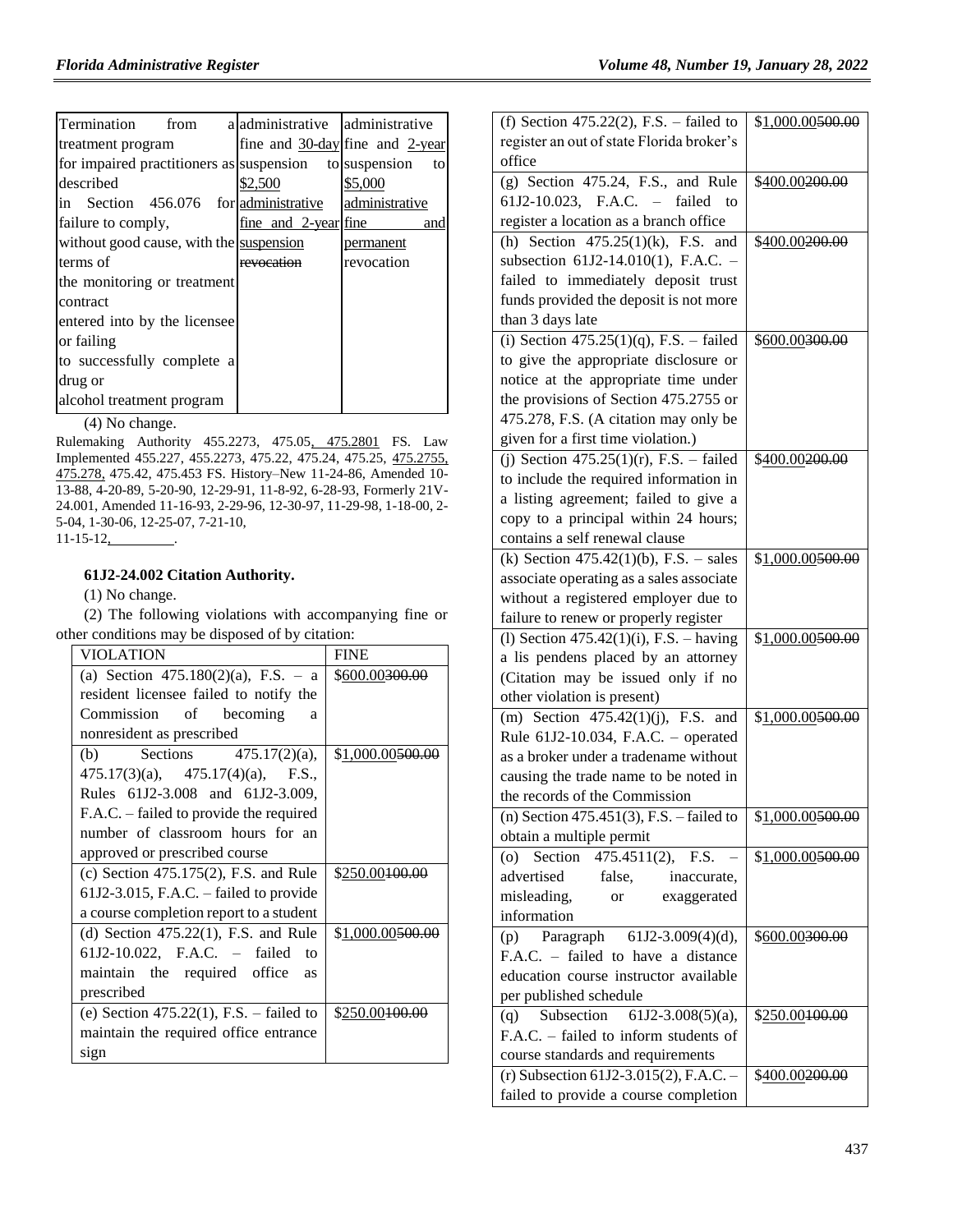| report to a student; if a licensee, as the  |                            | issued pursuant to Rule 61J2-24.003,       |                            |
|---------------------------------------------|----------------------------|--------------------------------------------|----------------------------|
| result of an audit/inspection, failed to    |                            | F.A.C., and not timely complied with,      |                            |
| provide a course completion report to       |                            | failed to institute a settlement           |                            |
| the DBPR                                    |                            | procedure within 60 days but does so       |                            |
| (s) Rule $61J2-5.016$ , F.A.C. - sales      | \$400.00200.00             | within 70 days                             |                            |
| associate or broker associate serving       |                            | (z) Subsection $61J2-10.032(2)$ , F.A.C.   | \$250.00100.00             |
| as an officer or director of a registered   |                            | broker failed to notify<br>$\equiv$<br>the |                            |
| brokerage corporation                       |                            | Commission that the dispute settled or     |                            |
| (t) Subsection 61J2-5.019(1), F.A.C. -      | \$1,000.00500.00           | went to court, or of the final             |                            |
| failed to ensure that the corporation or    |                            | accounting and disbursement within         |                            |
| partnership is properly registered;         |                            | the prescribed 10 business days but        |                            |
| failed to ensure each officer, director     |                            | broker does so within 20 business          |                            |
| and sales associate is properly             |                            | days; or, if a Notice of Noncompliance     |                            |
| licensed                                    |                            | has been issued pursuant to Rule 61J2-     |                            |
| (u) Rule $61J2-10.025$ , F.A.C. -           | \$1,000.00500.00           | 24.003, F.A.C., and not timely             |                            |
| advertised in a manner in which a           |                            | complied with, failed to notify the        |                            |
| reasonable person would not know            |                            | Commission that the dispute settled or     |                            |
| one is dealing with a real estate           |                            | went to court, or of the final             |                            |
| licensee or brokerage; failed to            |                            | accounting and disbursement within         |                            |
| include the registered name of the          |                            | 40 days but does so within 50 days         |                            |
| brokerage firm in the advertisement;        |                            | (aa) Rule 61J2-10.038, F.A.C. - failed     | \$1,000.00500.00           |
| failed to use the licensee's last name      |                            | to timely notify the DBPR of the           |                            |
| as registered with the Commission in        |                            | current mailing address or any change      |                            |
| an advertisement                            |                            | in the current mailing address             |                            |
| (v) Rule $61J2-10.026$ , F.A.C. - failed    | \$1,000.00500.00           | (bb) Paragraph $61J2-14.008(2)(b)$ ,       | \$250.00100.00             |
| to follow the requirements for team or      |                            | F.A.C. - Second offense failure to         |                            |
| group advertising; a citation shall only    |                            | indicate the name, address and             |                            |
| be issued for a second violation of the     |                            | telephone number of the title company      |                            |
| rule committed after July 1, 2019           |                            | or attorney on the contract                |                            |
| (w) Rule 61J2-10.027, F.A.C. - used         | \$600.00300.00             | (cc) No change.                            |                            |
| the name or identification of an            |                            | (dd) No change.                            |                            |
| association or organization when the        |                            | Subsection<br>$61J2-14.014(1),$<br>(ee)    | \$600.00 <del>300.00</del> |
| licensee was not in good standing or        |                            | F.A.C. - failed to secure the written      |                            |
| otherwise not entitled to use same          |                            | permission of all interested parties       |                            |
| $(x)$ Subsection 61J2-10.032(1), F.A.C.     | \$250.00100.00             | prior to placing trust funds in an         |                            |
| broker failed to notify<br>the              |                            | interest bearing escrow account            |                            |
| Commission within the prescribed 15         |                            | (ff) No change.                            |                            |
| business days but does so within 25         |                            | (gg) No change.                            |                            |
| business days; or, if a Notice of           |                            | (hh) Failure to register a school          | \$500.00                   |
| Noncompliance has been issued               |                            | location-Section 475.451(3), F.S.          |                            |
| pursuant to rule 61J2-24.003, F.A.C.,       |                            | (ii) Rule 61J2-17.014, F.A.C.              | \$250.00100.00             |
| and not timely complied with, failed to     |                            | improper use of a guest lecturer           |                            |
| notify the Commission within 45 days        |                            | (ij) Rule $61J2-17.015$ , F.A.C. - failed  | \$600.00300.00             |
| but does so within 55 days                  |                            | post the required language<br>to           |                            |
| (y) Subsection $61J2-10.032(1)$ and         | \$250.00 <del>100.00</del> | regarding<br>recruitment<br>for            |                            |
| $(2)$ , F.A.C. – broker failed to institute |                            | employment;<br>recruiting<br>for           |                            |
| a settlement procedure within the           |                            | employment opportunities<br>during         |                            |
| prescribed 30 business days but does        |                            | class time or failure to ensure            |                            |
| so within 40 business days; or, if a        |                            | language is visible for a virtual live or  |                            |
| Notice of Noncompliance has been            |                            | online course.                             |                            |
|                                             |                            |                                            |                            |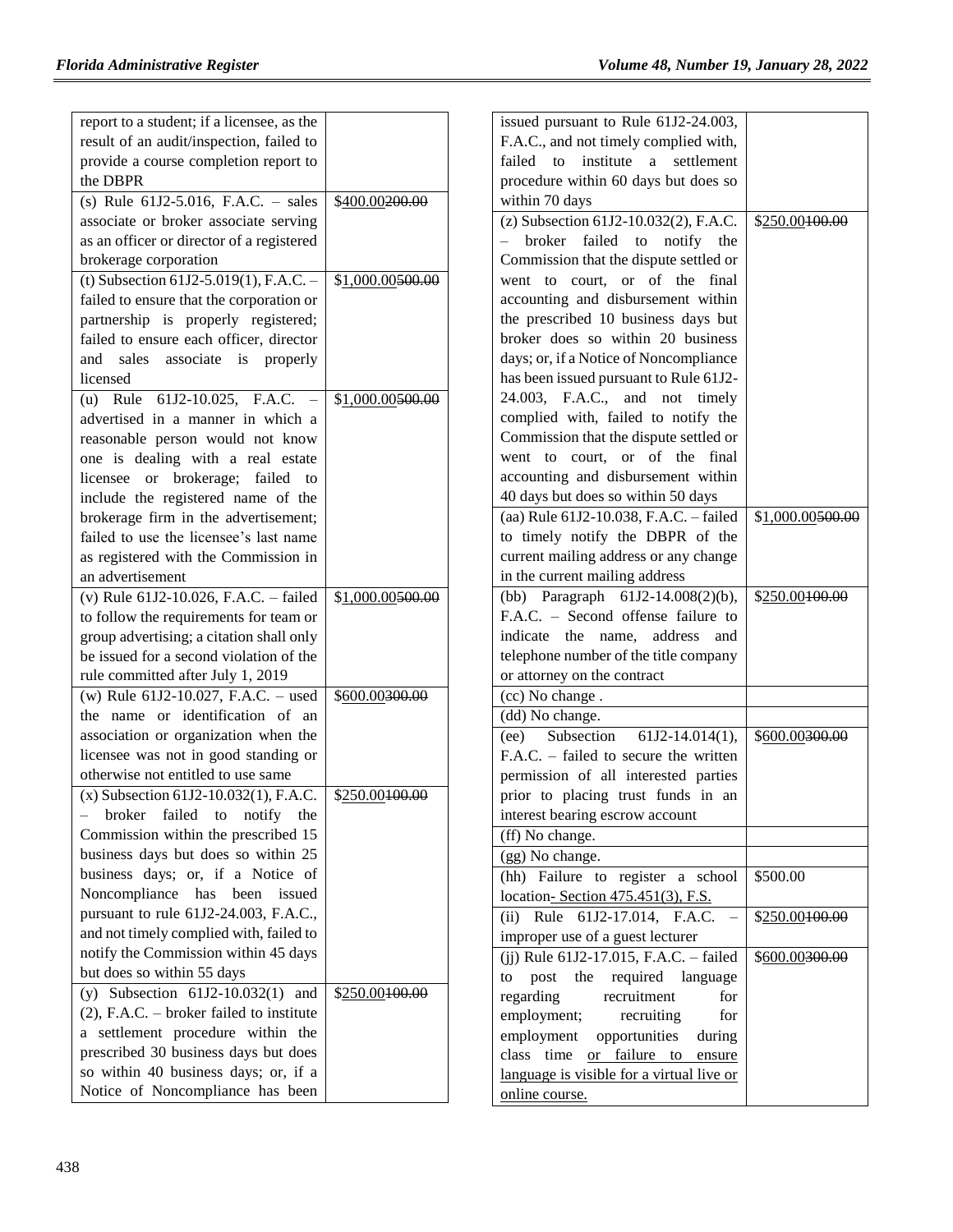(3) through (5) No change.

Rulemaking Authority 475.05, 475.2801 FS. Law Implemented 455.224, 475.25(1) FS. History–New 12-29-91, Amended 4-16-92, 1- 20-93, 6-28-93, Formerly 21V-24.002, Amended 8-23-93, 4-7-94, 4- 12-95, 7-5-95, 2-13-96, 6-5-96, 7-23-96, 1-22-97, 3-30-97, 11-10-97, 3-24-98, 7-1-98, 10-25-98, 1-19-99, 1-18-00, 10-15-00, 2-21-02, 2-5- 04, 1-30-06, 7-20-09, 11-15-12, 10-16-16, 2-11-19, 9-23-20,

#### **61J2-24.003 Notification of Noncompliance.**

(1) Pursuant to Sections 455.225(3) and 120.695, F.S., the Commission sets forth below those statutes and rules which are considered minor violations for which the DBPR shall provide a licensee, registrant or permitholder with a notice of noncompliance. A violation is considered a minor violation if it does not result in economic or physical harm to a person or adversely affect the public health, safety, or welfare or create a significant threat of such harm. The notice of noncompliance shall only be issued for an initial offense of a listed minor violation. For purposes of this rule, the descriptions of the violations listed below are abbreviated and the statute or rule that is listed should be consulted for a complete description of the prohibited conduct.

(a) through (e) No change.

(f) Section 475.24, F.S. – failure to register a branch office. (g) Section 475.451(3), F.S - failure to register a school

location.

(f) through (m) renumbered as (h) through (o) No change.

 $(p)(f)$  Subsections 61J2-10.032(1) and (2), F.A.C. – failure to perform the required act within the stated time frame but does so no later than 30 days after the stated time frame.

 $(q)(g)$  Rule 61J2-10.034, F.A.C. – failure to register a trade name with the Division of Real Estate.

 $(r)$ (h) Rule 61J2-14.012, F.A.C. – failure to sign the escrow account reconciliation if the account balances.

 $(s)$  (i) Subsection 61J2-14.014(2), F.A.C. – failure to stop interest from accruing prior to disbursement.

(t) $(i)$ ) Section 475.451(8), F.S. – failure to keep registration records, course, rosters, attendance records, a file copy of each examination and progress test, and all student answer sheets for a period of at least 3 years subsequent to the beginning of each course and make them available to the department for inspection and copying upon request.

(u) $(k)$  Rule 61J2-17.014, F.A.C. – improper use of a guest lecturer.

 $(v)(\theta)$  Rule 61J2-17.015, F.A.C. – improper recruiting; failure to post the required statement or failure to have statement visible during virtual live or online course.

 $(w)(m)$  Rule 61J2-10.026, F.A.C. – for a first violation, failure to adhere to team advertising requirements after July 1, 2019.

(x) Rule 61J2-

(2) through (3) No change.

Rulemaking Authority 475.05, 475.2801 FS. Law Implemented 120.695, 455.225(3) FS. History–New 1-9-94, Amended 1-1-96, 11- 10-97, 6-30-98, 10-25-98, 9-17-00, 7-4-06, 6-15-09, 2-11-19, 9-23-20,

NAME OF PERSON ORIGINATING PROPOSED RULE: Florida Real Estate Commission

NAME OF AGENCY HEAD WHO APPROVED THE PROPOSED RULE: Florida Real Estate Commission

DATE PROPOSED RULE APPROVED BY AGENCY HEAD: December 15, 2021

DATE NOTICE OF PROPOSED RULE DEVELOPMENT PUBLISHED IN FAR: August 18, 2021

# **[DEPARTMENT OF ECONOMIC OPPORTUNITY](https://www.flrules.org/gateway/department.asp?id=73)**

#### **Division of [Workforce Services](https://www.flrules.org/gateway/organization.asp?id=1065)**

.

| RULE NO.:   | RULE TITLE:                            |
|-------------|----------------------------------------|
| 73B-11.0191 | Determinations Regarding Suitable Work |

Requiring Compliance with a COVID-19 Vaccination Mandate

PURPOSE AND EFFECT: To identify exemptions to "suitable for work" where COVID-19 vaccination mandates are imposed by employers.

SUMMARY: The rule applies to educational institutions and government entities and provides that work is not deemed suitable and benefits may not be denied under s. 443.101, F.S., to terminated employees for refusing to accept new work if the terminated employee is otherwise eligible and the position requires compliance with a COVID-19 vaccination mandate contrary to s. 381.00317, F.S.

SUMMARY OF STATEMENT OF ESTIMATED REGULATORY COSTS AND LEGISLATIVE RATIFICATION:

The Agency has determined that this will not have an adverse impact on small business or likely increase directly or indirectly regulatory costs in excess of \$200,000 in the aggregate within one year after the implementation of the rule. A SERC has not been prepared by the Agency.

The Agency has determined that the proposed rule is not expected to require legislative ratification based on the statement of estimated regulatory costs or if no SERC is required, the information expressly relied upon and described herein: The rule does not impose a regulatory cost.

Any person who wishes to provide information regarding a statement of estimated regulatory costs, or provide a proposal for a lower cost regulatory alternative must do so in writing within 21 days of this notice.

RULEMAKING AUTHORITY: [112.0441\(4\),](https://www.flrules.org/gateway/statute.asp?id=112.0441(4)) [381.00317\(6\),](https://www.flrules.org/gateway/statute.asp?id=%20381.00317(6)) FS.

LAW IMPLEMENTED: [112.0441\(3\),](https://www.flrules.org/gateway/statute.asp?id=112.0441(3)) [381.00317\(5\),](https://www.flrules.org/gateway/statute.asp?id=%20381.00317(5)) FS.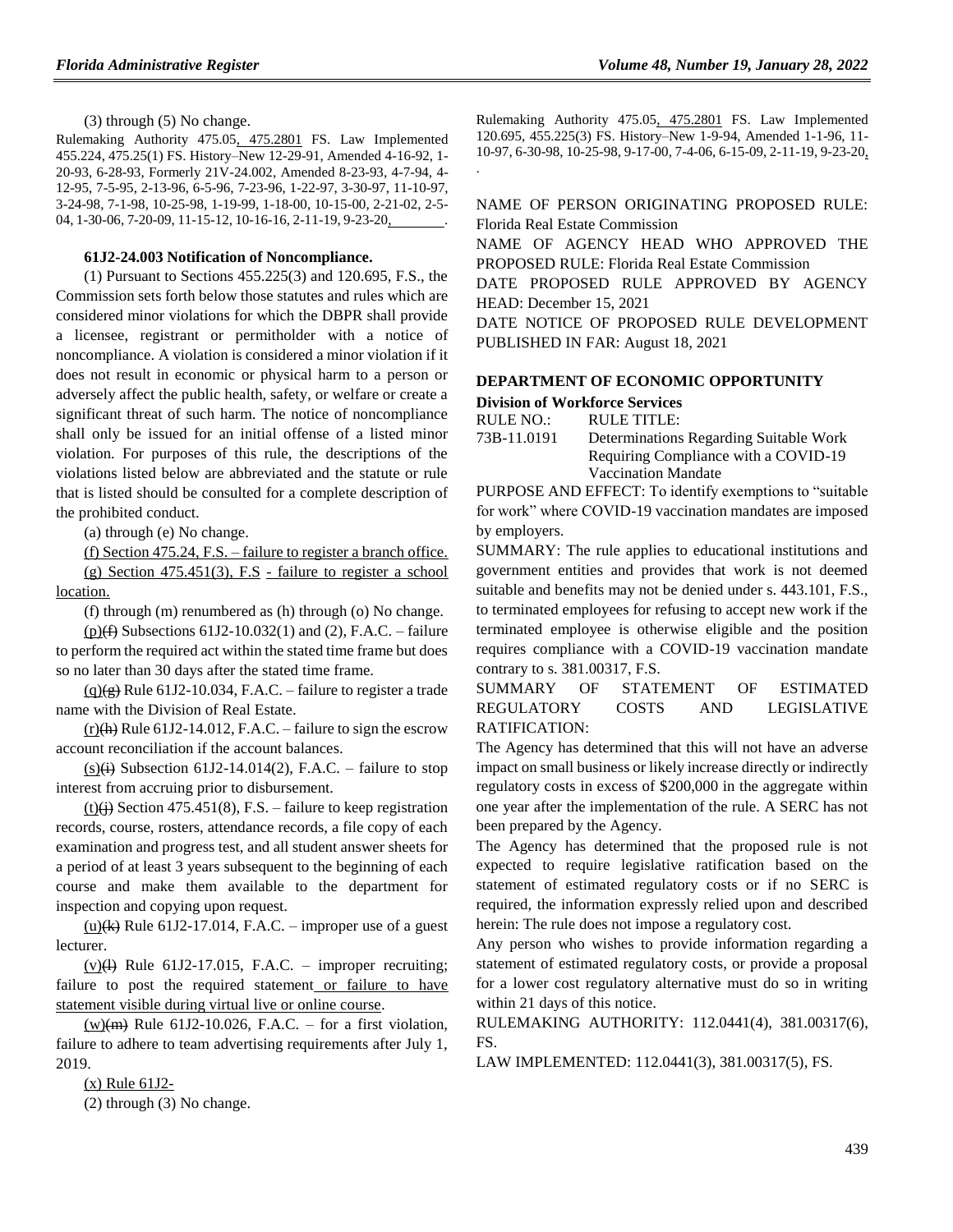IF REQUESTED WITHIN 21 DAYS OF THE DATE OF THIS NOTICE, A HEARING WILL BE SCHEDULED AND ANNOUNCED IN THE FAR.

THE PERSON TO BE CONTACTED REGARDING THE PROPOSED RULE IS: Linville Atkins, Florida Department of Economic Opportunity, Office of the General Counsel, 107 E. Madison Street, MSC 110, Tallahassee, Florida 32399-4120, (850)245-7150, Linville.Atkins@DEO.MyFlorida.com.

THE FULL TEXT OF THE PROPOSED RULE IS:

# **73B-11.0191 Determinations Regarding Suitable Work Requiring Compliance with a COVID-19 Vaccination Mandate.**

In addition to the standards listed in section 443.101(2), F.S., the following criteria will apply. Work will not be considered suitable if the work is for:

(1) An educational institution, as that term is defined in section  $112.0441(1)(b)$ , F.S., or a governmental entity, as that term is defined in section  $112.0441(1)(c)$ , F.S., and the educational institution or governmental entity imposes a COVID-19 vaccination mandate as a condition of employment; or

(2) A private employer that imposes a COVID-19 vaccination mandate as a condition of employment, and the private employer does not offer the exemptions listed in section 381.00317(1), F.S.

Rulemaking Authority 112.0441(4), 381.00317(6), FS. Law Implemented 112.0441(3), 381.00317(5), FS. History-New  $\mathcal{L}=\mathcal{L}^{\text{max}}$ 

NAME OF PERSON ORIGINATING PROPOSED RULE: Adrienne Johnston, Deputy Secretary of Workforce Services NAME OF AGENCY HEAD WHO APPROVED THE PROPOSED RULE: Dane Eagle, Secretary

DATE PROPOSED RULE APPROVED BY AGENCY HEAD: December 17, 2021

DATE NOTICE OF PROPOSED RULE DEVELOPMENT PUBLISHED IN FAR: December 28, 2021

# **[DEPARTMENT OF ECONOMIC OPPORTUNITY](https://www.flrules.org/gateway/department.asp?id=73)**

#### **[Division of Workforce Services](https://www.flrules.org/gateway/organization.asp?id=1065)**

RULE NO.: RULE TITLE: [73B-11.0201](https://www.flrules.org/gateway/ruleNo.asp?id=73B-11.0201) Determinations Regarding Discharges for Noncompliance with a COVID-19 Vaccination Mandate

PURPOSE AND EFFECT: To clarify reemployment assistance benefit eligibility for claimants discharged due to failure to comply with a COVID-19 vaccination mandate. Specifically, the rule provides that failure to comply with a private employer's COVID-19 vaccination mandate does not disqualify claimants from Reemployment Assistance benefits if the private employer did not properly apply the exemption requirements set forth in section 381.00317(1), F.S. The rule further establishes that private employers' have the burden to demonstrate proper application of COVID-19 mandate exemptions and claimants are responsible for providing documentation of a qualified exemption. The rule also provides that claimants discharged from governmental entities and educational institutions for refusing to comply with a COVID-19 vaccination mandate are not disqualified from Reemployment Assistance benefits.

SUMMARY: The rule is being created to clarify reemployment benefit eligibility with regard to discharge resulting from an employer's COVID-19 vaccination mandate.

# SUMMARY OF STATEMENT OF ESTIMATED REGULATORY COSTS AND LEGISLATIVE RATIFICATION:

The Agency has determined that this will not have an adverse impact on small business or likely increase directly or indirectly regulatory costs in excess of \$200,000 in the aggregate within one year after the implementation of the rule. A SERC has not been prepared by the Agency.

Any person who wishes to provide information regarding a statement of estimated regulatory costs, or provide a proposal for a lower cost regulatory alternative must do so in writing within 21 days of this notice.

RULEMAKING AUTHORITY: [112.0441\(4\),](https://www.flrules.org/gateway/statute.asp?id=112.0441(4)) [381.00317\(6\),](https://www.flrules.org/gateway/statute.asp?id=%20381.00317(6)) FS.

LAW IMPLEMENTED: [112.0441\(3\),](https://www.flrules.org/gateway/statute.asp?id=112.0441(3)) [381.00317\(5\),](https://www.flrules.org/gateway/statute.asp?id=%20381.00317(5)) FS.

IF REQUESTED WITHIN 21 DAYS OF THE DATE OF THIS NOTICE, A HEARING WILL BE SCHEDULED AND ANNOUNCED IN THE FAR.

THE PERSON TO BE CONTACTED REGARDING THE PROPOSED RULE IS: Linville Atkins, Florida Department of Economic Opportunity, Office of the General Counsel, 107 E. Madison Street, MSC 110, Tallahassee, Florida 32399-4120, (850)245-7150, Linville.Atkins@DEO.MyFlorida.com.

THE FULL TEXT OF THE PROPOSED RULE IS:

# **73B-11.0201 Determinations Regarding Discharge for Noncompliance with a COVID-19 Vaccination Mandate.**

(1) A claimant will not be disqualified from receiving Reemployment Assistance benefits if the claimant is discharged from a private employer for the claimant's refusal to comply with the private employer's COVID-19 vaccination mandate and the private employer did not offer and properly apply the exemption requirements listed in section 381.00317(1), F.S.

(2) Private Employer Responsibilities. The private employer has the burden to prove that the private employer offered and properly applied the COVID-19 vaccination mandate exemptions listed in section 381.00317(1), F.S. If the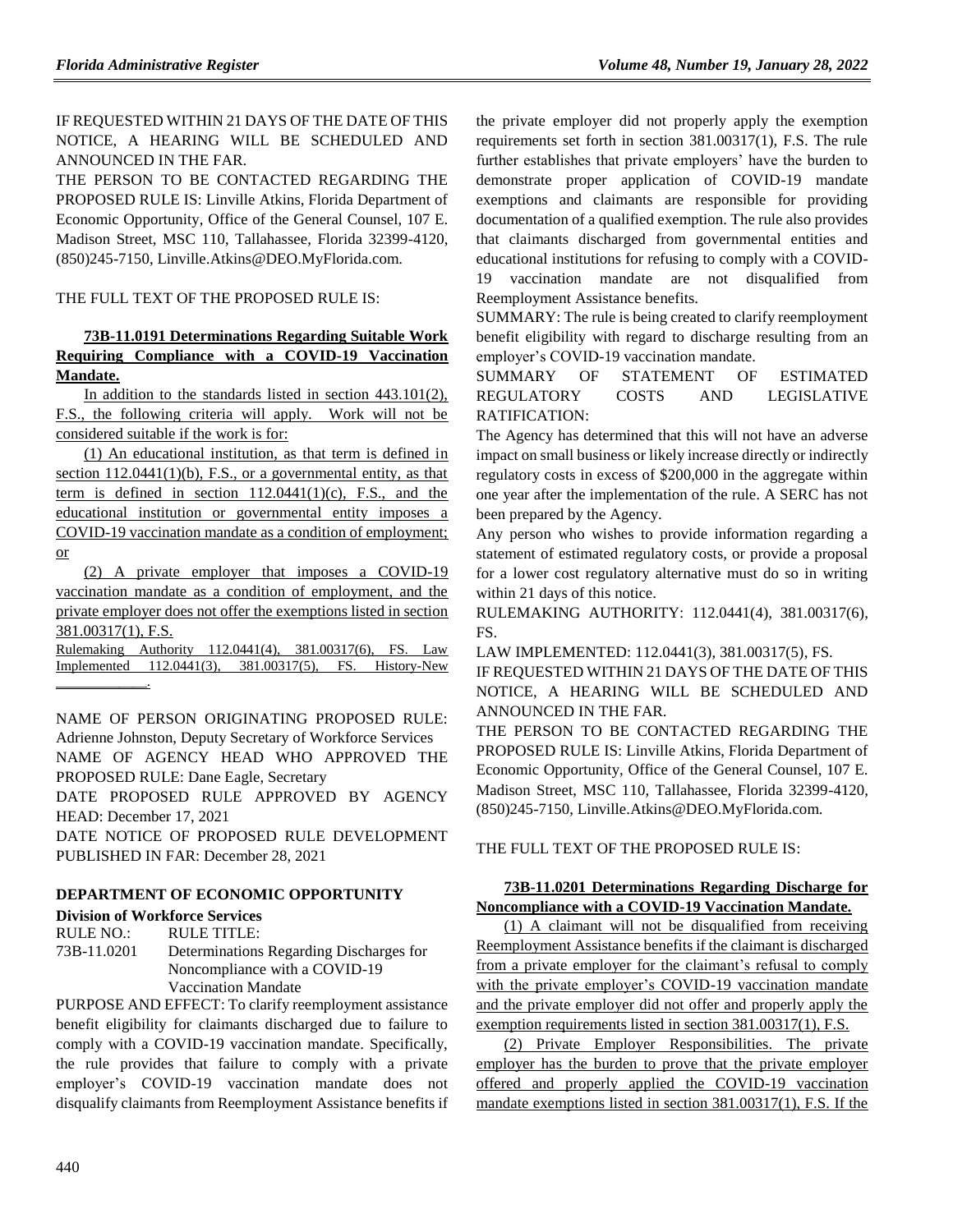Attorney General imposed a fine against the private employer for failing to comply with section 381.00317, F.S. the private employer cannot meet its burden with respect to any claimant that was denied an exemption as a result of such failure.

(3) Claimant Responsibilities. If a claimant has been discharged from employment with a private employer due to the claimant's noncompliance with his or her private employer's COVID-19 vaccination mandate and the private employer provides information to the Department of Economic Opportunity that shows the private employer offered and properly applied the COVID-19 vaccination mandate exemptions listed in section 381.00317(1), F.S., the claimant must provide a copy of the document that was submitted to his or her private employer specifying that the claimant qualified for an exemption under section 381.00317(1), F.S. This documentation will be submitted by the claimant to the Department of Economic Opportunity during the fact-finding process, which is initiated by the Department of Economic Opportunity. If the claimant cannot provide a copy of this document, he or she must provide a signed document attesting to the fact that he or she did submit a request to opt out of the private employer's COVID-19 vaccination mandate and was eligible for a qualified exemption pursuant to section 381.00317(1), F.S.

(4) A claimant will not be disqualified from receiving Reemployment Assistance benefits if the claimant is discharged from an educational institution, as that term is defined in section  $112.0441(1)(b)$ , F.S., or a governmental entity, as that term is defined in section 112.0441(c), F.S., for the claimant's refusal to comply with a COVID-19 vaccination mandate imposed by the educational institution or governmental entity.

(5) The educational institution or governmental entity has the burden to prove that the claimant was not discharged for the claimant's refusal to comply with a COVID-19 vaccination mandate imposed by the educational institution or governmental entity.

| Rulemaking Authority 112.0441(4), 381.00317(6), FS. Law |  |  |  |  |
|---------------------------------------------------------|--|--|--|--|
| Implemented 112.0441(3), 381.00317(5), FS. History-New  |  |  |  |  |
|                                                         |  |  |  |  |

NAME OF PERSON ORIGINATING PROPOSED RULE: Adrienne Johnston, Deputy Secretary of Workforce Services NAME OF AGENCY HEAD WHO APPROVED THE PROPOSED RULE: Dane Eagle, Secretary

DATE PROPOSED RULE APPROVED BY AGENCY HEAD: December 17, 2021

DATE NOTICE OF PROPOSED RULE DEVELOPMENT PUBLISHED IN FAR: December 28, 2021

# Section III Notice of Changes, Corrections and Withdrawals

# **[DEPARTMENT OF EDUCATION](https://www.flrules.org/gateway/department.asp?id=6)**

| <b>Division of Early Learning</b> |                                  |  |  |
|-----------------------------------|----------------------------------|--|--|
| RULE NO.:                         | $R$ ULE TITLE:                   |  |  |
| 6M-8.615                          | <b>VPK Training Requirements</b> |  |  |
|                                   | NOTICE OF CONTINUATION           |  |  |

Notice is hereby given that the above rule, as noticed in Vol. 48 No. 2, January 4, 2022 Florida Administrative Register has been continued from 02/09/2022 to 03/30/2022.

# **[DEPARTMENT OF HEALTH](https://www.flrules.org/gateway/department.asp?id=64)**

# **[Board of Pharmacy](https://www.flrules.org/gateway/organization.asp?id=307)**

RULE NO.: RULE TITLE:

[64B16-30.001](https://www.flrules.org/gateway/ruleNo.asp?id=64B16-30.001) Disciplinary Guidelines; Range of Penalties; Aggravating and Mitigating Circumstances NOTICE OF CHANGE

Notice is hereby given that the following changes have been made to the proposed rule in accordance with subparagraph 120.54(3)(d)1., F.S., published in Vol. 47 No. 192, October 4, 2021 issue of the Florida Administrative Register.

The change is in response to written comments submitted by the staff of the Joint Administrative Procedures Committee. The Board voted at the duly-noticed public board meeting held December 16, 2021, in Orlando, Florida, to amend the rule. The rule shall now read as follows:

64B16-30.001 Disciplinary Guidelines; Range of Penalties; Aggravating and Mitigating Circumstances.

(1) No change.

(2) The following disciplinary guidelines shall be followed by the board in imposing disciplinary penalties upon licensees and permittees for violation of the below mentioned statutes and rules. For the purposes of this rule, the descriptions of the violations are abbreviated, and the full statute or rule cited should be consulted to determine the prohibited conduct.

| <b>VIOLATION</b>                                                                                                                                    | <b>FLORIDA</b><br><b>LICENSE</b><br><b>RANGE</b>                                              | PENALTY                                                                                                                                   |                                                                                               | <b>OUT-OF-STATE TELEHEALTH</b><br>PROVIDER PENALTY RANGE                                      |
|-----------------------------------------------------------------------------------------------------------------------------------------------------|-----------------------------------------------------------------------------------------------|-------------------------------------------------------------------------------------------------------------------------------------------|-----------------------------------------------------------------------------------------------|-----------------------------------------------------------------------------------------------|
| (a) through (aa)                                                                                                                                    | <b>FIRST</b><br><b>VIOLATION</b>                                                              | SECOND AND<br><b>SUBSEQUENT</b><br><b>VIOLATIONS</b>                                                                                      | <b>FIRST</b><br><b>VIOLATION</b>                                                              | <b>SECOND AND</b><br><b>SUBSEQUENT</b><br><b>VIOLATIONS</b>                                   |
| No change.                                                                                                                                          |                                                                                               |                                                                                                                                           |                                                                                               |                                                                                               |
| (bb) Failure to<br>comply<br>with<br>parental<br>the<br>consent<br>requirements of<br>section<br>1014.06.<br>(Section<br>$456.072(1)(rr)$ ,<br>F.S. | MIN: Reprimand<br>and a \$250 fine;<br>MAX: \$500 fine<br>and one $(1)$ year of<br>probation. | MIN: \$1,000 500<br>fine and $six(6)$<br>month<br>suspension<br>followed by one<br>(1)<br>of<br>year<br>probation;<br>MAX:<br>Revocation. | MIN:<br>Reprimand;<br>MAX:<br>Suspension<br>and<br>$\mathbf{a}$<br>corrective<br>action plan. | MIN:<br>Suspension and<br>corrective<br>a.<br>action plan;<br>MAX <sup>T</sup><br>Revocation. |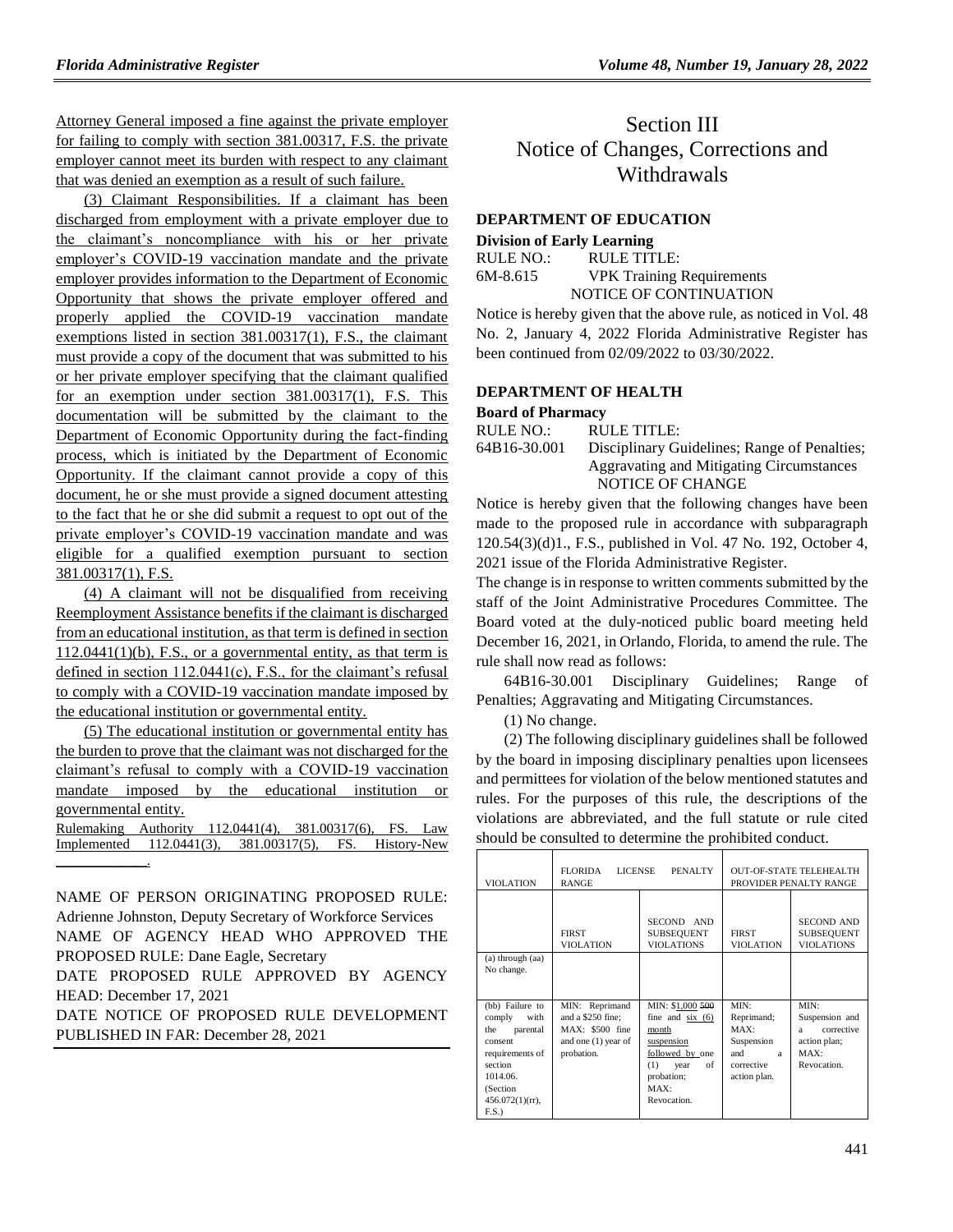| (cc) No change. |                                |  |  |
|-----------------|--------------------------------|--|--|
|                 | $(3)$ through $(4)$ No change. |  |  |

Rulemaking Authority 456.47(4), 456.47(7), 456.072, 456.079, 465.005 FS. Law Implemented 456.47(4), 456.072, 456.079, 465.016, 465.023 FS. History–New 3-1-87, Amended 5-11-88, Formerly 21S-17.001, 21S-30.001, 61F10-30.001, Amended 6-26-95, 1-30-96, Formerly 59X-30.001, Amended 12-3-97, 11-15-98, 5-3-00, 1-2-02, 11-29-06, 9-26-12, 2-14-13, 2-5-14, 1-10-17, 12-18-18, 6-24-21, .

THE PERSON TO BE CONTACTED REGARDING THE PROPOSED RULE IS: Jessica Sapp, Executive Director, Board of Pharmacy, 4052 Bald Cypress Way, Bin C04, Tallahassee, Florida 32399-3254; Jessica.Sapp@flhealth.gov.

# Section IV Emergency Rules

# **DEPARTMENT OF THE LOTTERY**

RULE NUMBER: RULE TITLE: 53ER22-6: DAILY BONUS PLAY PROMOTION AMENDMENT

SUMMARY OF THE RULE: This emergency rule describes the DAILY BONUS PLAY PROMOTION AMENDMENT. The rule amends Emergency Rule 53ER22-1 Daily Bonus Play Promotion, F. A. C., to define the consequences of deleting a player account with the Florida Lottery.

THE PERSON TO BE CONTACTED REGARDING THE EMERGENCY RULE IS: Minerva Simpson, Attorney, Department of the Lottery, 250 Marriott Drive, Tallahassee, Florida 32399-4011.

#### THE FULL TEXT OF THE EMERGENCY RULE IS:

#### 53ER22-6 DAILY BONUS PLAY PROMOTION AMENDMENT

(1) New sub-section  $(2)(e)$  will be added to Emergency Rule 53ER22-1 (Daily Bonus Play Promotion) and will read: Deleted Accounts. If a player deletes his/her account, whether through the App or on the Florida Lottery's website, all account data associated with the email address used to register his/her account will also be deleted. Any entries earned, as described in paragraph (3) of Rule 53ER22-1, will not be entered into a drawing. A player's account cannot be reactivated using the email associated with the deactivated account. Should a player establish a new account utilizing a different email address, account data, including ticket entries, cannot be transferred to the newly established account. Tickets entered under the prior account cannot be re-entered utilizing the newly created account. Coupons that have been printed prior to account deletion can still be redeemed through the coupon redemption deadline.

(2) Except as provided herein, all other provisions of Rule 53ER22-1 shall remain in full force and effect.

Rulemaking Authority 24.105(9), 24.109(1), FS. Law Implemented 24.105(9), 24.107, FS. History- New 1-31-22.

THIS RULE TAKES EFFECT UPON BEING FILED WITH THE DEPARTMENT OF THE STATE UNLESS A LATER TIME AND DATE IS SPECIFED IN THE RULE. EFFECTIVE DATE: 1/31/2022

#### **DEPARTMENT OF THE LOTTERY**

RULE NUMBERRULE TITLE:

53ER22-7: GOLD RUSH SUPREME BONUS PLAY PROMOTION SECOND AMENDMENT

SUMMARY OF THE RULE: This emergency rule describes the GOLD RUSH SUPREME BONUS PLAY PROMOTION SECOND AMENDMENT. The rule amends Emergency Rule 53ER21-8 Gold Rush Supreme Bonus Play Promotion, F. A. C., to define the consequences of deleting a player account with the Florida Lottery.

THE PERSON TO BE CONTACTED REGARDING THE EMERGENCY RULE IS: Minerva Simpson, Attorney, Department of the Lottery, 250 Marriott Drive, Tallahassee, Florida 32399-4011.

### THE FULL TEXT OF THIS EMERGENCY RULE IS:

### 53ER22-7 GOLD RUSH SUPREME BONUS PLAY PROMOTION SECOND AMENDMENT

(1) New sub-section  $(2)(f)$  will be added to Emergency Rule 53ER21-8 (Gold Rush Supreme Bonus Play Promotion) and read as follows: Deleted Accounts. If a player deletes his/her account, whether through the App or on the Florida Lottery's website, all account data associated with the email address used to register his/her account will also be deleted. Any entries earned, as described in paragraph (2) of Rule 53ER21-8, will not be entered into a drawing. A player's account cannot be reactivated using the email associated with the deactivated account. Should a player establish a new account utilizing a different email address, account data, including ticket entries, cannot be transferred to the newly established account. Tickets entered under the prior account cannot be re-entered utilizing the newly created account. Coupons that have been printed prior to account deletion can still be redeemed through the coupon redemption deadline.

(2) Except as provided herein, all other provisions of Rule 53ER21-8 shall remain in full force and effect.

Rulemaking Authority 24.105(9), 24.109(1), FS. Law Implemented 24.105(9), 24.107, FS. History- New 1-31-22.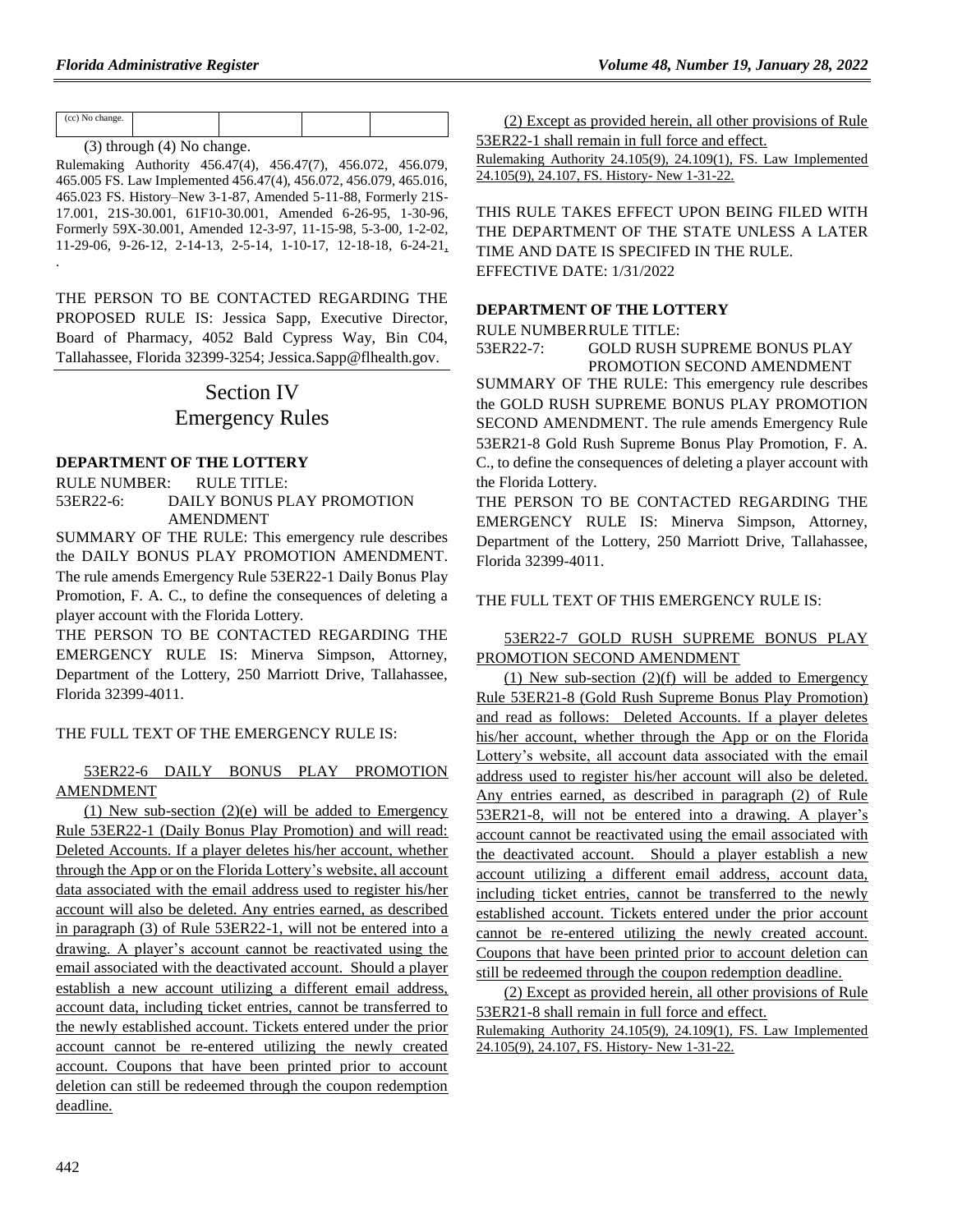THIS RULE TAKES EFFECT UPON BEING FILED WITH THE DEPARTMENT OF THE STATE UNLESS A LATER TIME AND DATE IS SPECIFED IN THE RULE. EFFECTIVE DATE: 1/31/2022

# Section V Petitions and Dispositions Regarding Rule Variance or Waiver

[DEPARTMENT OF BUSINESS AND PROFESSIONAL](https://www.flrules.org/gateway/department.asp?id=61)  [REGULATION](https://www.flrules.org/gateway/department.asp?id=61)

[Division of Hotels and Restaurants](https://www.flrules.org/gateway/organization.asp?id=249)

RULE NO.: RULE TITLE:

[61C-5.001](https://www.flrules.org/gateway/ruleNo.asp?id=61C-5.001) Safety Standards

NOTICE IS HEREBY GIVEN that on January 24, 2022, the Department of Business and Professional Regulation, Division of Hotels and Restaurants, Bureau of Elevator Safety, received a petition for Nguyen Huy at 1015 West University Avenue, Gainesville, FL. Petitioner seeks an emergency variance of the requirements of ASME A17.1, 2000 edition, Section 8.6.5.8, as adopted by Rule 61C-5.001, Florida Administrative Code that requires safeties for hydraulic cylinders installed below ground which poses a significant economic/financial hardship. Any interested person may file comments within 5 days of the publication of this notice with Division of Hotels and Restaurants, Bureau of Elevator Safety, 2601 Blair Stone Road, Tallahassee, Florida 32399-1013 (VW2022-009).

A copy of the Petition for Variance or Waiver may be obtained by contacting: Division of Hotels and Restaurants, Bureau of Elevator Safety, 2601 Blair Stone Road, Tallahassee, Florida 32399-1013. dhr.elevators@myfloridalicense.com.

[DEPARTMENT OF BUSINESS AND PROFESSIONAL](https://www.flrules.org/gateway/department.asp?id=61)  [REGULATION](https://www.flrules.org/gateway/department.asp?id=61)

[Division of Hotels and Restaurants](https://www.flrules.org/gateway/organization.asp?id=249)

RULE NO.: RULE TITLE:

[61C-5.001](https://www.flrules.org/gateway/ruleNo.asp?id=61C-5.001) Safety Standards

The Department of Business and Professional Regulation, Division of Hotels and Restaurants, Bureau of Elevator Safety hereby gives notice: On January 26, 2022, the Division issued an order. The Final Order was in response to a Petition for an emergency Variance from W R M Enterprises, filed January 5, 2022, and advertised on January 11, 2022, in Vol. 48, No. 7, of the Florida Administrative Register. No comments were received in response to the petition. The Final Order on the Petition for Variance denies the Petitioner a variance from Rules 2.3.3, 2.6.3, 2.7.5, 3.3.2, 3.4.4.1, 3.10.3, 3.10.4(e), 3.10.4(r), and 3.11.1, ASME A17.3, 2015 edition, as adopted by Rule 61C-5.001 Florida Administrative Code that requires a pit stop switch, vision panel on horizontally swinging hoistway doors, door restriction, car platform guard, unlocked car top emergency exit panel, top-of-car operating device, provision of a top-of-car stop switch, in-car stop switch, and means of twoway communication, because the Petitioner has not demonstrated that the purpose of the underlying statute has been met and that the Petitioner would suffer a substantial hardship if required to comply with this rule (VW2022-002).

A copy of the Order or additional information may be obtained by contacting: Division of Hotels and Restaurants, Bureau of Elevator Safety, 2601 Blair Stone Road, Tallahassee, Florida 32399-1013, dhr.elevators@myfloridalicense.com.

# [DEPARTMENT OF ENVIRONMENTAL PROTECTION](https://www.flrules.org/gateway/department.asp?id=62) RULE NO.: RULE TITLE:

[62-762.501](https://www.flrules.org/gateway/ruleNo.asp?id=62-762.501) System Requirements for Shop Fabricated Storage

The Department of Environmental Protection hereby gives notice: That it has issued an order on January 27, 2022, granting St. Joseph's Women's Hospital's Petition for a Variance. The Petition was received on October 25, 2021. Notice of receipt of this Petition was published in the Florida Administrative Register on November 2, 2021. The petition requested a variance from subparagraphs 62-762.501(3)(a)5., F.A.C. and 62-762.501(3)(a)6., F.A.C, which requires that all pressurized small diameter integral piping installed prior to January 11, 2017, that is in contact with the soil must be installed with line leak detectors meeting the requirements of paragraph 62- 762.601(4)(b), F.A.C. No public comment was received. The Order, file number 21-1144, granted the variance based on a showing that Petitioner demonstrated that a strict application of the rule would result in substantial hardship to Petitioner or would affect Petitioner differently than other similarly situated applicants and because Petitioner demonstrated that the purpose of the underlying statute will be or has been achieved by other means.

A copy of the Order or additional information may be obtained by contacting: Amanda Dorsett, Department of Environmental Protection, 2600 Blair Stone Road, Mail Station 4550, Tallahassee, Florida 32399-2400; telephone (850)245-8931, Amanda.Dorsett@dep.state.fl.us during normal business hours, 8:00 a.m. – 5:00 p.m., Monday through Friday, except legal holidays.

# Section VI Notice of Meetings, Workshops and Public **Hearings**

#### DEPARTMENT OF STATE

Division of Library and Information Services

The Department of State announces a public meeting to which all persons are invited.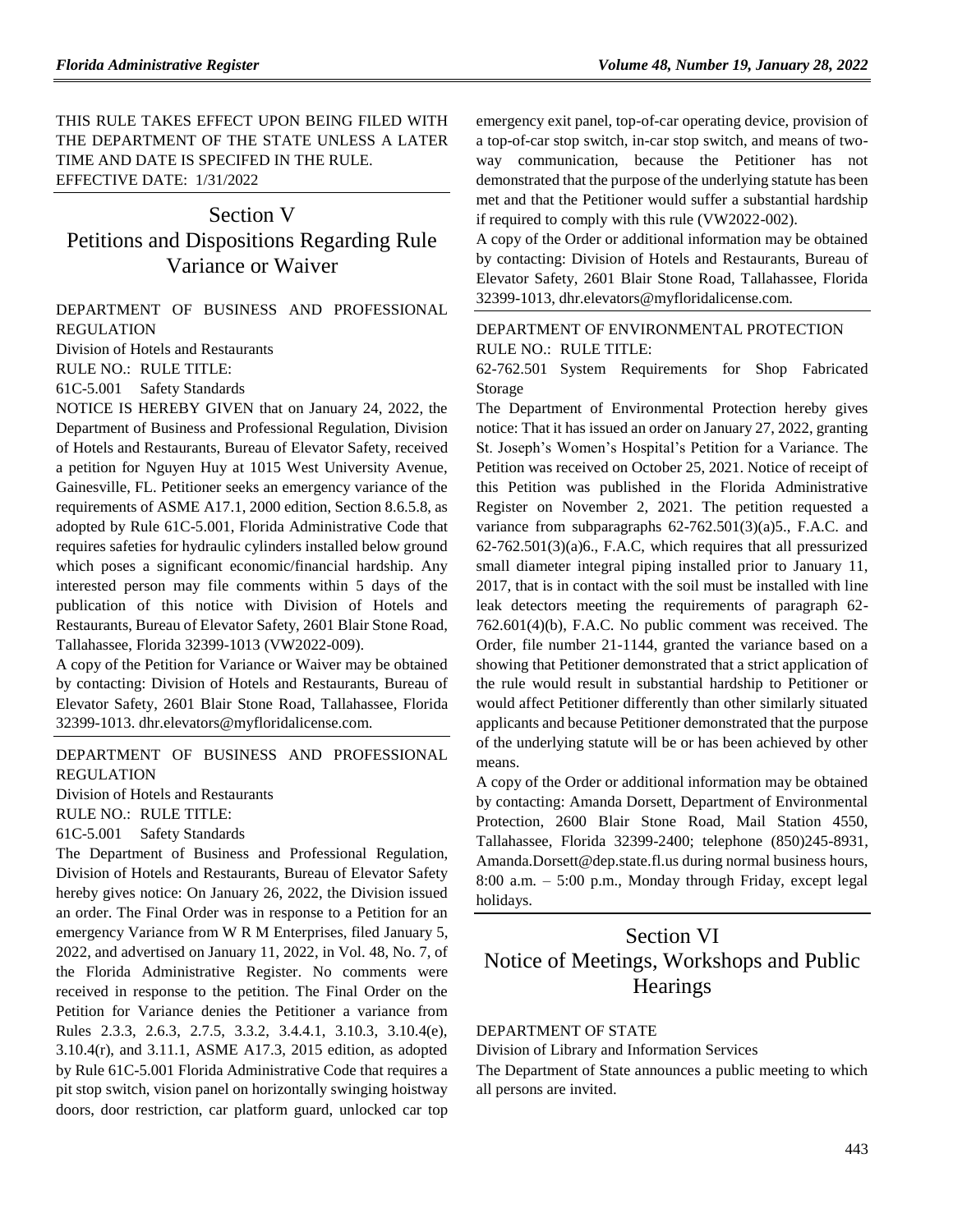DATES AND TIMES: February 24, 2022, 1:00 p.m. – 5:00 p.m. Eastern; February 25, 2022, 9:00 a.m. – 12:00 Noon Eastern

PLACE: This meeting may be attended in person or remotely via webinar. To attend in person: Room 230, Olin Library, Rollins College, 1000 Holt Ave., Winter Park, FL 32789. To attend remotely, register at [https://register.gotowebinar.com/register/12100261562169787](https://register.gotowebinar.com/register/1210026156216978700) [00.](https://register.gotowebinar.com/register/1210026156216978700)

GENERAL SUBJECT MATTER TO BE CONSIDERED: The Board of Directors of the Friends of the State Library and Archives of Florida Inc. will meet for the quarterly business meeting.

A copy of the agenda may be obtained by contacting: The Division of Library and Information Services at [dlisinfo@dos.myflorida.com](mailto:dlisinfo@dos.myflorida.com) or (850)245-6604.

Pursuant to the provisions of the Americans with Disabilities Act, any person requiring special accommodations to participate in this workshop/meeting is asked to advise the agency at least five (5) days prior to the workshop/meeting by contacting the Division of Library and Information Services at (850)245-6604 or [dlisinfo@dos.myflorida.com.](mailto:dlisinfo@dos.myflorida.com) If you are hearing or speech impaired, please contact the agency using the Florida Relay Service at 1(800)955-8771 (TDD) or 1(800)955- 8770 (Voice).

For the procedure on making a public comment during the meeting, please refer to the [Division's](http://dos.myflorida.com/library-archives/meetings-and-notices/public-comment-policy/) [Public Comment Policy.](http://dos.myflorida.com/library-archives/meetings-and-notices/public-comment-policy/) For more information, you may contact: The Division of Library and Information Services at [dlisinfo@dos.myflorida.com](mailto:dlisinfo@dos.myflorida.com) or (850)245-6604.

#### [DEPARTMENT OF STATE](https://www.flrules.org/gateway/department.asp?id=1)

### [Division of Arts and Culture](https://www.flrules.org/gateway/organization.asp?id=17)

The Florida Division of Arts and Culture and the Citizens for Florida Arts, Inc. announces a telephone conference call to which all persons are invited.

DATE AND TIME: Monday, January 31, 2:30 p.m.

PLACE: This meeting will take place via conference call. Please contact the Division for participation instructions

GENERAL SUBJECT MATTER TO BE CONSIDERED: To discuss, review and take action on business which may appropriately come before the Board.

A copy of the agenda may be obtained by contacting: NA For more information, you may contact: Rachelle Ashmore at (850)245-6490 or Rachelle.Ashmore@dos.myflorida.com.

[DEPARTMENT OF HIGHWAY SAFETY AND MOTOR](https://www.flrules.org/gateway/department.asp?id=15)  [VEHICLES](https://www.flrules.org/gateway/department.asp?id=15)

The DEPARTMENT OF HIGHWAY SAFETY AND MOTOR VEHICLES announces a public meeting to which all persons are invited.

DATE AND TIME: February 8, 2022, 2:30 p.m. – 4:00 p.m. **ET** 

PLACE: THIS MEETING WILL BE HELD VIA MICROSOFT TEAMS. PLEASE SEE DIAL-IN INFO BELOW.

GENERAL SUBJECT MATTER TO BE CONSIDERED: The Motorist Modernization Advisory Board is meeting to discuss and provide guidance & recommendations on Phase 2 of the Motorist Modernization Program.

- AGENDA
- Roll Call
- Welcome
- Review and Approval of Last Meeting Minutes
- Phase II IV&V Update
- Stakeholder Outreach Update
- MM Phase II Program Update
- Financial Review
- Project Updates
- Communications Update
- Q&A
- Adjourn
- Microsoft Teams meeting

Join on your computer or mobile app: https://teams.microsoft.com/l/meetup-

join/19%3ameeting\_MmFlYmMwYjgtZjRkYS00ZWRiLTlk OTUtYTI3MGNlZDE1ODBm%40thread.v2/0?context=%7b %22Tid%22%3a%2225c7bf74-6ed1-4f3c-af88-

d6c3933606ca%22%2c%22Oid%22%3a%22f12acde9-abbd-45e0-93b8-12e80c44c029%22%7d

Or call in (audio only): (850)583-5466, 362353834# United States, Tallahassee, Phone Conference ID: 362 353 834#

A copy of the agenda may be obtained by contacting: The agenda is included above.

Pursuant to the provisions of the Americans with Disabilities Act, any person requiring special accommodations to participate in this workshop/meeting is asked to advise the agency at least 5 days before the workshop/meeting by contacting: Terrence Samuel, 2900 Apalachee Parkway, Room D315, Tallahassee, FL 32399, (850)617-2100. If you are hearing or speech impaired, please contact the agency using the Florida Relay Service, 1(800)955-8771 (TDD) or 1(800)955- 8770 (Voice).

#### [WATER MANAGEMENT DISTRICTS](https://www.flrules.org/gateway/department.asp?id=40)

[South Florida Water Management District](https://www.flrules.org/gateway/organization.asp?id=124)

The South Florida Water Management District announces a public meeting to which all persons are invited.

DATE AND TIME: Monday, February 7, 2022, 12:00 Noon, Loxahatchee River Preservation Initiative Meeting

PLACE: Jupiter Emergency Operations Center, 3133 Washington Street, Jupiter FL 33458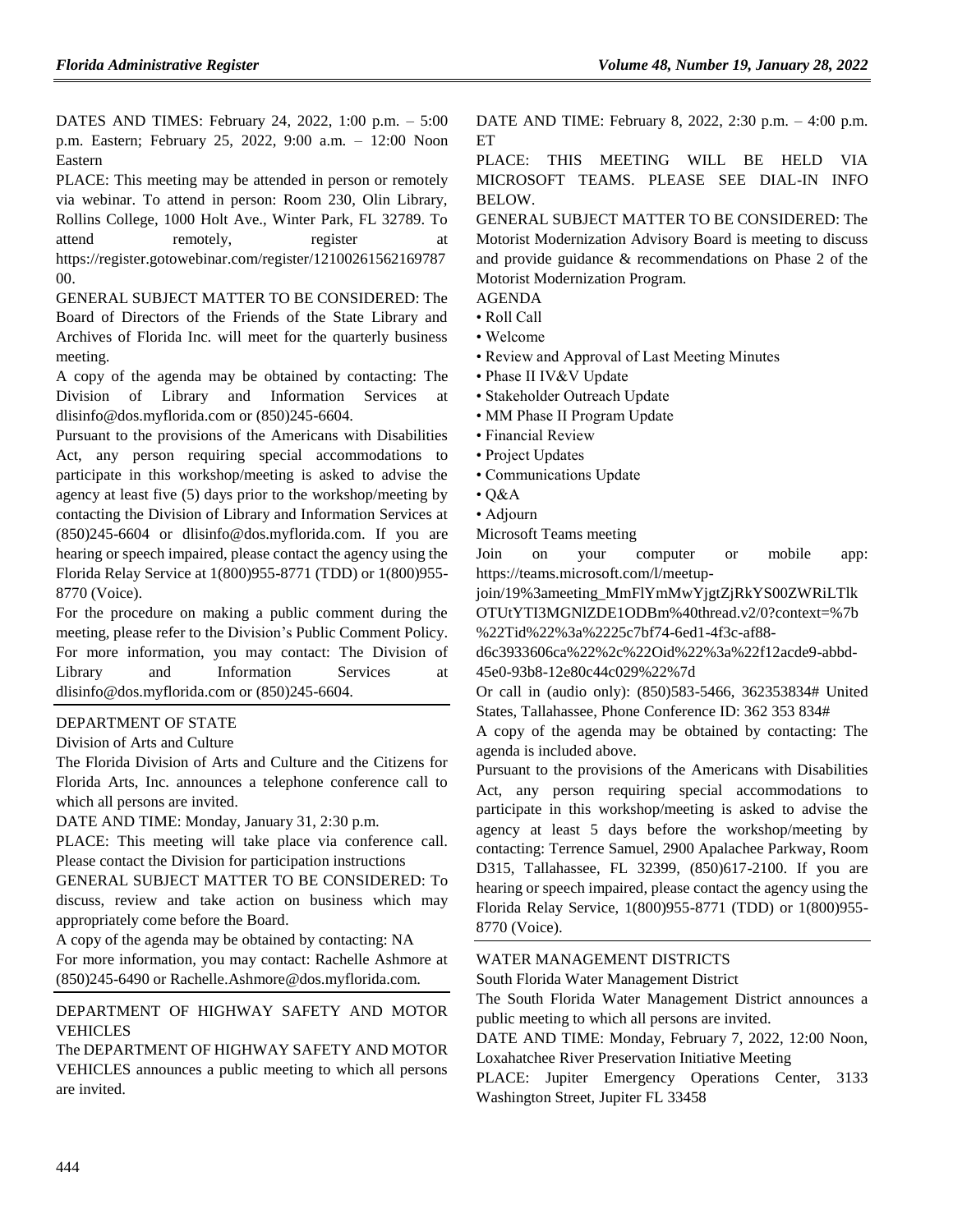GENERAL SUBJECT MATTER TO BE CONSIDERED: This is a public meeting to discuss and consider Loxahatchee River Preservation Initiative business, including current and future projects and activities.

Since its inception in 2000, the Loxahatchee River Preservation Initiative (LRPI) has guided regional watershed restoration projects within northeastern Palm Beach County and southern Martin County. The LRPI is a multi-agency partnership between the South Florida Water Management District, Florida Department of Environmental Protection (Florida Park Service), Friends of the Loxahatchee River, Jupiter Inlet District, Loxahatchee River Environmental Control District, Martin County, Palm Beach County, South Indian River Water Control District, Town of Jupiter, and Village of Tequesta.

Members of the public are invited to attend and provide public comment.

One or more members of the Governing Board of the South Florida Water Management District may attend these meetings. No Governing Board action will be taken.

A copy of the agenda may be obtained by contacting: Jeff Buck, (561)682-2634, jebuck@sfwmd.gov, or by visiting www.LRPI.us seven days prior to the workshop/meeting.

Pursuant to the provisions of the Americans with Disabilities Act, any person requiring special accommodations to participate in this workshop/meeting is asked to advise the agency at least seven days before the workshop/meeting by contacting: Rosie Byrd, District Clerk, at rbyrd@sfwmd.gov. If you are hearing or speech impaired, please contact the agency using the Florida Relay Service, 1(800)955-8771 (TDD) or 1(800)955-8770 (Voice).

For more information, you may contact: Jeff Buck, (561)682- 2634, jebuck@sfwmd.gov.

#### [REGIONAL UTILITY AUTHORITIES](https://www.flrules.org/gateway/department.asp?id=49)

Tampa Bay Water - [A Regional Water Supply Authority](https://www.flrules.org/gateway/organization.asp?id=158) The Tampa Bay Water, a Regional Water Supply Authority announces a public meeting to which all persons are invited. DATE AND TIME: February 16, 2022, 10:00 a.m. – 1:00 p.m. or until completed.

PLACE: Tampa Bay Water Administrative Offices, 2575 Enterprise Road, Clearwater, Florida 33763

GENERAL SUBJECT MATTER TO BE CONSIDERED: A public meeting of the Selection Committee for AS NEEDED LAND MANAGEMENT SERVICES, CONTRACT NO'S.: 2022-040 – 045. As a part of the selection process, the Selection Committee will hear presentations and conduct interviews with short-listed forms in order to determine the highest ranking firm to recommend for award.

A copy of the agenda may be obtained by contacting: Records Department at (727)796-2355.

Pursuant to the provisions of the Americans with Disabilities Act, any person requiring special accommodations to participate in this workshop/meeting is asked to advise the agency at least 3 days before the workshop/meeting by contacting: Records Department at (727)796-2355. If you are hearing or speech impaired, please contact the agency using the Florida Relay Service, 1(800)955-8771 (TDD) or 1(800)955- 8770 (Voice).

For more information, you may contact: Records Department at (727)796-2355.

#### [DEPARTMENT OF BUSINESS AND PROFESSIONAL](https://www.flrules.org/gateway/department.asp?id=61)  [REGULATION](https://www.flrules.org/gateway/department.asp?id=61)

[Florida Athletic Commission](https://www.flrules.org/gateway/organization.asp?id=285)

The Florida Athletic Commission announces a public meeting to which all persons are invited.

DATE AND TIME: March 3, 2022, 10:00 a.m. Eastern Time PLACE: Dial-in number: 1(888)585-9008. When prompted for conference room number, enter 830-360-815, then press #.

GENERAL SUBJECT MATTER TO BE CONSIDERED: Conduct a general business meeting, including license application review, discipline cases, and other miscellaneous matters.

A copy of the agenda may be obtained by contacting: Patrick Cunningham, Executive Director, Florida Athletic Commission, 2601 Blair Stone Road, Tallahassee, FL 32399- 1016 or (850)488-8500.

Pursuant to the provisions of the Americans with Disabilities Act, any person requiring special accommodations to participate in this workshop/meeting is asked to advise the agency at least 24 hours before the workshop/meeting by contacting: Patrick Cunningham, Executive Director, Florida Athletic Commission, 2601 Blair Stone Road, Tallahassee, FL 32399-1016 or (850)488-8500. If you are hearing or speech impaired, please contact the agency using the Florida Relay Service, 1(800)955-8771 (TDD) or 1(800)955-8770 (Voice).

If any person decides to appeal any decision made by the Board with respect to any matter considered at this meeting or hearing, he/she will need to ensure that a verbatim record of the proceeding is made, which record includes the testimony and evidence from which the appeal is to be issued.

For more information, you may contact: Patrick Cunningham, Executive Director, Florida Athletic Commission, 2601 Blair Stone Road, Tallahassee, FL 32399-1016 or (850)488-8500.

#### [DEPARTMENT OF HEALTH](https://www.flrules.org/gateway/department.asp?id=64)

[Division of Children's Medical Services](https://www.flrules.org/gateway/organization.asp?id=333)

The Child Abuse Death Review Circuit 14 Committee announces a public meeting to which all persons are invited. DATE AND TIME: February 8, 2022, 9:00 a.m. – 9:15 a.m. CT PLACE:  $Zoom$  Meeting Link: https://urldefense.com/v3/\_\_https:/us06web.zoom.us/j/810115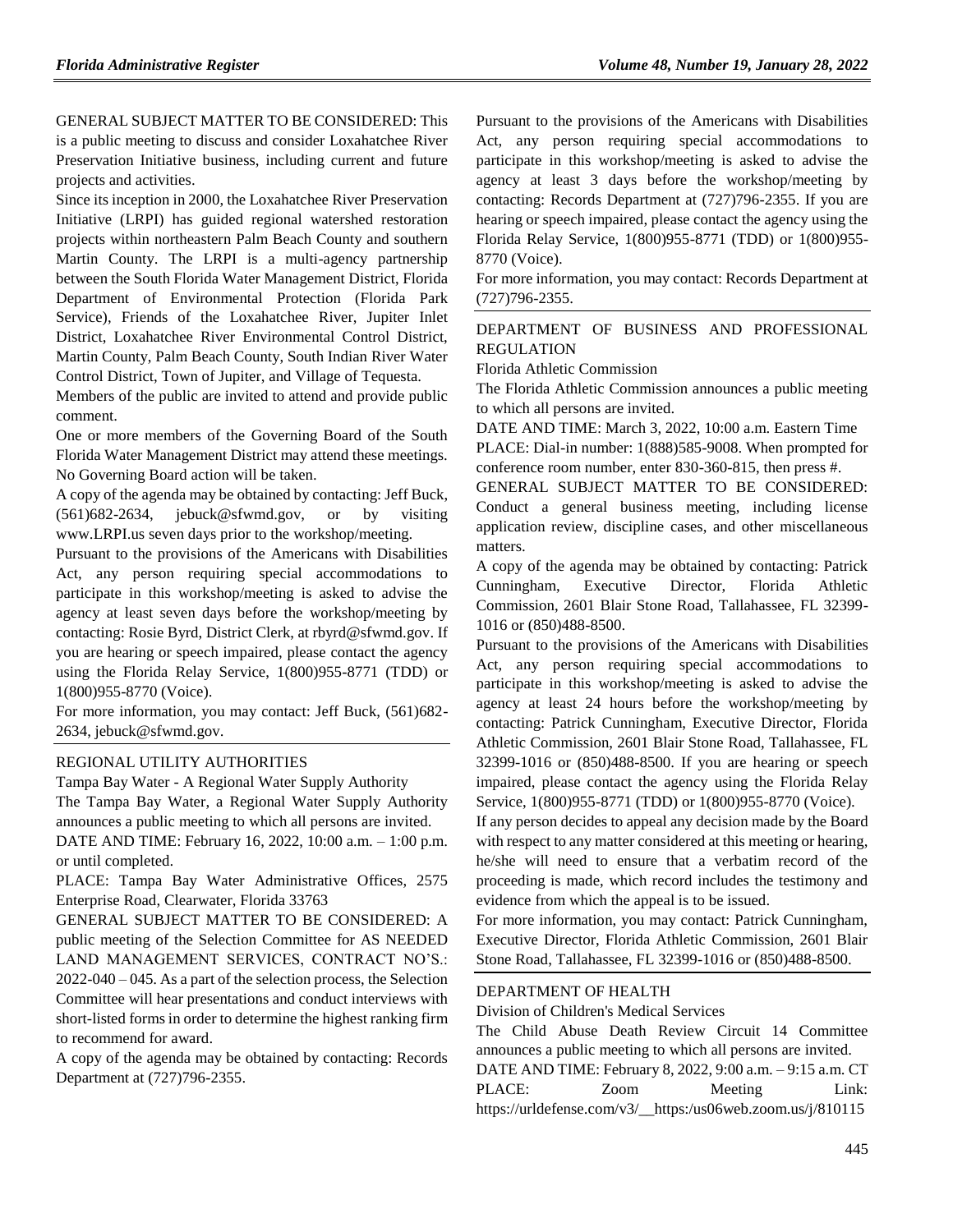91184?pwd=cEQyODA5TU5adkllUXhoTitvM281dz09\_\_;!!B 6dj6w!sV8\_tb2PY08xIEpikL\_CT9mfpwOhXCOJ2w5AmbE KVXPp50EDx-4XYbRb6IbHvKmBQPo\$

GENERAL SUBJECT MATTER TO BE CONSIDERED: The Committee will address administrative issues, review cases, and discuss the CADR Action Plan. A portion of the meeting is required by paragraph 383.412(3)(a), F.S. to be closed to the public to allow the Committee to discuss information that is confidential and exempt from public meetings and public records. This portion of the meeting will be announced at the meeting.

A copy of the agenda may be obtained by contacting: christi.bazemore@flhealth.gov.

Pursuant to the provisions of the Americans with Disabilities Act, any person requiring special accommodations to participate in this workshop/meeting is asked to advise the agency at least 7 days before the workshop/meeting by contacting: christi.bazemore@flhealth.gov. If you are hearing or speech impaired, please contact the agency using the Florida Relay Service, 1(800)955-8771 (TDD) or 1(800)955-8770 (Voice).

For more information, you may contact: christi.bazemore@flhealth.gov.

# [DEPARTMENT OF CHILDREN AND FAMILIES](https://www.flrules.org/gateway/department.asp?id=65)

[Family Safety and Preservation Program](https://www.flrules.org/gateway/organization.asp?id=342)

The Department of Children and Families announces a public meeting to which all persons are invited.

DATE AND TIME: February 8, 2022, 2:00 p.m. – 4:00 p.m. PLACE: Zoom Meeting.

Register to attend the meeting at this link https://us06web.zoom.us/meeting/register/tZYlce-

#### rqjIjH9xIZggKQO3JzqK9l\_rMP6Yk

GENERAL SUBJECT MATTER TO BE CONSIDERED: The purpose of this meeting is for the Independent Living Services Advisory Council (ILSAC) to conduct general business. A more detailed agenda with relevant presentation material will be posted on the department's website Independent Living - Florida Department of Children and Families (myflfamilies.com).

A copy of the agenda may be obtained by contacting: Cal Walton, III Department of Children and Families, phone (407)241-4712 or email cal.walton@myflfamilies.com.

Pursuant to the provisions of the Americans with Disabilities Act, any person requiring special accommodations to participate in this workshop/meeting is asked to advise the agency at least 1 days before the workshop/meeting by contacting: Cal Walton, III Department of Children and Families, phone  $(407)241-4712$  or email cal.walton@myflfamilies.com. If you are hearing or speech

impaired, please contact the agency using the Florida Relay Service, 1(800)955-8771 (TDD) or 1(800)955-8770 (Voice).

For more information, you may contact: Cal Walton, III Department of Children and Families, phone (407)241-4712 or email cal.walton@myflfamilies.com.

# [DEPARTMENT OF CHILDREN AND FAMILIES](https://www.flrules.org/gateway/department.asp?id=65)

[Family Safety and Preservation Program](https://www.flrules.org/gateway/organization.asp?id=342)

The Department of Children and Families announces a public meeting to which all persons are invited.

DATE AND TIME: March 21, 2022, 2:00 p.m. – 4:00 p.m. PLACE: Zoom Meeting.

Register to attend the meeting at this link https://us06web.zoom.us/meeting/register/tZYlce-

#### rqjIjH9xIZggKQO3JzqK9l\_rMP6Yk

GENERAL SUBJECT MATTER TO BE CONSIDERED: The purpose of this meeting is for the Independent Living Services Advisory Council (ILSAC) to conduct general business. A more detailed agenda with relevant presentation material will be posted on the department's website Independent Living - Florida Department of Children and Families (myflfamilies.com).

A copy of the agenda may be obtained by contacting: Cal Walton, III Department of Children and Families, phone (407)241-4712 or email cal.walton@myflfamilies.com.

Pursuant to the provisions of the Americans with Disabilities Act, any person requiring special accommodations to participate in this workshop/meeting is asked to advise the agency at least 1 days before the workshop/meeting by contacting: Cal Walton, III Department of Children and Families, phone  $(407)241-4712$  or email cal.walton@myflfamilies.com. If you are hearing or speech impaired, please contact the agency using the Florida Relay Service, 1(800)955-8771 (TDD) or 1(800)955-8770 (Voice).

For more information, you may contact: Cal Walton, III Department of Children and Families, phone (407)241-4712 or email cal.walton@myflfamilies.com.

# [DEPARTMENT OF CHILDREN AND FAMILIES](https://www.flrules.org/gateway/department.asp?id=65)

[Family Safety and Preservation Program](https://www.flrules.org/gateway/organization.asp?id=342)

The Department of Children and Families announces a public meeting to which all persons are invited.

DATE AND TIME: April 18, 2022, 2:00 p.m. – 4:00 p.m.

PLACE: Zoom Meeting.

Register to attend the meeting at this link https://us06web.zoom.us/meeting/register/tZYlce-

#### rqjIjH9xIZggKQO3JzqK9l\_rMP6Yk

GENERAL SUBJECT MATTER TO BE CONSIDERED: The purpose of this meeting is for the Independent Living Services Advisory Council (ILSAC) to conduct general business. A more detailed agenda with relevant presentation material will be posted on the department's website Independent Living -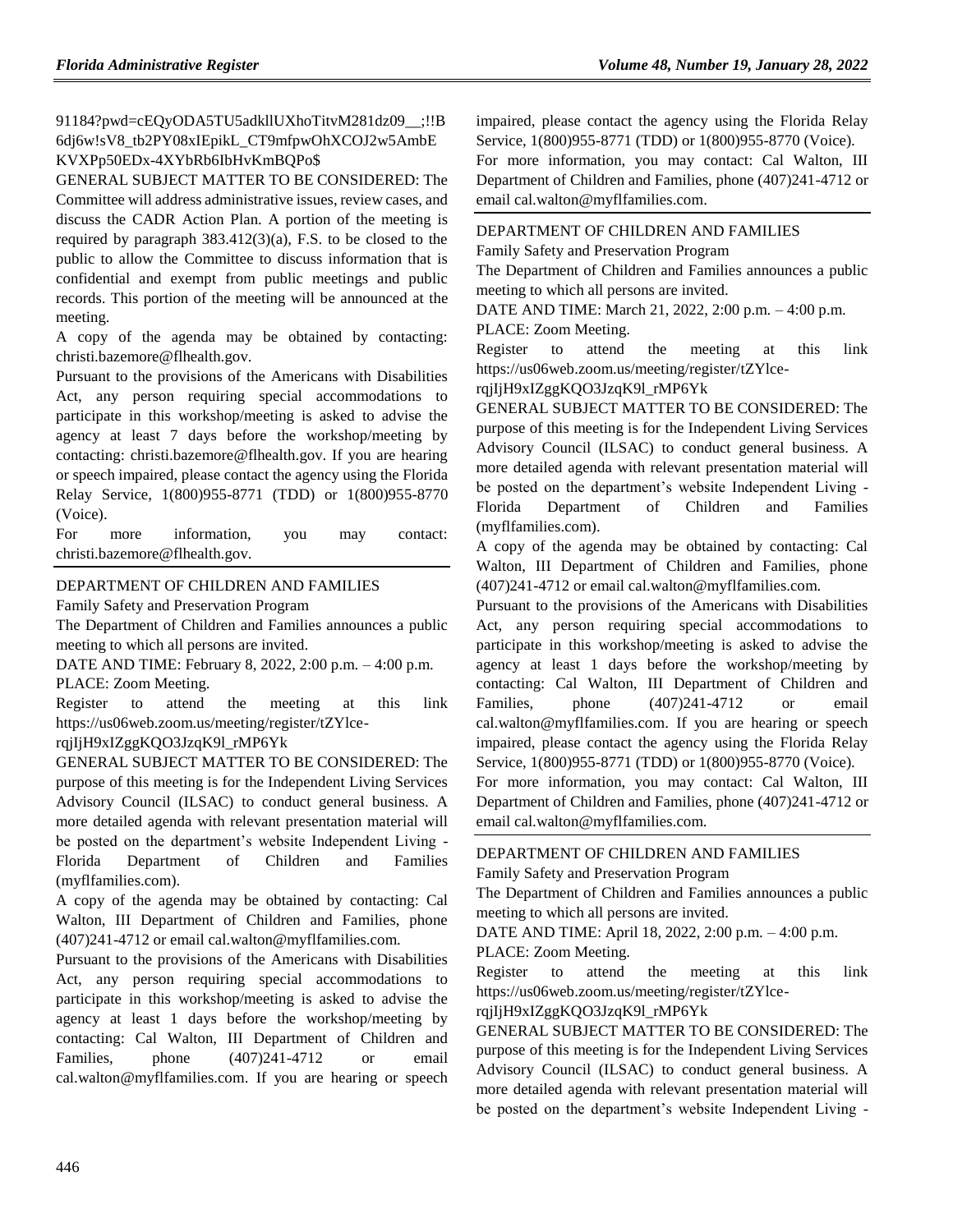Florida Department of Children and Families (myflfamilies.com).

A copy of the agenda may be obtained by contacting: Cal Walton, III Department of Children and Families, phone (407)241-4712 or email cal.walton@myflfamilies.com.

Pursuant to the provisions of the Americans with Disabilities Act, any person requiring special accommodations to participate in this workshop/meeting is asked to advise the agency at least 1 days before the workshop/meeting by contacting: Cal Walton, III Department of Children and Families, phone  $(407)241-4712$  or email cal.walton@myflfamilies.com. If you are hearing or speech impaired, please contact the agency using the Florida Relay Service, 1(800)955-8771 (TDD) or 1(800)955-8770 (Voice).

For more information, you may contact: Cal Walton, III Department of Children and Families, phone (407)241-4712 or email cal.walton@myflfamilies.com.

#### [DEPARTMENT OF CHILDREN AND FAMILIES](https://www.flrules.org/gateway/department.asp?id=65)

[Family Safety and Preservation Program](https://www.flrules.org/gateway/organization.asp?id=342)

The Department of Children and Families announces a public meeting to which all persons are invited.

DATE AND TIME: May 16, 2022, 2:00 p.m. – 4:00 p.m. ET PLACE: Zoom Meeting.

Register to attend the meeting at this link https://us06web.zoom.us/meeting/register/tZYlce-

### rqjIjH9xIZggKQO3JzqK9l\_rMP6Yk

GENERAL SUBJECT MATTER TO BE CONSIDERED: The purpose of this meeting is for the Independent Living Services Advisory Council (ILSAC) to conduct general business. A more detailed agenda with relevant presentation material will be posted on the department's website Independent Living - Florida Department of Children and Families (myflfamilies.com).

A copy of the agenda may be obtained by contacting: Cal Walton, III Department of Children and Families, phone (407)241-4712 or email cal.walton@myflfamilies.com.

Pursuant to the provisions of the Americans with Disabilities Act, any person requiring special accommodations to participate in this workshop/meeting is asked to advise the agency at least 1 days before the workshop/meeting by contacting: Cal Walton, III Department of Children and Families, phone  $(407)241-4712$  or email cal.walton@myflfamilies.com. If you are hearing or speech impaired, please contact the agency using the Florida Relay Service, 1(800)955-8771 (TDD) or 1(800)955-8770 (Voice).

For more information, you may contact: Cal Walton, III Department of Children and Families, phone (407)241-4712 or email cal.walton@myflfamilies.com.

#### [DEPARTMENT OF CHILDREN AND FAMILIES](https://www.flrules.org/gateway/department.asp?id=65)

[Family Safety and Preservation Program](https://www.flrules.org/gateway/organization.asp?id=342)

The Department of Children and Families announces a public meeting to which all persons are invited.

DATE AND TIME: June 20, 2022, 2:00 p.m. – 4:00 p.m. ET PLACE: Zoom Meeting.

Register to attend the meeting at this link https://us06web.zoom.us/meeting/register/tZYlce-

rqjIjH9xIZggKQO3JzqK9l\_rMP6Yk

GENERAL SUBJECT MATTER TO BE CONSIDERED: The purpose of this meeting is for the Independent Living Services Advisory Council (ILSAC) to conduct general business. A more detailed agenda with relevant presentation material will be posted on the department's website Independent Living - Florida Department of Children and Families (myflfamilies.com).

A copy of the agenda may be obtained by contacting: Cal Walton, III Department of Children and Families, phone (407)241-4712 or email cal.walton@myflfamilies.com.

Pursuant to the provisions of the Americans with Disabilities Act, any person requiring special accommodations to participate in this workshop/meeting is asked to advise the agency at least 1 days before the workshop/meeting by contacting: Cal Walton, III Department of Children and Families, phone (407)241-4712 or email cal.walton@myflfamilies.com. If you are hearing or speech impaired, please contact the agency using the Florida Relay Service, 1(800)955-8771 (TDD) or 1(800)955-8770 (Voice).

For more information, you may contact: Cal Walton, III Department of Children and Families, phone (407)241-4712 or email cal.walton@myflfamilies.com.

# [DEPARTMENT OF CHILDREN AND FAMILIES](https://www.flrules.org/gateway/department.asp?id=65)

[Family Safety and Preservation Program](https://www.flrules.org/gateway/organization.asp?id=342)

The Department of Children and Families announces a public meeting to which all persons are invited.

DATE AND TIME: July 18, 2022, 2:00 p.m. – 4:00 p.m. ET PLACE: Zoom Meeting

Register to attend the meeting at this link https://us06web.zoom.us/meeting/register/tZYlce-

# rqjIjH9xIZggKQO3JzqK9l\_rMP6Yk

GENERAL SUBJECT MATTER TO BE CONSIDERED: The purpose of this meeting is for the Independent Living Services Advisory Council (ILSAC) to conduct general business. A more detailed agenda with relevant presentation material will be posted on the department's website Independent Living - Florida Department of Children and Families (myflfamilies.com).

A copy of the agenda may be obtained by contacting: Cal Walton, III Department of Children and Families, phone (407)241-4712 or email cal.walton@myflfamilies.com.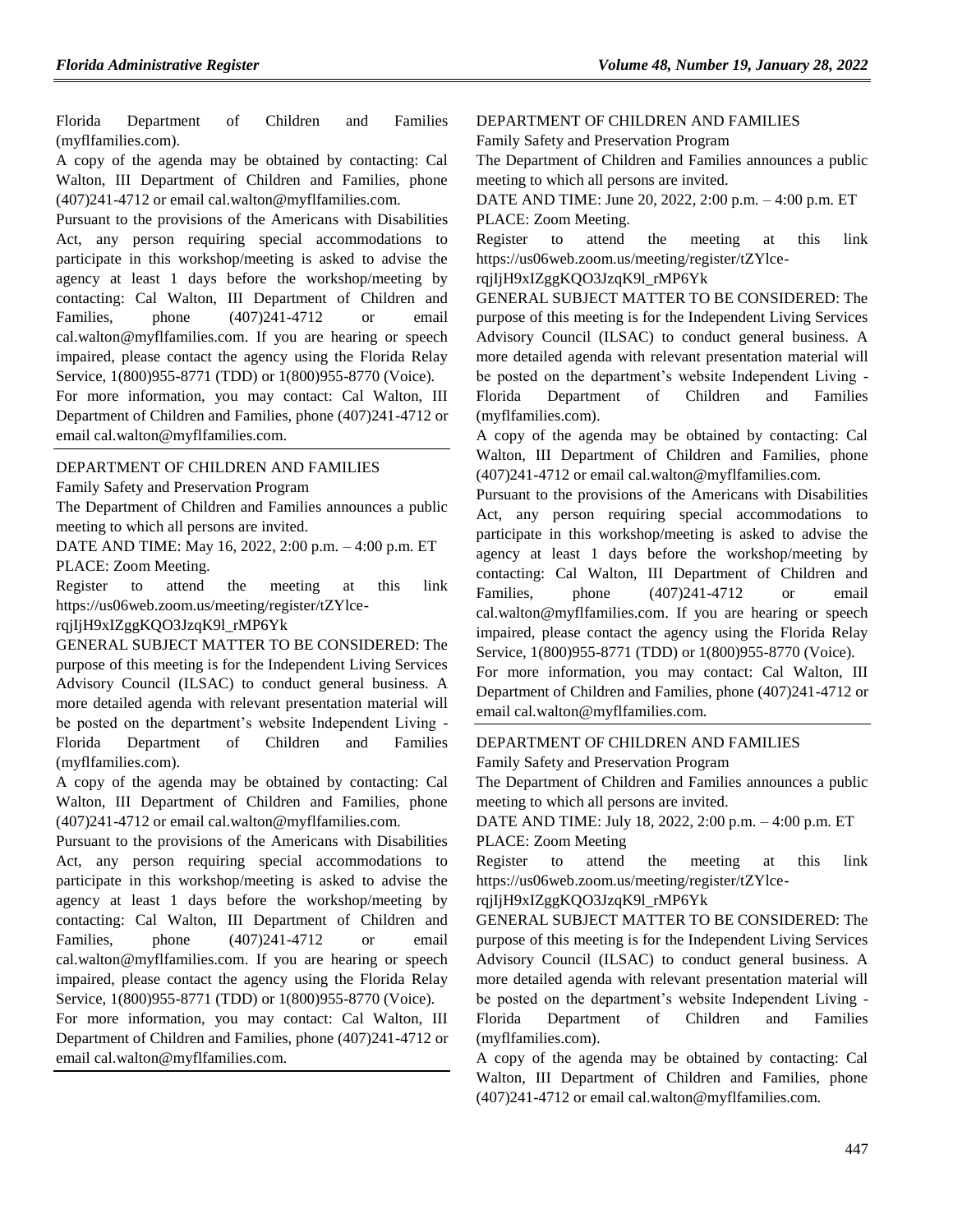Pursuant to the provisions of the Americans with Disabilities Act, any person requiring special accommodations to participate in this workshop/meeting is asked to advise the agency at least 1 days before the workshop/meeting by contacting: Cal Walton, III Department of Children and Families, phone  $(407)241-4712$  or email cal.walton@myflfamilies.com. If you are hearing or speech impaired, please contact the agency using the Florida Relay Service, 1(800)955-8771 (TDD) or 1(800)955-8770 (Voice).

For more information, you may contact: Cal Walton, III Department of Children and Families, phone (407)241-4712 or email cal.walton@myflfamilies.com.

#### [DEPARTMENT OF CHILDREN AND FAMILIES](https://www.flrules.org/gateway/department.asp?id=65)

[Family Safety and Preservation Program](https://www.flrules.org/gateway/organization.asp?id=342)

The Department of Children and Families announces a public meeting to which all persons are invited.

DATE AND TIME: August 19, 2022, 2:00 p.m. – 4:00 p.m.

PLACE: Zoom Meeting.

Register to attend the meeting at this link https://us06web.zoom.us/meeting/register/tZYlce-

rqjIjH9xIZggKQO3JzqK9l\_rMP6Yk

GENERAL SUBJECT MATTER TO BE CONSIDERED: The purpose of this meeting is for the Independent Living Services Advisory Council (ILSAC) to conduct general business. A more detailed agenda with relevant presentation material will be posted on the department's website Independent Living - Florida Department of Children and Families (myflfamilies.com).

A copy of the agenda may be obtained by contacting: Cal Walton, III Department of Children and Families, phone (407)241-4712 or email cal.walton@myflfamilies.com.

Pursuant to the provisions of the Americans with Disabilities Act, any person requiring special accommodations to participate in this workshop/meeting is asked to advise the agency at least 1 days before the workshop/meeting by contacting: Cal Walton, III Department of Children and Families, phone  $(407)241-4712$  or email cal.walton@myflfamilies.com. If you are hearing or speech impaired, please contact the agency using the Florida Relay Service, 1(800)955-8771 (TDD) or 1(800)955-8770 (Voice).

For more information, you may contact: Cal Walton, III Department of Children and Families, phone (407)241-4712 or email cal.walton@myflfamilies.com.

#### [DEPARTMENT OF CHILDREN AND FAMILIES](https://www.flrules.org/gateway/department.asp?id=65)

[Family Safety and Preservation Program](https://www.flrules.org/gateway/organization.asp?id=342)

The Department of Children and Families announces a public meeting to which all persons are invited.

DATE AND TIME: September 23, 2022, 2:00 p.m. – 4:00 p.m. ET

PLACE: Zoom Meeting.

Register to attend the meeting at this link https://us06web.zoom.us/meeting/register/tZYlce-

rqjIjH9xIZggKQO3JzqK9l\_rMP6Yk

GENERAL SUBJECT MATTER TO BE CONSIDERED: The purpose of this meeting is for the Independent Living Services Advisory Council (ILSAC) to conduct general business. A more detailed agenda with relevant presentation material will be posted on the department's website Independent Living - Florida Department of Children and Families (myflfamilies.com).

A copy of the agenda may be obtained by contacting: Cal Walton, III Department of Children and Families, phone (407)241-4712 or email cal.walton@myflfamilies.com.

Pursuant to the provisions of the Americans with Disabilities Act, any person requiring special accommodations to participate in this workshop/meeting is asked to advise the agency at least 1 days before the workshop/meeting by contacting: Cal Walton, III Department of Children and Families, phone  $(407)241-4712$  or email cal.walton@myflfamilies.com. If you are hearing or speech impaired, please contact the agency using the Florida Relay Service, 1(800)955-8771 (TDD) or 1(800)955-8770 (Voice).

For more information, you may contact: Cal Walton, III Department of Children and Families, phone (407)241-4712 or email cal.walton@myflfamilies.com.

#### [DEPARTMENT OF CHILDREN AND FAMILIES](https://www.flrules.org/gateway/department.asp?id=65)

[Family Safety and Preservation Program](https://www.flrules.org/gateway/organization.asp?id=342)

The Department of Children and Families announces a public meeting to which all persons are invited.

DATE AND TIME: October 17, 2022, 2:00 p.m. – 4:00 p.m. ET

PLACE: Zoom Meeting.

Register to attend the meeting at this link https://us06web.zoom.us/meeting/register/tZYlce-

#### rqjIjH9xIZggKQO3JzqK9l\_rMP6Yk

GENERAL SUBJECT MATTER TO BE CONSIDERED: The purpose of this meeting is for the Independent Living Services Advisory Council (ILSAC) to conduct general business. A more detailed agenda with relevant presentation material will be posted on the department's website Independent Living - Florida Department of Children and Families (myflfamilies.com).

A copy of the agenda may be obtained by contacting: Cal Walton, III Department of Children and Families, phone (407)241-4712 or email cal.walton@myflfamilies.com.

Pursuant to the provisions of the Americans with Disabilities Act, any person requiring special accommodations to participate in this workshop/meeting is asked to advise the agency at least 1 days before the workshop/meeting by contacting: Cal Walton, III Department of Children and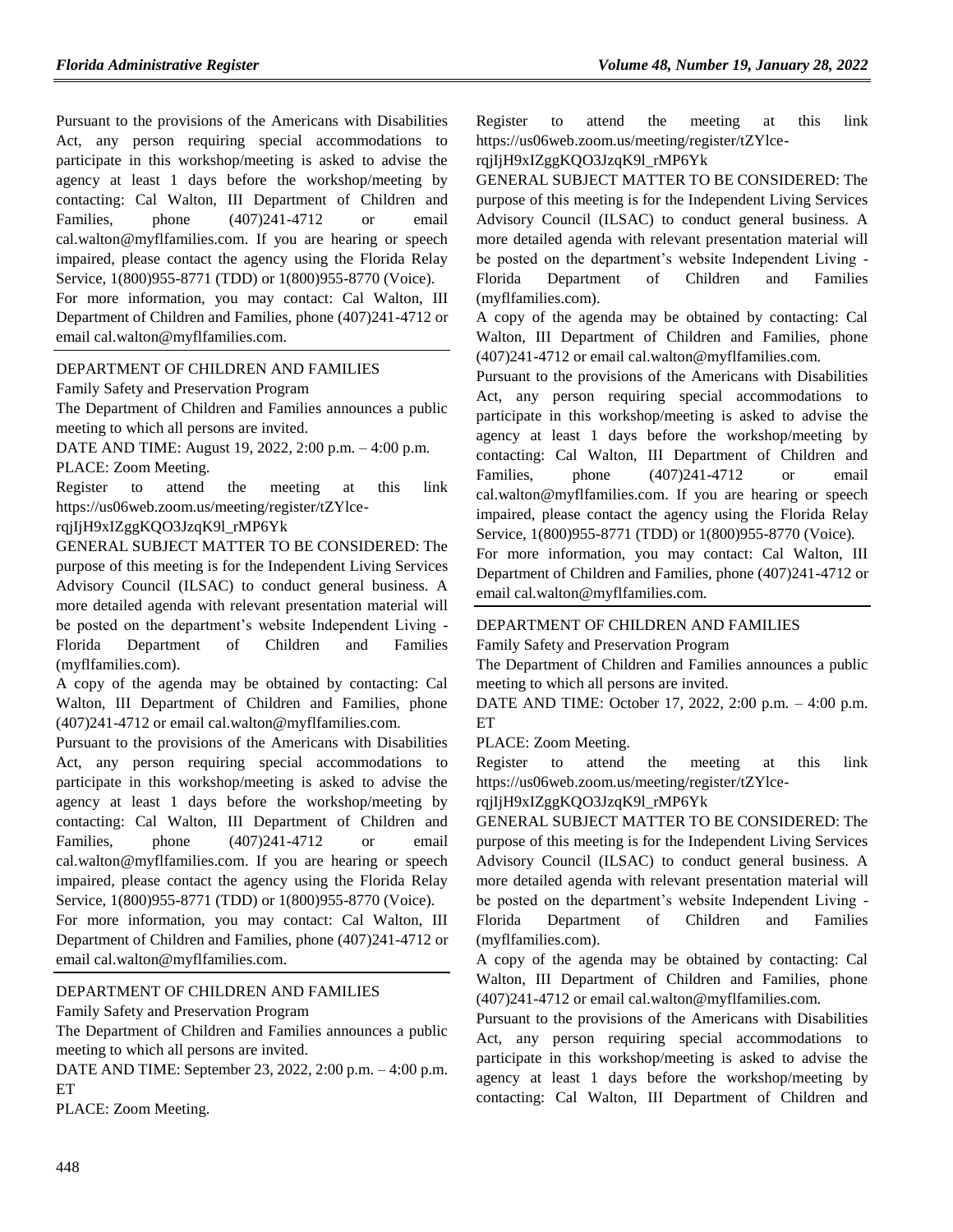Families, phone  $(407)241-4712$  or email cal.walton@myflfamilies.com. If you are hearing or speech impaired, please contact the agency using the Florida Relay Service, 1(800)955-8771 (TDD) or 1(800)955-8770 (Voice).

For more information, you may contact: Cal Walton, III Department of Children and Families, phone (407)241-4712 or email cal.walton@myflfamilies.com.

#### [DEPARTMENT OF CHILDREN AND FAMILIES](https://www.flrules.org/gateway/department.asp?id=65)

[Family Safety and Preservation Program](https://www.flrules.org/gateway/organization.asp?id=342)

The Department of Children and Families announces a public meeting to which all persons are invited.

DATE AND TIME: November 21, 2022, 2:00 p.m. – 4:00 p.m. ET

PLACE: Zoom Meeting.

Register to attend the meeting at this link https://us06web.zoom.us/meeting/register/tZYlce-

#### rqjIjH9xIZggKQO3JzqK9l\_rMP6Yk

GENERAL SUBJECT MATTER TO BE CONSIDERED: The purpose of this meeting is for the Independent Living Services Advisory Council (ILSAC) to conduct general business. A more detailed agenda with relevant presentation material will be posted on the department's website Independent Living - Florida Department of Children and Families (myflfamilies.com).

A copy of the agenda may be obtained by contacting: Cal Walton, III Department of Children and Families, phone (407)241-4712 or email cal.walton@myflfamilies.com.

Pursuant to the provisions of the Americans with Disabilities Act, any person requiring special accommodations to participate in this workshop/meeting is asked to advise the agency at least 1 days before the workshop/meeting by contacting: Cal Walton, III Department of Children and Families, phone  $(407)241-4712$  or email cal.walton@myflfamilies.com. If you are hearing or speech impaired, please contact the agency using the Florida Relay Service, 1(800)955-8771 (TDD) or 1(800)955-8770 (Voice).

For more information, you may contact: Cal Walton, III Department of Children and Families, phone (407)241-4712 or email cal.walton@myflfamilies.com.

#### [FLORIDA VIRTUAL SCHOOL](https://www.flrules.org/gateway/organization.asp?id=1357)

The Florida Virtual School Board of Trustees announces a public meeting to which all persons are invited.

DATE AND TIME: February 8, 2022, 9:00 a.m.

PLACE: The Board Workshop Meeting will be livestreamed, and members of the public may observe/access the meeting online via the Florida Virtual School Board of Trustees YouTube page. The virtual meeting will be streamed directly to this YouTube channel. You can also watch the meeting by clicking on the following link:

https://www.youtube.com/channel/UCSp-oyR-9hroocmIumUXCg

GENERAL SUBJECT MATTER TO BE CONSIDERED: Development and discussion of proposed agenda items/matters which may be presented to the Board at its March 8, 2022, Regular Meeting. Please note that public comment will not be taken, as the Board of Trustees will not take formal and final agency action on any matters at this Workshop Meeting.

A copy of the agenda may be obtained by contacting: Mr. Bruce Moore, Board Clerk, at 2145 Metrocenter Blvd., Suite 100, Orlando, FL 32835, or at (407)735-1191, or by email to bmoore@flvs.net. It may also be obtained via https://go.boarddocs.com/fla/flvs/Board.nsf/vpublic?open.

Pursuant to the provisions of the Americans with Disabilities Act, any person requiring special accommodations to participate in this workshop/meeting is asked to advise the agency at least 48 hours before the workshop/meeting by contacting: Mr. Bruce Moore, Board Clerk, at 2145 Metrocenter Blvd., Suite 100, Orlando, FL 32835, or at (407)735-1191, or by email to bmoore@flvs.net. If you are hearing or speech impaired, please contact the agency using the Florida Relay Service, 1(800)955-8771 (TDD) or 1(800)955- 8770 (Voice).

If any person decides to appeal any decision made by the Board with respect to any matter considered at this meeting or hearing, he/she will need to ensure that a verbatim record of the proceeding is made, which record includes the testimony and evidence from which the appeal is to be issued.

For more information, you may contact: Mr. Bruce Moore, Board Clerk, at 2145 Metrocenter Blvd., Suite 100, Orlando, FL 32835, or at (407)735-1191, or by email to bmoore@flvs.net.

#### [SUNSHINE STATE ONE CALL OF FLORIDA](https://www.flrules.org/gateway/organization.asp?id=700)

The Sunshine State One Call of Florida, Inc., d/b/a Sunshine 811 announces a public meeting to which all persons are invited.

DATES AND TIMES: Committee Meetings, Thursday, February 10, 2022, 9:00 a.m.; Board of Directors, Friday, February 11, 2022, 9:00 a.m. – 5:00 p.m.

PLACE: All meetings will be held in-person at the call center and remotely by video and phone conference.

In-person: Sunshine 811 Call Center: 11 Plantation Road, DeBary, FL 32713

or remotely: To participate, please click on: https://sunshine811.webex.com/sunshine811/j.php?MTID=m3 fa3107afb45c464f8ccd5781ddcb800

Thursday, February 10, 2022, 8:30 a.m. | 9 hours | (UTC-5:00) Eastern Time (US & Canada)

Meeting number: 2631 677 9639, Password: 8RzyZuXPH72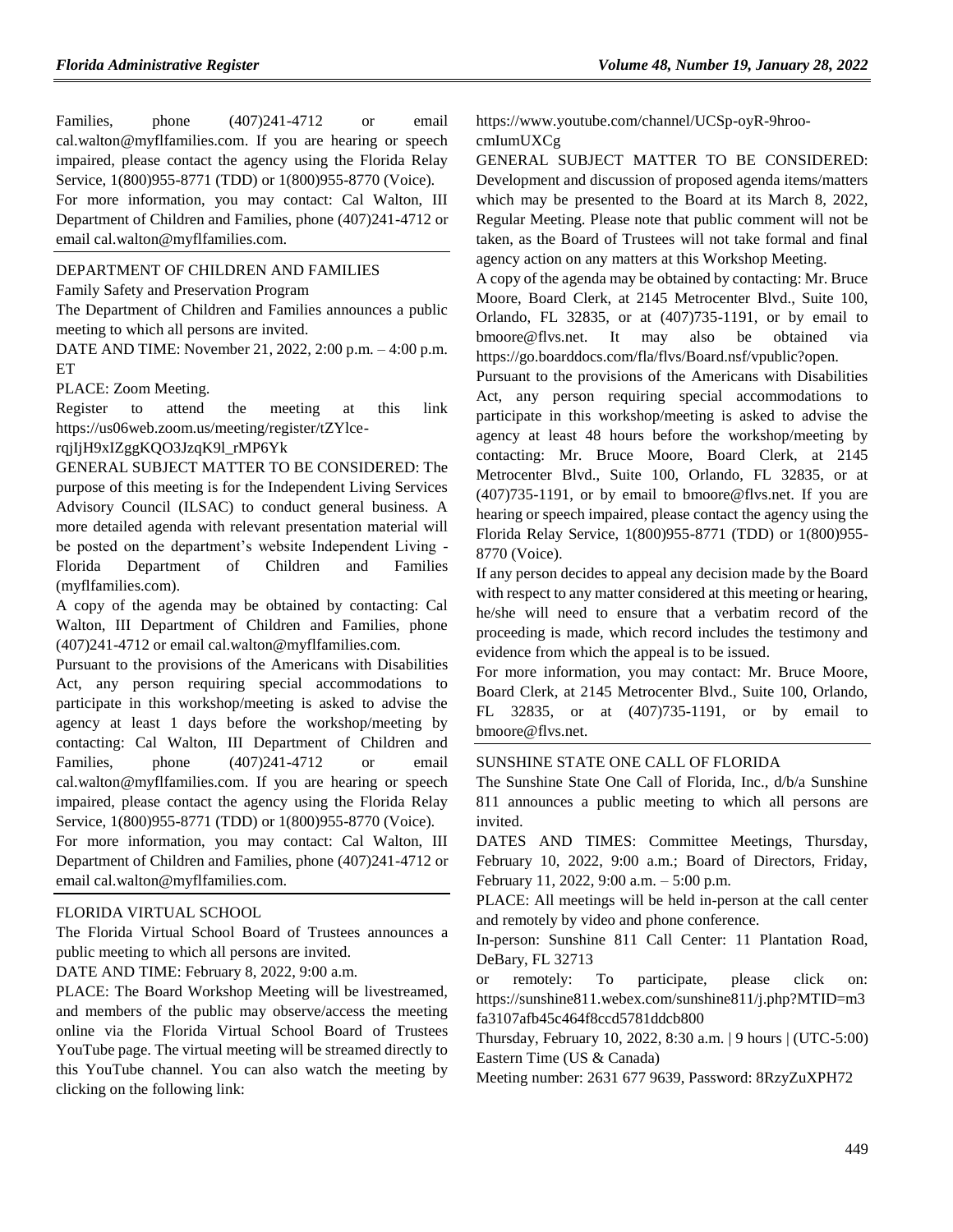Join by video system: Dial 26316779639@sunshine811.webex.com You can also dial 173.243.2.68 and enter your meeting number. Join by phone: (415)655-0001 US Toll, 1(844)621-3956 United States Toll Free, Access code: 263 167 79639 Board of Directors, Friday, February 11, 2022, 9:00 a.m. – 5:00 p.m. All meetings will be held in-person at the call center and remotely by video and phone conference.

In-person:Sunshine 811 Call Center: 11 Plantation Road, DeBary, FL 32713

or remotely: To participate, please click on: https://sunshine811.webex.com/sunshine811/j.php?MTID=m5 cc5b15b8f8fdb5288edb245b6dc68c2

Friday, February 11, 2022, 8:30 a.m. | 9 hours | (UTC-05:00) Eastern Time (US & Canada)

Meeting number: 2634 074 2460, Password: ypDmBPC7U48 Join by video system: Dial 26340742460@sunshine811.webex.com

You can also dial 173.243.2.68 and enter your meeting number. Join by phone: (415)655-0001 US Toll, 1(844)621-3956 United States Toll Free, Access code: 263 407 42460

GENERAL SUBJECT MATTER TO BE CONSIDERED: Committee Meetings: Purpose –

• Regular quarterly business meetings of the Operations, Damage Prevention, Legislative Ad-Hoc, Finance and Executive Committees.

Board of Directors Meeting: Purpose –

Committee Meetings: Purpose – may reconvene to conduct unfinished business if necessary.

• Regular quarterly business meeting;

• Committee reports and presentation of motions to the Board of Directors;

A copy of the agenda may be obtained by contacting: www.sunshine811.com/agenda

For more information, you may contact: Lori Budiani, Executive Assistant: lori.budiani@sunshine811.com.

[COMMISSION FOR FLORIDA LAW ENFORCEMENT](https://www.flrules.org/gateway/organization.asp?id=787)  [ACCREDITATION, INC.](https://www.flrules.org/gateway/organization.asp?id=787)

The Commission for Florida Law Enforcement Accreditation announces a public meeting to which all persons are invited. DATE AND TIME: February 16, 2022, 10:00 a.m. – 12:00 Noon

PLACE: DIFS Training Room, 2639 North Monroe Street, Building A, Tallahassee, FL

GENERAL SUBJECT MATTER TO BE CONSIDERED: Discussion of proposed standards changes.

A copy of the agenda may be obtained by contacting: Wachter, Kimberly.

For more information, you may contact: Wachter, Kimberly.

[INWOOD CONSULTING ENGINEERS, INC.](https://www.flrules.org/gateway/organization.asp?id=992)

The Florida Department of Transportation (FDOT) District One announces a public meeting to which all persons are invited.

DATE AND TIME: Tuesday, February 8, 2022, 5:30 p.m. – 7:00 p.m.

PLACE: (Physical Location) The Rock Church of Winter Haven, 2901 Lucerne Park Road, Winter Haven, FL 33881; (Virtual)

https://attendee.gotowebinar.com/register/2541340127415715 084

GENERAL SUBJECT MATTER TO BE CONSIDERED: FDOT District One, will hold an Alternatives Public Meeting for the SR 544 Project Development & Environment (PD&E) Study from Martin Luther King Boulevard to SR 17 in Polk County on Tuesday, February 8, 2022. Both the in-person and virtual meetings will begin at 5:30 p.m. with the in-person open house concluding at 7:00 p.m.

The purpose of this PD&E study is to accommodate increased traffic demand, including truck traffic, generated by projected growth in Polk County. FDOT anticipates this project will also enhance safety along the project corridor; improve emergency evacuation; and improve connectivity between Martin Luther King Boulevard and SR 17. The no-build alternative, where no improvements other than routine maintenance are made to SR 544, will remain viable throughout the remainder of this study. The Alternatives Public Meeting is being held to present information regarding the proposed alternatives to SR 544 and to gather feedback from the public.

The Department has three ways to participate in the public meeting: through the live virtual event, by attending the live inperson event, or by viewing the materials online through the project website. All meeting materials, including the presentation, will be available online by February 1, 2022. A copy of these materials will also be displayed at the in-person event. You may choose any combination of the options provided to review the materials and to submit your comments. • Virtual Option: Attend virtually from a computer, tablet, or mobile device. You can register in advance at https://attendee.gotowebinar.com/register/2541340127415715 084. Once registered attendees will receive a confirmation email containing information about joining the meeting online. Please note, Internet Explorer cannot be used to register or attend this webinar. Please review the meeting materials online through the project website prior to this event.

• In-Person Open House Option: Attend in person at The Rock Church of Winter Haven, 2901 Lucerne Park Road, Winter Haven, Florida 33881 anytime between 5:30 p.m. – 7:00 p.m. to view a looping presentation and project displays, speak with project team members and submit comments or questions. Attendees who are not feeling well should not attend the inperson meeting.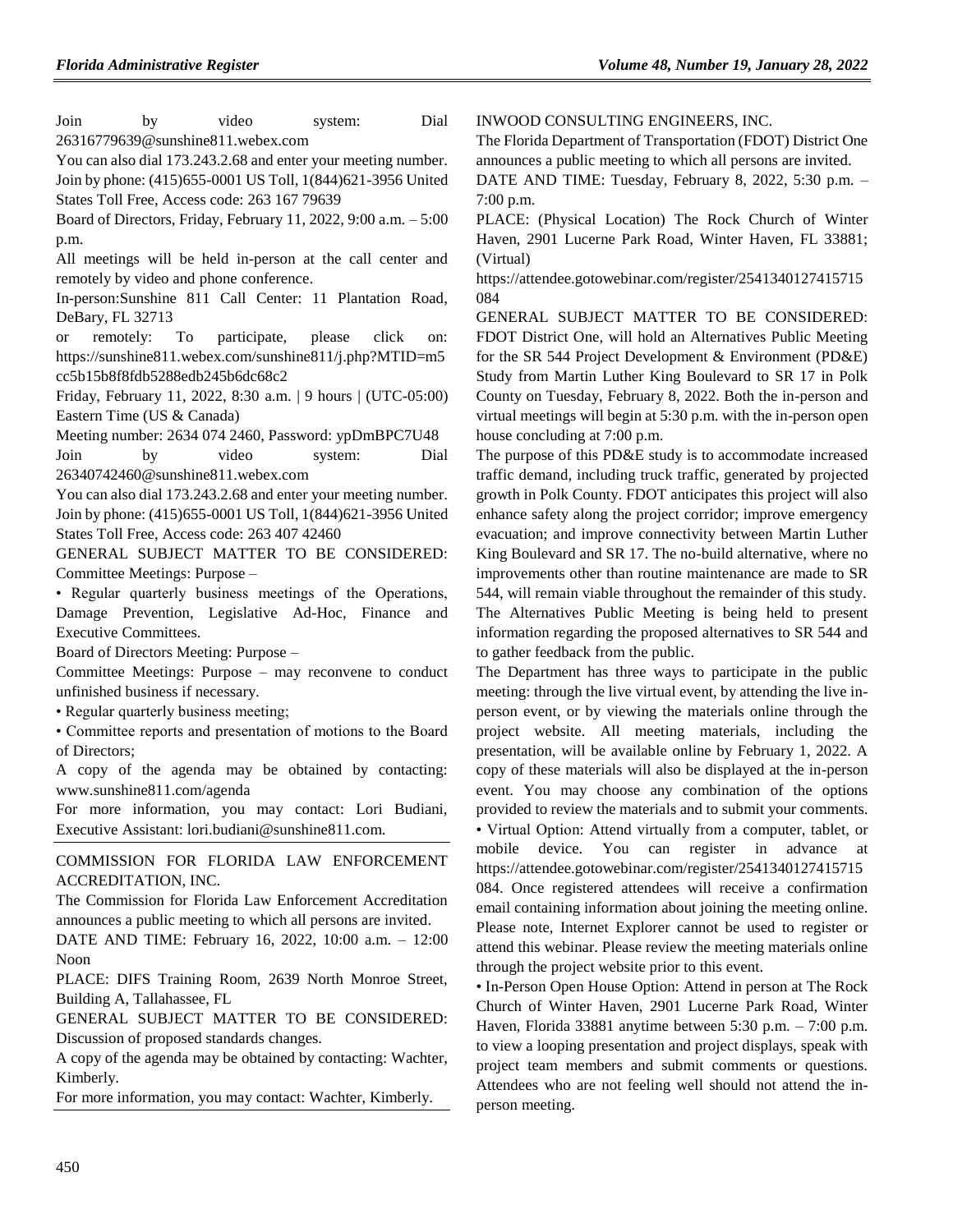Website: View the materials online at http://swflroads.com/sr544lucerneparkroad/. Comments can be provided through the project website.

FDOT is sending the attached notice to all property owners and tenants within at least 300 feet on either side of the project and to other public officials, regulatory agencies, organizations, and individuals interested in the project. While comments about the project are accepted at any time, please send your comments by February 18, 2022, to be included in the formal public meeting record.

FDOT solicits public participation without regard to race, color, national origin, age, sex, religion, disability, or family status.

The environmental review, consultation, and other actions required by applicable federal environmental laws for this project are being, or have been, carried out by FDOT pursuant to 23 U.S.C. §327 and a Memorandum of Understanding dated December 14, 2016 and executed by the Federal Highway Administration and FDOT.

A copy of the agenda may be obtained by contacting: Not applicable

Pursuant to the provisions of the Americans with Disabilities Act, any person requiring special accommodations to participate in this workshop/meeting is asked to advise the agency at least seven days before the workshop/meeting by contacting: Cynthia Sykes, District One Title VI Coordinator, at 1(863)519-2287, or email at Cynthia.Sykes@dot.state.fl.us. If you are hearing or speech impaired, please contact the agency using the Florida Relay Service, 1(800)955-8771 (TDD) or 1(800)955-8770 (Voice).

For more information, you may contact: For more information about the PD&E Study for SR 544 from Martin Luther King Boulevard to SR 17, please contact David C. Turley, P.E., FDOT Project Manager, by telephone at 1(863)519-2255, by email at David.Turley@dot.state.fl.us, or visit the project website at http://swflroads.com/sr544lucerneparkroad/.

#### [THE VALERIN](https://www.flrules.org/gateway/organization.asp?id=1012) GROUP, INC.

The Florida Department of Transportation, District One announces a public meeting to which all persons are invited.

DATE AND TIMES: Wednesday, February 9, 2022. The inperson open house, 5:00 p.m.; The virtual meeting, 6:00 p.m.

PLACE: Virtually through a computer, tablet, or mobile device (visit fdot.cc/Fowler Street at SR884 Registration register), at the Hilton Garden Inn Fort Myers, 12600 University Drive, Fort Myers, FL 33907, or at swflroads.com/fowlerst/sr884/

GENERAL SUBJECT MATTER TO BE CONSIDERED: The Florida Department of Transportation (FDOT) invites you to a public meeting for the Fowler Street at Colonial Boulevard (State Road (SR) 884) project on Wednesday, February 9, 2022.

The in-person open house will begin at 5:00 p.m. The virtual meeting will begin at 6:00 p.m.

This intersection improvement project entails constructing an additional northbound right turn lane along northbound Fowler Street to eastbound Colonial Boulevard (SR 884) and adjusting the pedestrian islands in the northeast and northwest corners of the intersection, resurfacing the roadway, and installing new mast arm signals.

The meeting is being held to present project information and provide an opportunity for the public to offer feedback. FDOT will accept written comments during and after the meeting. Comments submitted after the meeting may be sent to Brandon Fernandez, Florida Department of Transportation, 801 North Broadway Avenue, Bartow, FL 33830, or emailed to Brandon.Fernandez@dot.state.fl.us.

The Department has three ways to participate in the public meeting: online through the live virtual event by registering at fdot.cc/Fowler\_Street\_at\_SR884\_Registration; by attending the live in-person event at the Hilton Garden Inn Fort Myers, 12600 University Drive, Fort Myers, FL 33907, or by viewing the materials online through the project website at swflroads.com/fowlerst/sr884/. All meeting materials will be available online by February 2, 2022. A copy of these materials will also be displayed at the in-person event. You may choose any combination of the options provided to review the materials and to submit your comments. For more information on all options to attend the upcoming public meeting, visit the project website or contact the project representative (listed below).

FDOT is sending notices to all property owners and tenants within at least 300 feet on either side of the project and to public officials, regulatory agencies, organizations, and individuals interested in the project. FDOT encourages all interested people to attend and express their views regarding the project and information presented.

FDOT solicits public participation without regard to race, color, national origin, age, sex, religion, disability, or family status. People who require special accommodations under the Americans with Disabilities Act or who require translation services (free of charge) should contact Cynthia Sykes, District One Title VI Coordinator, at 1(863)519-2287, or email at Cynthia.Sykes@dot.state.fl.us at least seven days prior to the public meeting.

A copy of the agenda may be obtained by contacting: Brandon Fernandez at 1(863)519-2834 or Brandon.Fernandez@dot.state.fl.us.

Pursuant to the provisions of the Americans with Disabilities Act, any person requiring special accommodations to participate in this workshop/meeting is asked to advise the agency at least 7 days before the workshop/meeting by contacting: Cynthia Sykes, FDOT District One Title VI Coordinator by email at Cynthia.Sykes@dot.state.fl.us or by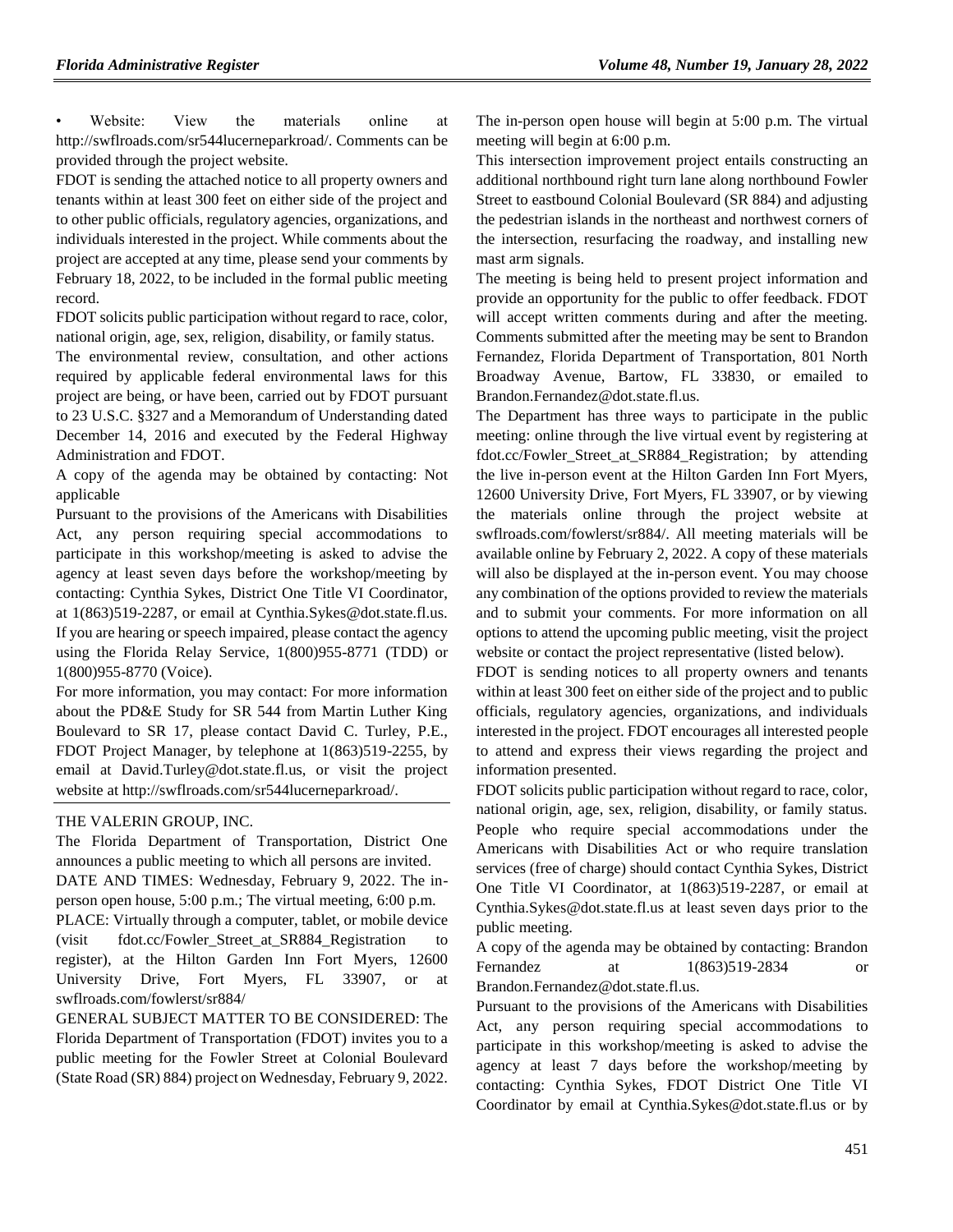phone at 1(863)519-2287. If you are hearing or speech impaired, please contact the agency using the Florida Relay Service, 1(800)955-8771 (TDD) or 1(800)955-8770 (Voice). For more information, you may contact: Brandon Fernandez at 1(863)519-2834 or Brandon.Fernandez@dot.state.fl.us.

# Section VII Notice of Petitions and Dispositions Regarding Declaratory Statements

# NONE

# Section VIII Notice of Petitions and Dispositions Regarding the Validity of Rules

Notice of Petition for Administrative Determination has been filed with the Division of Administrative Hearings on the following rules:

# NONE

Notice of Disposition of Petition for Administrative Determination has been filed with the Division of Administrative Hearings on the following rules:

# NONE

Section IX Notice of Petitions and Dispositions Regarding Non-rule Policy Challenges

# NONE

Section X Announcements and Objection Reports of the Joint Administrative Procedures Committee

# NONE

Section XI Notices Regarding Bids, Proposals and Purchasing

[DEPARTMENT OF EDUCATION](https://www.flrules.org/gateway/department.asp?id=6) [University of South Florida](https://www.flrules.org/gateway/organization.asp?id=202) Notice for Asbestos Abatement Consultants Notice to Professional Consultants Request for Qualifications NOTICE TO PROFESSIONAL CONSULTANTS REQUEST FOR QUALIFICATIONS

The University of South Florida (USF), announces that continuing professional services are required for the following discipline:

Asbestos Abatement Consultant, minimum of three (3), with the ability to service the University of South Florida including the Tampa Campus, USF Downtown facilities, St. Petersburg campus, and the Sarasota/Manatee campus.

PROJECT DESCRIPTION: Projects included in the scope of this agreement will be specific projects for renovations, alterations, new construction, and additions for University facilities that have an asbestos abatement construction budget that does not exceed \$4,000,000.00 or survey or studies for which the fee for professional services that does not exceed \$500,000.00. Projects for University facilities may include Teaching, Research, Health, Academic, Administrative, Recreation and Residence Life Facilities, as well as Infrastructure and Utility projects. Continuing Service contracts for these projects provide that the consultant will be available on an as-needed basis for a period of three (3) years. This selection is based upon Asbestos Abatement Consultant services only. Other services (including architectural, structural, other testing services, etc.) that may be required for specific projects shall be provided as part of basic services through the selected Asbestos Abatement Consultant based upon project need. Use of USF Continuing Service Consultants by the selected Asbestos Abatement Consultant shall be encouraged for other services if required. A consultant receiving the award will not have an exclusive contract to perform services for these projects. The University may have additional continuing service professionals under contract during the same time period. Services required to be provided under the Continuing Service Contracts include the development of record drawings by the Continuing Service Consultant for projects designed by that consultant to reflect asbuilt conditions to facilitate the University's space management program.

The Asbestos Abatement services contract shall be in compliance with the selection provisions in Section 287.055, Florida Statues, and Board of Governors Regulation 14.005.

It is the University's responsibility to negotiate a fair, competitive and reasonable compensation per Section 287.055, Florida Statutes. A fair, competitive and reasonable compensation shall be evaluated based upon the following information: (1) Compensation on similar projects; (2) other compensation reference data; and (3) after approval of the ranking, proposals requested from the selected firms based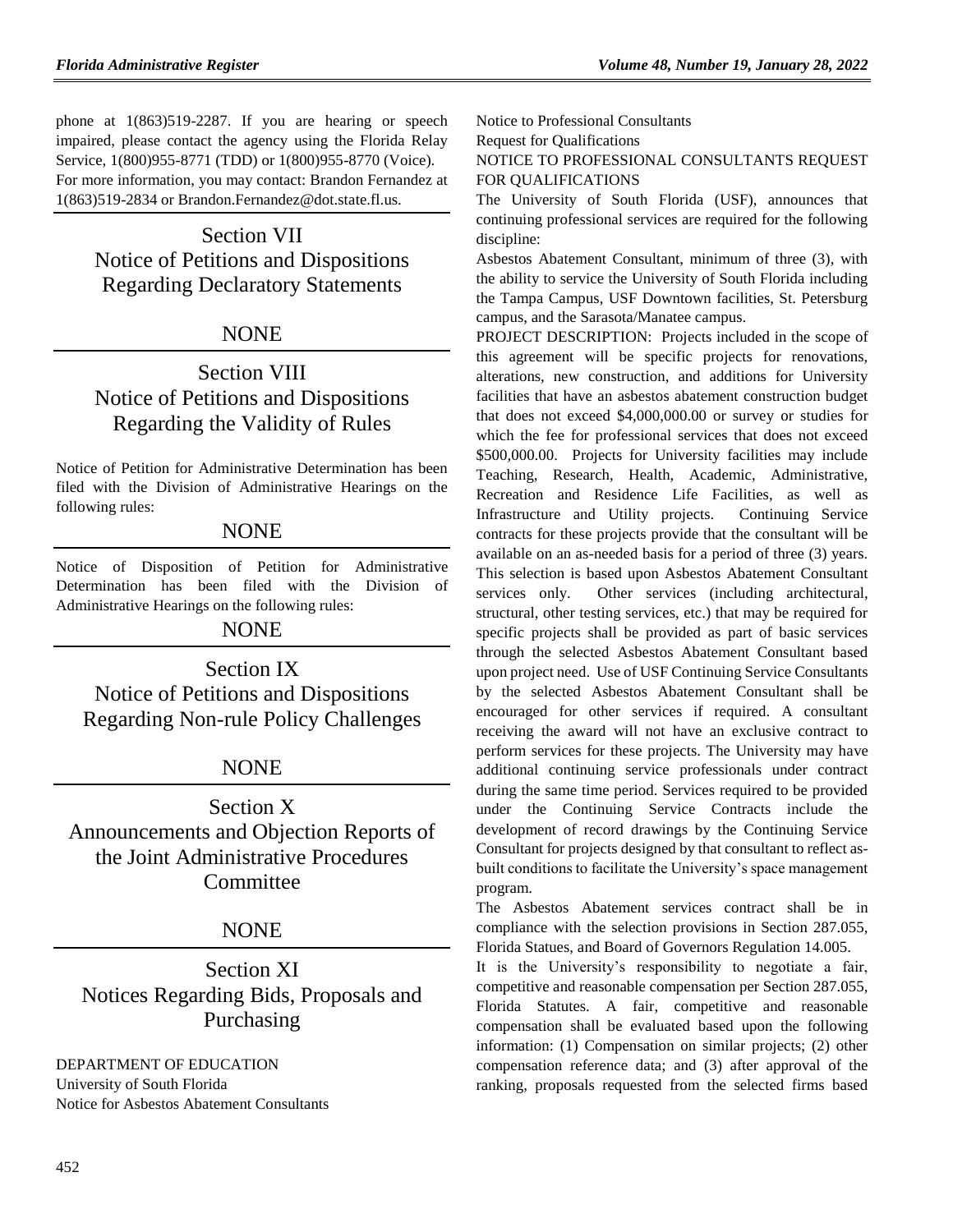upon an hourly/unit costs for services document to be provided at the time of negotiations.

In addition to General Liability and Automobile Liability insurance, Blanket Professional Liability insurance will be required for this Contract in the amount of \$1,000,000.00 and will be provided as a part of Basic Services.

#### INSTRUCTIONS:

Firms desiring to apply for considerations to provide professional services shall submit a Request for Qualification submittal consisting of the information as required in the Submittal Requirements of the Request for Qualifications (RFQ), including a letter of interest, a completed USF Professional Qualifications Supplement (PQS) for Asbestos Abatement Consultant with attachments, and any required or additional information within the proposal limits as described in the RFQ. Applications on any other form may not be considered. The Request for Qualifications (RFQ) and the USF Professional Qualifications Supplement (PQS), which includes project information and selection criteria, may be obtained by contacting: Terry Mead, Facilities Management - Design and Construction, University of South Florida, 4202 East Fowler Avenue / OPM 100, Tampa, FL 33620-7550, [tmead@usf.edu.](mailto:tmead@usf.edu) Requests for any other project information, or any questions, must be submitted in writing to the above e-mail address. Applications which do not comply with the above instructions may be disqualified. Submittals are part of the public record. Application materials will not be returned. An applicant must be properly registered to practice its profession in the State of Florida at the time of application. If the applicant is a corporation, it must be chartered by the Florida Department of State to operate in Florida at the time of application.

Pre-Submittal Meeting: Interested firms are invited and encouraged to attend a Pre-Submittal meeting at the University of South Florida on February 11, 2022, 11:00 a.m. ET, virtual meeting conducted via Microsoft TEAMS, to review the scope and requirements of this project. The Teams call in number is 1(813)694-2079 conference ID: 881 485 092#. Those interested in participating in the visual portion of the meeting should contact Terry Mead.

Request for Meetings: Requests for meetings by individual firms will not be granted. No communication shall take place between the applicants and the Selection Committee members, and employees of USF, or its Owner Representatives, except as provided at the Pre-Submittal Meeting, the Pre-Interview Meeting, and in the request for the RFQ, PQS, and written clarifications and questions from the applicant.

Request for Information: Requests for any project information, including the PQS and Project Fact Sheet must be submitted by email to: Terry Mead, Administrative Specialist, University of South Florida, Facilities Management - Design & Construction, 4202 East Fowler Avenue / OPM 100, Tampa, FL 33620-7550, email: [tmead@usf.edu,](mailto:tmead@usf.edu) 1(813)974-0843.

Submission: One (1) electronic submittal shall be delivered via the USF Qualtrics drop box link to be provided - by 2:00 p.m. ET, March 3, 2022. No hard copies are required. Facsimile (FAX) submittals are not acceptable and will not be considered. Submittals that do not comply with the above instructions may be disqualified. Submittals are not to exceed forty (40) total double-sided, numbered, pages, including the "USF Professional Qualifications Supplement" and letter of interest. Pages must be numbered consecutively.

The University reserves the right to suspend, discontinue or cancel the selection process at any time and reject any or all submissions without obligation to the respondent.

### PROJECT SELECTION CRITERIA:

Selection of finalists for interview will be made on the basis of professional qualifications including experience and ability, design ability, past performance, workload, volume of USF work (including USF Foundation), and location, in meeting the goals and objectives of the of the project and USF Strategic Plan.

As part of the USF Strategic Plan, USF made a commitment to foster a diverse community distinguished by a shared purpose, collaboration, open and timely communication, mutual respect, trust, and inclusiveness. USF is an equal opportunity institution, and, as such, strongly encourages the lawful use of Certified Business Enterprise (CBE) including certified Minority (MBE), Women (WBE), and Veteran (VBE) business enterprises in the provision of design and construction-related services by providing a fair and equal opportunity to compete for, or to participate in design and/or construction-related services.

The plans and specifications for the USF projects are subject to reuse in accordance with the provisions of Section 287.055, Florida Statutes.

As required by Section 287.133, Florida Statutes, a consultant may not submit a proposal for this project if it is on the convicted vendor list for a public entity crime committed within the past 36 months. The selected consultant must warrant that it will neither utilize the services of, nor contract with, any supplier, subcontractor, or consultant in excess of \$25,000.00 in connection with this project for a period of 36 months from the date of their being placed on the convicted vendor list.

# [SARASOTA COUNTY PUBLIC HOSPITAL BOARD](https://www.flrules.org/gateway/organization.asp?id=1112) REQUEST FOR STATEMENTS OF QUALIFICATIONS for ARCHITECTURAL AND ENGINEERING SERVICES

PROJECT ANNOUNCEMENT: The Sarasota County Public Hospital District d/b/a Sarasota Memorial Hospital and Sarasota Memorial Health Care System and its governing board (collectively, "the Hospital"), located in Sarasota County,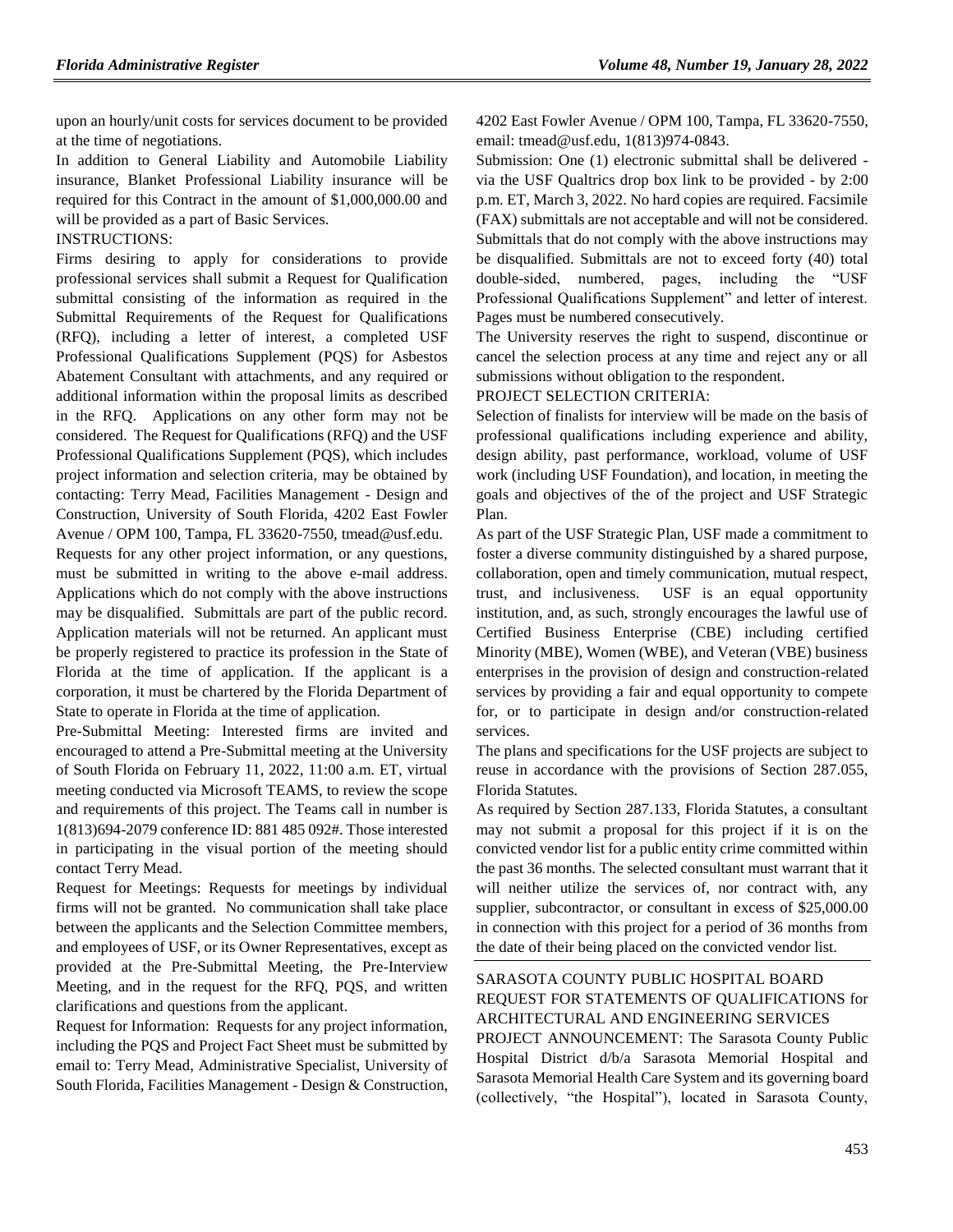Florida, is accepting statements of qualifications from Architectural/Engineering Consulting Firms under the provisions of the Consultants' Competitive Negotiation Act, which is codified at Section 287.055, Florida Statutes.

### PROJECT TITLE: THE SARASOTA MEMORIAL HOSPITAL NEW EDUCATION AND RESEARCH BUILDING

The scope of work for this project includes architectural and engineering services for the development of the schematic level designs and schematic level cost model of a new 7-story, approximately 80,000-square-foot building to include but not limited to, conference space, educational simulation laboratories, clinical research, shell space, Graduate Medical Education offices, Medical Library, Sarasota County Public Hospital Board room, SMH Board Secretary, SMH Board conference, Corporate Administrative offices, associated support space, and an elevated Pedestrian Bridge connection to the main hospital. The scope includes a three (3) story, approximately 345-car capacity parking garage physically attached to the "New Education and Research Building", located at 1880 Arlington Street, Sarasota, FL 34239.

This project scope includes the complete demolition of an existing three (3) story medical office building, and surface parking lot, located at the same address.

The scope of services shall include a deliverable of a detailed, electronic presentation of all schematic design programming results, to include but not limited to schematic floor plans, building elevations, and exterior renderings based on the project description above and used to develop total project costs and project schedule. The presentation shall be utilized to inform the Sarasota County Public Hospital Board and Sarasota Memorial Hospital Administration of proposed timelines and total project costs.

The timelines to design and build these potential buildings and services will be determined by the results of schematic design and potential revisions as The New Education and Research Building development progresses. In addition, the proposed schedule will be determined, and may be subject to change, based on the timing of regulatory and other necessary approvals. Project development, including professional services, is contingent upon availability of funds.

Firms interested in being considered as candidates are required to submit six (6) bound statements of qualifications that include at least the following data, to be organized in the following order:

1. A copy of Florida design licensure and corporate registration certificates.

2. Proof of insurance in the following categories: Commercial General Liability, \$1,000,000 each occurrence, Damage to Rented Premises, \$300,000 each occurrence, Medical Expenses to any one person \$10,000, Personal Injury \$1,000,000, General Aggregate \$2,000,000, Umbrella Liability, \$5,000,000, each occurrence. Workers Compensation & Employee Liability insurance is a minimum of \$1,000,000 each occurrence, \$1,000,000 each accident, \$1,000,000 disease each employee, \$1,000,000 disease policy limit. The Firm's insurer(s) shall be rated A- (or better) by A.M. Best.

3. A separate statement as to whether the Firm is a certified Minority Business Enterprise. If your Firm claims MBE, WMBE status, a copy of your Firm's current, valid MBE, WMBE certificate is required as part of the submission package.

4. Proposed design team to include individual resumes with relevant design experience as follows:

Planning of a high-rise medical office, professional office and simulation and research building on a hospital campus;

b. Pedestrian Bridge design experience and their construction administration experience;

i. Examples of a similarly completed design, preferably in the state of Florida;

ii. Site development to include but not limited to Roadways, Surface Parking, Utilities, Lighting, Landscaping and Drainage.

5. A list of at least five client references consisting of name, title, address, telephone number and project name(s) for each project specified. Please ensure your references are updated and willing to reply. Reference responses are mandatory.

6. Design and permitting experience within the City of Sarasota, County of Sarasota, Florida and other applicable permitting agencies.

7. Location of the design Firm's main office, and proposed project team office location (if different from main).

8. An explanation of how the Firm intends to respond expeditiously on urgent project matters, and a summary of the Firm's approach to this particular project.

Facsimile (FAX) or electronic submittals are not acceptable and will not be considered. Applications on any other form may not be considered, and applications that do not comply with the above instructions may be disqualified. Submissions must be complete and on time. Incomplete or tardy submissions will be returned unopened and the responding Firm disqualified. Submittals are part of the public record. Application materials will not be returned.

The basis for selection criteria for this project includes, but is not limited to:

1. The Firm's relevant design experience as it relates to the above referenced projects;

2. The Firm's proposed team's design experience as it relates to the above referenced projects;

3. The Firm's relevant experience with regulatory agencies with applicable jurisdictional authority, including, but not limited to, federal, state, and local agencies;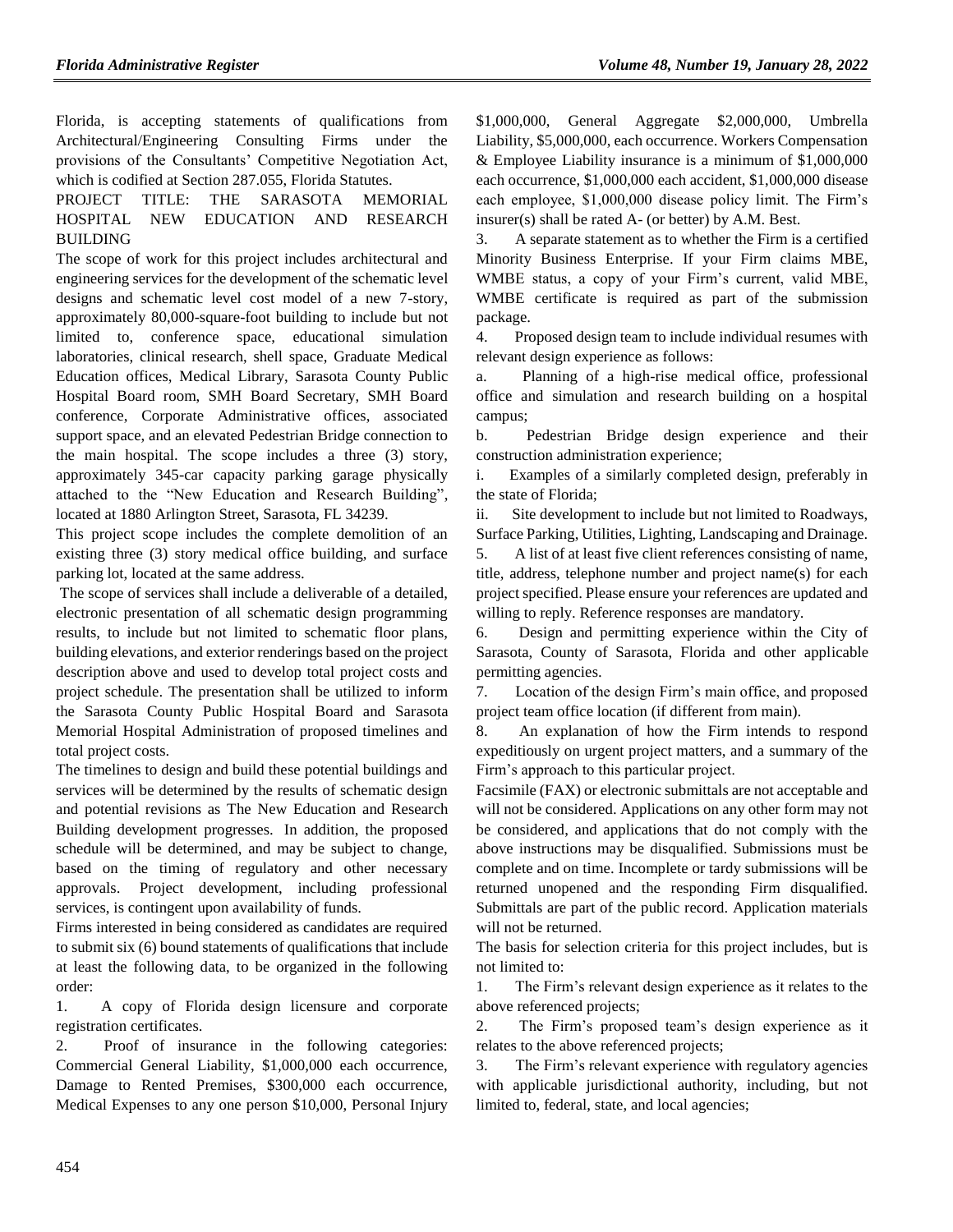4. The Firm's depth of design team and the resources available for this assignment. This includes recent, current, and projected workloads of the Firm;

5. Status of professional registration and licensure of all individual team members being proposed for this projects;

6. The location of the architect of record and main / corporate office;

7. The location of the engineer of record and main / corporate office;

8. The location of the project architect and main / corporate office;

9. The location of the project engineer and main / corporate office;

10. The location of the architect's support team for this project;

11. The location of the engineer's support team for this project;

12. The Firm's approach to this particular project;

13. The Firm's ability to respond quickly;

14. Whether or not the lead Firm is an MBE / WMBE (valid certificate from the Office of Supplier Diversity required); and 15. The volume of previously awarded projects to the Firm by the Hospital.

It is the Hospital's responsibility to negotiate a fair, competitive and reasonable compensation per Section 287.055, Florida Statutes. A fair, competitive and reasonable compensation shall be evaluated based upon the following information: (1) Compensation on similar projects; (2) other compensation reference data; and (3) after approval of the ranking, proposals requested from the shortlisted firms based upon a scope of services document to be provided at the time of negotiations.

All interested Firms are further informed as follows:

1. The Hospital reserves the right to reject any or all submittals at any time during this process.

2. The Hospital reserves the right to request additional information beyond the data set forth above.

3. Questions regarding submissions shall be directed only to Tom Perigo, (941)917-1804

Submissions shall be titled:

Statement of Qualifications for

ARCHITECTURAL AND ENGINEERING SERVICES

The Sarasota Memorial Hospital Health Care System

New Education and Research Building

4. Submittals must be received by the Hospital no later than 3:30 p.m. Tuesday, February 22, 2022. Submit statements to Tom Perigo, Sarasota Memorial Hospital, Department of Architecture and Construction, 1515 S. Osprey Avenue, Building A, Sarasota, FL 34239. Submittals received after this deadline will remain unopened and available for pick up.

5. Only Tom Perigo shall be contacted with regard to this Request. Requests for meetings by individual Firms will not be

granted. No communication shall take place between the applicants and the Hospital's Selection Committee members, Board members, Administrators, or employees of the Hospital. Failure to comply could result in immediate disqualification at the discretion of the Director of Architecture and Construction. 6. Interested persons should contact Tom Perigo (941)917- 1804 with any project-related questions.

The selection committee will meet in a public meeting in Sarasota Memorial's first floor Waldemere Auditorium located at 1700 S. Tamiami Trail, Sarasota, FL 34239, 1:00 p.m. – 5:00 p.m. on Friday, March 4, 2022 to hear presentations, discuss and announce the top three ranked Firms (unless fewer than three Firms deliver submittals) deemed to be the most highly qualified to perform the required services with whom the Hospital will subsequently engage in contract negotiations. If there are less than three (3) Firms responding, the Selection Committee shall also evaluate current statements of qualifications and performance data on file with Hospital, in determining which Firm is the most highly qualified to perform the required services and announce the top three ranked Firms. All interested parties are invited to attend.

# [SARASOTA COUNTY PUBLIC HOSPITAL BOARD](https://www.flrules.org/gateway/organization.asp?id=1112) REQUEST FOR STATEMENTS OF QUALIFICATIONS for ARCHITECTURAL AND ENGINEERING SERVICES

PROJECT ANNOUNCEMENT: The Sarasota County Public Hospital District d/b/a Sarasota Memorial Hospital and Sarasota Memorial Health Care System and its governing board (collectively, "the Hospital"), located in Sarasota County, Florida, is accepting statements of qualifications from Architectural/Engineering Consulting Firms under the provisions of the Consultants' Competitive Negotiation Act, which is codified at Section 287.055, Florida Statutes.

PROJECT TITLES: THE BRIAN D. JELLISON CANCER INSTITUTE - OUTPATIENT CANCER CENTER (PHASE 4) THE NEW OUTPATIENT CANCER CENTER AT SMH-VENICE CAMPUS (PHASE 4). The scope of work for this project includes architectural and engineering services for the development of the construction documents for a new 2-story, approximately 50,000-square foot outpatient radiation oncology medical office building and associated support space, located at 2600 Laurel Road (the "Outpatient Cancer Center"). The Outpatient Cancer Center construction documents will include but is not limited to the following programming designed vertically: Level One will include a radiation oncology linear accelerator and one shelled, PET / CT diagnostic imaging, conference rooms, and supportive care offices. Level Two will consist of physician offices, infusion services, and a time-share physician office clinic.

The architectural and engineering services will include, but are not limited to, design development level programming, site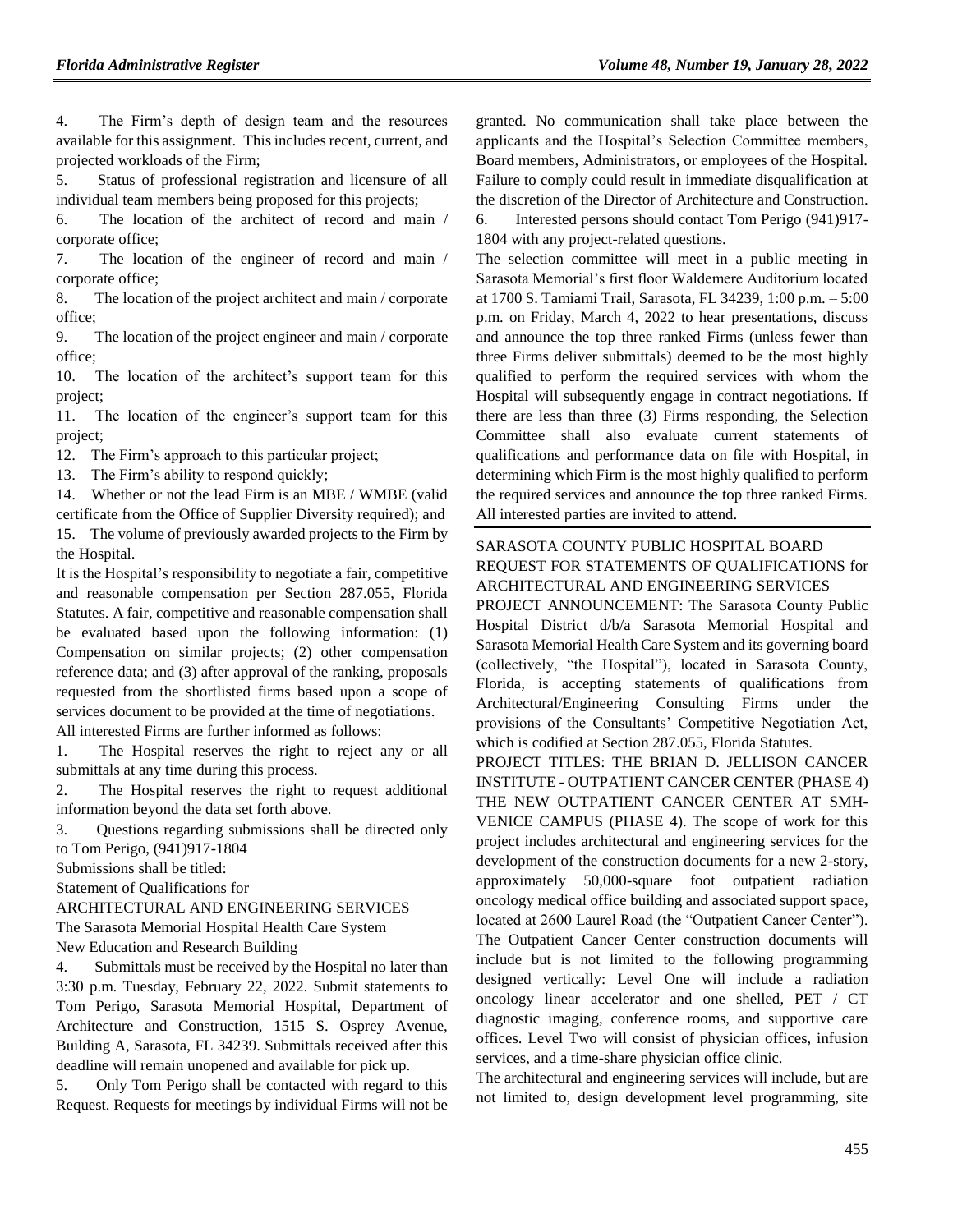planning, forecast permitting, and civil work aligned with future master planning. The site work infrastructure also includes, but is not limited to, coordination with public utilities, communications providers, mechanical, electrical, plumbing, fire protection and structural design work for the development of the New Outpatient Cancer Center. The scope of work may include consideration of additional buildings, roadways, and services whether contiguous to the hospital, or freestanding, and programming of their services.

PROPOSED SCHEDULE: The timelines to design and build these potential buildings and services will be determined by the results of schematic design and potential revisions as the New Outpatient Cancer Pavilion and New Outpatient Cancer Center development progresses. In addition, the proposed schedule will be determined, and may be subject to change, based on the timing of regulatory and other necessary approvals. Project development, including professional services, is contingent upon availability of funds.

Firms interested in being considered as candidates are required to submit six (6) bound statements of qualifications that include at least the following data, to be organized in the following order:

1. A copy of Florida design licensure and corporate registration certificates.

2. Proof of insurance in the following categories; Commercial General Liability \$1,000,000 each occurrence, Damage to Rented Premises, \$300,000 each occurrence, Medical Expenses to any one person \$10,000, Personal Injury \$1,000,000, General Aggregate \$2,000,000, Umbrella Liability, \$5,000,000, each occurrence. Workers Compensation & Employee Liability insurance is a minimum of \$1,000,000 each occurrence, \$1,000,000 each accident, \$1,000,000 disease each employee, \$1,000,000 disease policy limit. The Firm's insurer(s) shall be rated A- (or better) by A.M. Best.

3. A separate statement as to whether the Firm is a certified Minority Business Enterprise. If your Firm claims MBE, WMBE status, a copy of your Firm's current, valid MBE, WMBE certificate is required as part of the submission package.

4. Proposed design team to include individual resumes with relevant design experience as follows:

a. Master Planning of a medical office building on a hospital campus;

b. Florida Outpatient Oncology health care facility expansion experience

c. Florida Multi-level Radiation Oncology Medical Office Building experience

d. Programming multi-level radiation oncology medical office building and required support services, preferably in the state of Florida; and

i. Examples of a similarly completed design of a multi-level radiation oncology medical office building, preferably in the state of Florida;

ii. Site development to include but not limited to Roadways, Surface parking, Utilities, Lighting, Landscaping and Drainage.

5. A list of at least five client references consisting of name, title, address, telephone number and project name(s) for each project specified. Please ensure your references are updated and willing to reply. Reference responses are mandatory.

6. Design and permitting experience within the City of Sarasota, County of Sarasota, Florida, City of Venice, Florida and other applicable permitting agencies.

7. Location of the design Firm's main office, and proposed project team office location (if different from main).

8. An explanation of how the Firm intends to respond expeditiously on urgent project matters, and a summary of the Firm's approach to this particular project.

Facsimile (FAX) or electronic submittals are not acceptable and will not be considered. Applications on any other form may not be considered, and applications that do not comply with the above instructions may be disqualified. Submissions must be complete and on time. Incomplete or tardy submissions will be returned unopened and the responding Firm disqualified. Submittals are part of the public record. Application materials will not be returned.

The basis for selection criteria for this project includes, but is not limited to:

1. The Firm's relevant design experience as it relates to the above referenced projects;

2. The Firm's proposed team's design experience as it relates to the above referenced projects;

3. The Firm's relevant experience with regulatory agencies with applicable jurisdictional authority, including, but not limited to, federal, state, and local agencies;

4. The Firm's depth of design team and the resources available for this assignment. This includes recent, current, and projected workloads of the Firm;

5. Status of professional registration and licensure of all individual team members being proposed for this projects;

6. The location of the architect of record and main / corporate office;

7. The location of the engineer of record and main / corporate office;

8. The location of the project architect and main / corporate office;

9. The location of the project engineer and main / corporate office;

10. The location of the architect's support team for this project;

11. The location of the engineer's support team for this project;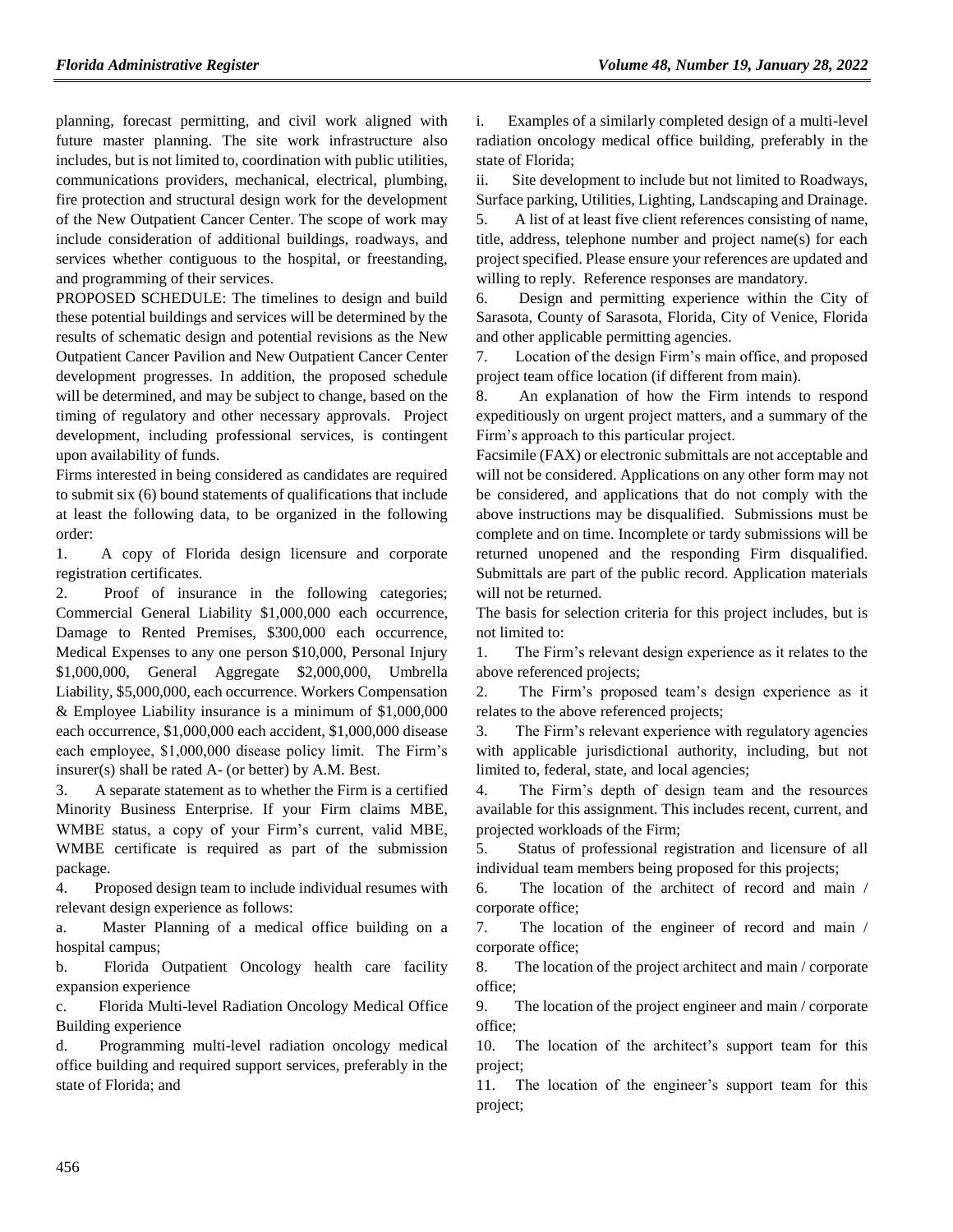12. The Firm's approach to this particular project;

13. The Firm's ability to respond quickly;

14. Whether or not the lead Firm is an MBE / WMBE (valid certificate from the Office of Supplier Diversity required); and 15. The volume of previously awarded projects to the Firm by the Hospital.

It is the Hospital's responsibility to negotiate a fair, competitive and reasonable compensation per Section 287.055, Florida Statutes. A fair, competitive and reasonable compensation shall be evaluated based upon the following information: (1) Compensation on similar projects; (2) other compensation reference data; and (3) after approval of the ranking, proposals requested from the shortlisted firms based upon a scope of services document to be provided at the time of negotiations. All interested Firms are further informed as follows:

1. The Hospital reserves the right to reject any or all submittals at any time during this process.

2. The Hospital reserves the right to request additional information beyond the data set forth above.

3. Questions regarding submissions shall be directed only to Tom Perigo, (941)917-1804

Submissions shall be titled:

Statement of Qualifications for

ARCHITECTURAL AND ENGINEERING SERVICES

The Sarasota Memorial Hospital Health Care System

THE BRIAN D. JELLISON OUTPATIENT CANCER CENTER (PHASE 4)

4. Submittals must be received by the Hospital no later than 3:30 PM Wednesday, February 23, 2022. Submit statements to Tom Perigo, Sarasota Memorial Hospital, Department of Architecture and Construction, 1515 S. Osprey Avenue, Building A, Sarasota, FL 34239. Submittals received after this deadline will remain unopened and available for pick up.

5. Only Tom Perigo shall be contacted with regard to this Request. Requests for meetings by individual Firms will not be granted. No communication shall take place between the applicants and the Hospital's Selection Committee members, Board members, Administrators, or employees of the Hospital. Failure to comply could result in immediate disqualification at the discretion of the Director of Architecture and Construction. 6. Interested persons should contact Tom Perigo (941)917- 1804 with any project-related questions.

7. The selection committee will meet in a public meeting on Level two (2), Jacaranda Room, Waldemere Medical Plaza located at 1921 Waldemere Street, Sarasota, FL 34239, 1:00 p.m. – 4:30 p.m. on Wednesday, March 9, 2022, to hear presentations, discuss and announce the top three ranked Firms (unless fewer than three Firms deliver submittals) deemed to be the most highly qualified to perform the required services with whom the Hospital will subsequently engage in contract negotiations. If there are less than three (3) Firms responding,

the Selection Committee shall also evaluate current statements of qualifications and performance data on file with Hospital, in determining which Firm is the most highly qualified to perform the required services and announce the top three ranked Firms. All interested parties are invited to attend.

[SARASOTA COUNTY PUBLIC HOSPITAL BOARD](https://www.flrules.org/gateway/organization.asp?id=1112) REQUEST FOR STATEMENTS OF QUALIFICATIONS for PROFESSIONAL GENERAL CONTRACTING SERVICES PROJECT ANNOUNCEMENT: The Sarasota County Public Hospital District d/b/a Sarasota Memorial Hospital and Sarasota Memorial Health Care System and its governing board (collectively, "the Hospital"), located in Sarasota County, Florida, is accepting statements of qualifications from Professional General Contracting Consulting Firms under the provisions of the Consultants' Competitive Negotiation Act, which is codified at Section 287.055, Florida Statutes.

#### PROJECT TITLE: THE SARASOTA MEMORIAL HOSPITAL NEW EDUCATION AND RESEARCH BUILDING

The scope of work for this project includes professional general contracting services for the construction management, proposed staging, constructability, and schedule ("a constructability package") of a new 7 story, approximately 80,000-square-foot building to include but not limited to, conference space, educational simulation laboratories, clinical research, shell space, Graduate Medical Education offices, Medical Library, Sarasota County Public Hospital Board room, SMH Board Secretary, SMH Board conference, Corporate Administrative offices, associated support space, and an elevated Pedestrian Bridge connection to the main hospital. The scope includes a three (3) story, approximately 345 car capacity parking garage physically attached to the "New Education and Research Building", located at 1880 Arlington Street, Sarasota, FL 34239.

This project scope includes the complete demolition of an existing three (3) story medical office building, and surface parking lot, located at the same address. The scope shall include a deliverable of a collaborative effort with the design team to develop a detailed, electronic presentation of all constructability results to include staging, schedule, total project costs, and how the project would be phased. The presentation shall be utilized to inform the Sarasota County Public Hospital Board and Administration of proposed timelines and total project costs.

PROPOSED SCHEDULE: The timelines to design and build these potential buildings and services will be determined by the results of the schematic constructability package and potential revisions as The New Education and Research Building development progresses.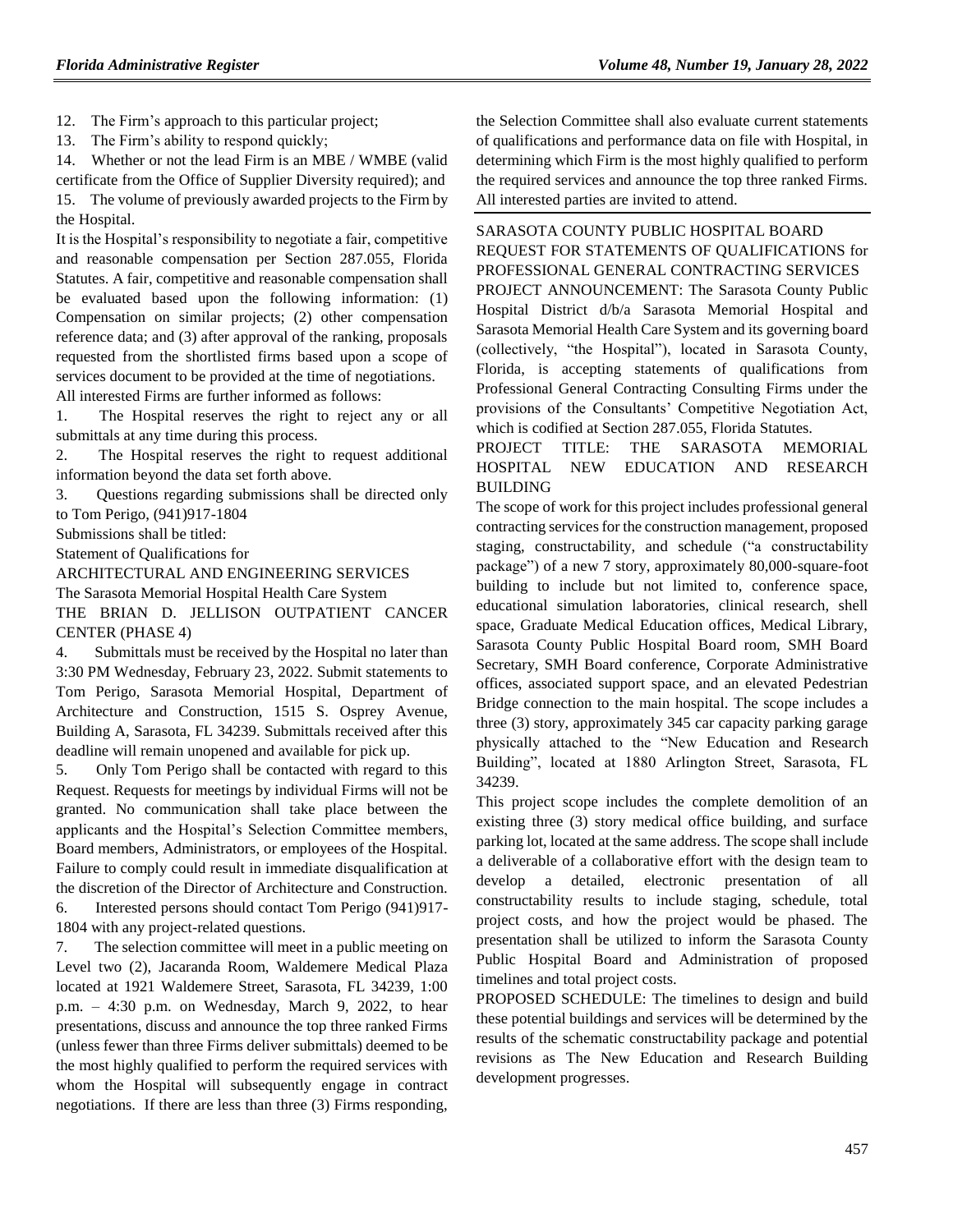In addition, the proposed schedule will be determined, and may be subject to change, based on the timing of regulatory and other necessary approvals. Project development, including professional services, is contingent upon availability of funds.

Firms interested in being considered as candidates are required to submit six (6) bound statements of qualifications that include at least the following data, to be organized in the following order:

1. A copy of Florida current construction licensure and current corporate registration certificates.

2. Completed AIA Document A305 Contractor's Qualification Statement, latest edition.

3. Proof of general, automobile and workers' compensation liability insurance coverage.

4. A complete list of all the firm's relevant insurance coverage statements that provide minimum coverage limits that;

a. Provide proof that the minimum insurance coverage provided is sufficient to protect the Hospital for this project.

5. Proof of current bonding capacity and current usage of bonding capacity and available bonding capacity remaining.

6. A separate statement as to whether the firm is a certified Minority Business Enterprise. If your firm claims MBE, WMBE status, a copy of your firm's current, valid MBE, WMBE certificate is required as part of your qualification statement submittal.

7. A list of at least five client references consisting of name, title, address, telephone number and project name(s) for each project specified. Please ensure your references are updated and willing to reply. Reference responses are mandatory.

8. Construction and permitting experience within the City of Sarasota and County of Sarasota, Florida and other applicable permitting agencies.

9. Resumes of key personnel that would be used on this project to include their project relevant experience and project decision making authority for this project.

a. The firm's experience in the construction management of a high-rise medical office, professional office and simulation and research building on a hospital campus;

b. Pedestrian Bridge construction experience and their construction administration experience;

i. Examples of a similarly completed construction, preferably in the state of Florida;

ii. Site development to include but not limited to Roadways, Surface parking, Utilities, Lighting, Landscaping and Drainage. 10. Location of the firm's main office, and proposed project team office location (if different from main).

11. An explanation of how the Firm intends to respond expeditiously on urgent project matters and a summary of the Firm's approach to this particular project.

12. Site construction management experience to include but not limited to: Structure, Roadway Access, Surface Parking, Private Utilities, Public Utilities, Exterior Lighting, Landscaping and Drainage, and Retention.

Facsimile (FAX) or electronic submittals are not acceptable and will not be considered. Applications in any other form may not be considered, and applications that do not comply with the above instructions may be disqualified. Submissions must be complete and on time. Incomplete or tardy submissions will be returned unopened and the responding Firm disqualified. Submittals are part of the public record. Application materials will not be returned.

The basis for selection criteria for this project includes, but is not limited to:

1. The Firm's relevant professional general contracting experience as it relates to the above referenced project;

2. The Firm's relevant professional general contracting experience with regulatory agencies with applicable jurisdictional authority, including, but not limited to, federal, state, and local agencies;

3. The Firm's depth of construction management team and the resources available for this assignment. This includes recent, current, and projected workloads of the Firm;

4. The location of the Professional General Contracting Firm's main / corporate office;

5. The Firm's approach to this particular project;

6. The Firm's ability to respond quickly;

7. Whether or not the lead Firm is an MBE / WMBE (valid certificate from the Office of Supplier Diversity required); and

8. The volume of previously awarded projects to the Firm by the Hospital.

9. The Firm's available bonding capacity for this project.

It is the Hospital's responsibility to negotiate a fair, competitive and reasonable compensation per Section 287.055, Florida Statutes. A fair, competitive and reasonable compensation shall be evaluated based upon the following information: (1) Compensation on similar projects; (2) other compensation reference data; and (3) after approval of the ranking, proposals requested from the shortlisted firms based upon a scope of services document to be provided at the time of negotiations.

All interested Firms are further informed as follows:

1. The Hospital reserves the right to reject any or all submittals at any time during this process.

2. The Hospital reserves the right to request additional information beyond the data set forth above.

3. Questions regarding submissions shall be directed only to Thomas Perigo, (941)917-1804.

Submissions shall be titled:

Statement of Qualifications for

PROFESSIONAL GENERAL CONTRACTING SERVICES The Sarasota Memorial Hospital Health Care System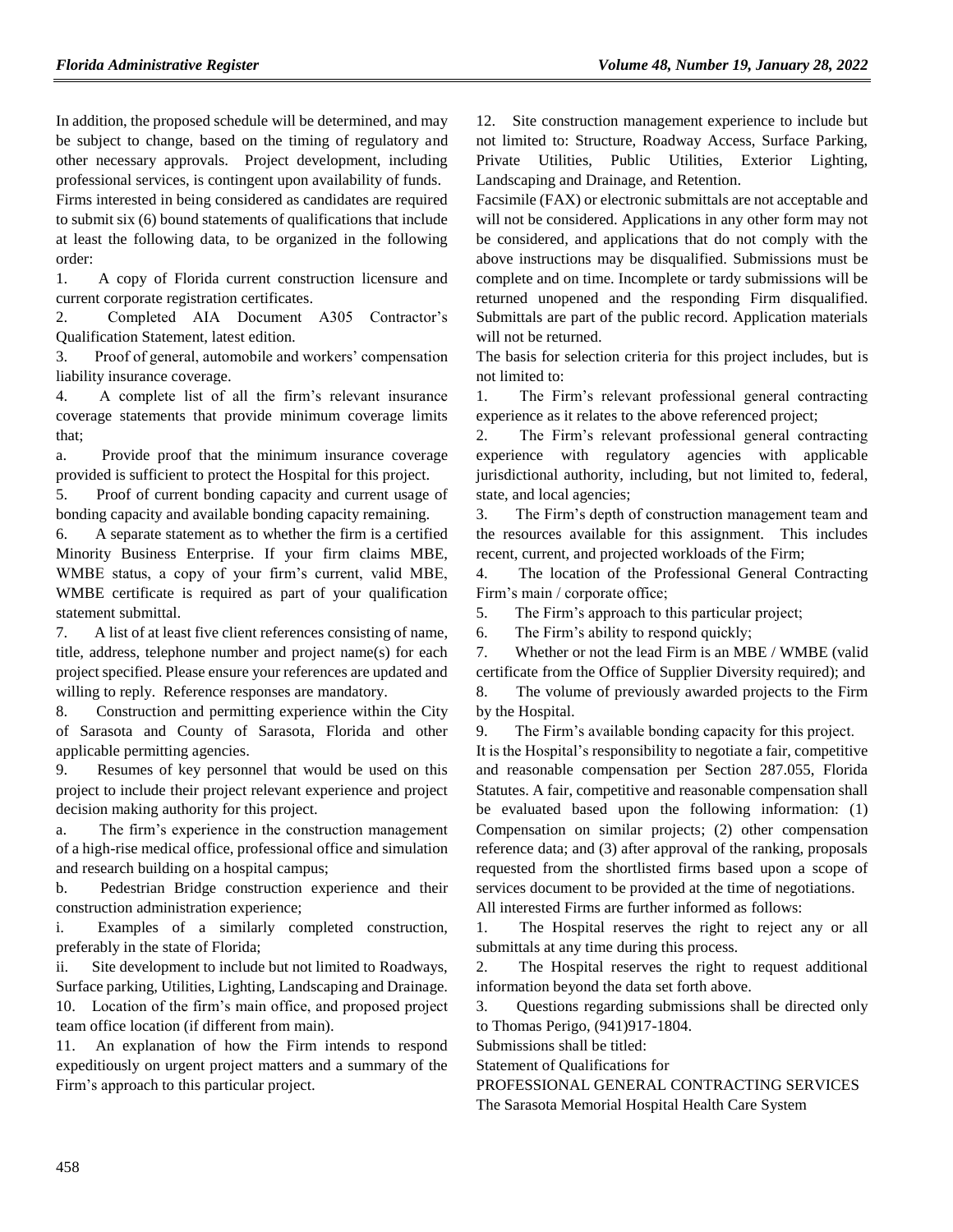New Education and Research Building

4. Submittals must be received by the Hospital no later than 3:30 p.m. Tuesday, February 22, 2022. Submit statements to Thomas Perigo, Director of Architecture and Construction, 1515 S. Osprey Avenue, Building A, Sarasota, FL 34239. Submittals received after this deadline will remain unopened and available for pick up.

5. Only Thomas Perigo shall be contacted with regard to this Request. Requests for meetings by individual firms will not be granted. No communication shall take place between the applicants and the Hospital's Selection Committee members or employees of the Hospital. Failure to comply could result in immediate disqualification at the discretion of the Director of Architecture and Construction.

6. Interested persons should contact Thomas Perigo, (941)917-1804 with any project-related questions.

7. The selection committee will meet in a public meeting on Sarasota Memorial's first floor Waldemere Auditorium located at 1700 S. Tamiami Trail, Sarasota, FL 34239, 8:00 a.m. – 12:00 Noon on Friday, March 4 2022, to hear presentations, discuss and announce the top three ranked Firms (unless fewer than three Firms deliver submittals) deemed to be the most highly qualified to perform the required services with whom the Hospital will subsequently engage in contract negotiations. If fewer than three (3) Firms respond, the Selection Committee shall also evaluate current statements of qualifications and performance data on file with Hospital, in determining which Firm is the most highly qualified to perform the required services and announce the top three ranked Firms. All interested parties are invited to attend.

[SARASOTA COUNTY PUBLIC HOSPITAL BOARD](https://www.flrules.org/gateway/organization.asp?id=1112) REQUEST FOR STATEMENTS OF QUALIFICATIONS for PROFESSIONAL GENERAL CONTRACTING SERVICES PROJECT ANNOUNCEMENT: The Sarasota County Public Hospital District d/b/a Sarasota Memorial Hospital and Sarasota Memorial Health Care System and its governing board (collectively, "the Hospital"), located in Sarasota County,

Florida, is accepting statements of qualifications from Professional General Contracting Consulting Firms under the provisions of the Consultants' Competitive Negotiation Act, which is codified at Section 287.055, Florida Statutes.

PROJECT TITLE: THE BRIAN D. JELLISON CANCER INSTITUTE - OUTPATIENT CANCER CENTER (PHASE 4) The scope of work for this project includes professional general contracting services for the development of the design and the construction document level cost models. The construction management of the project will include but not be limited to, proposed staging, constructability, and schedule ("a constructability package") of a new 2-story, approximately 50,000-square-foot outpatient radiation oncology medical office building and associated support space, located at 2600 Laurel Road (the "Outpatient Cancer Center"). The scope shall include a deliverable of a collaborative effort with the design team to develop a detailed, electronic presentation of all constructability results to include staging, schedule, total project costs, and how the project would be phased.

The Outpatient Cancer Center construction management, and constructability package will include but is not limited to the following programming constructed vertically: Level One will include a radiation oncology linear accelerator, one shelled, PET / CT diagnostic imaging, conference rooms, and supportive care offices. Level Two will consist of physician offices, infusion services, and a lease space physician office clinic.

The professional general contracting services will include, but are not limited to: site work, forecast permitting of scope, and civil work aligned with future master planning. The site work infrastructure also includes, but is not limited to, coordination with public utilities, communications providers, mechanical, electrical, plumbing, fire protection and structural, and professional general contracting work for the development the New Outpatient Cancer Center. The scope of work may include consideration of additional buildings, roadways, and services, whether contiguous to the hospital, or freestanding, and programming of their services.

PROPOSED SCHEDULE: The timelines to build these potential buildings and services will be determined by the results of the construction document constructability package and potential revisions as the New Outpatient Cancer Center development progresses. In addition, the proposed schedule will be determined, and may be subject to change, based on the timing of regulatory and other necessary approvals. Project development, including professional services, is contingent upon availability of funds.

Firms interested in being considered as candidates are required to submit six (6) bound statements of qualifications that include at least the following data, to be organized in the following order:

1. A copy of Florida current construction licensure and current corporate registration certificates.

2. Completed AIA Document A305 Contractor's Qualification Statement, latest edition.

3. Proof of general, automobile and workers' compensation liability insurance coverage.

4. A complete list of all the firm's relevant insurance coverage statements that provide minimum coverage limits that:

a. Provide proof that the minimum insurance coverage provided is sufficient to protect the Hospital for this project.

5. Proof of current bonding capacity and current usage of bonding capacity and available bonding capacity remaining.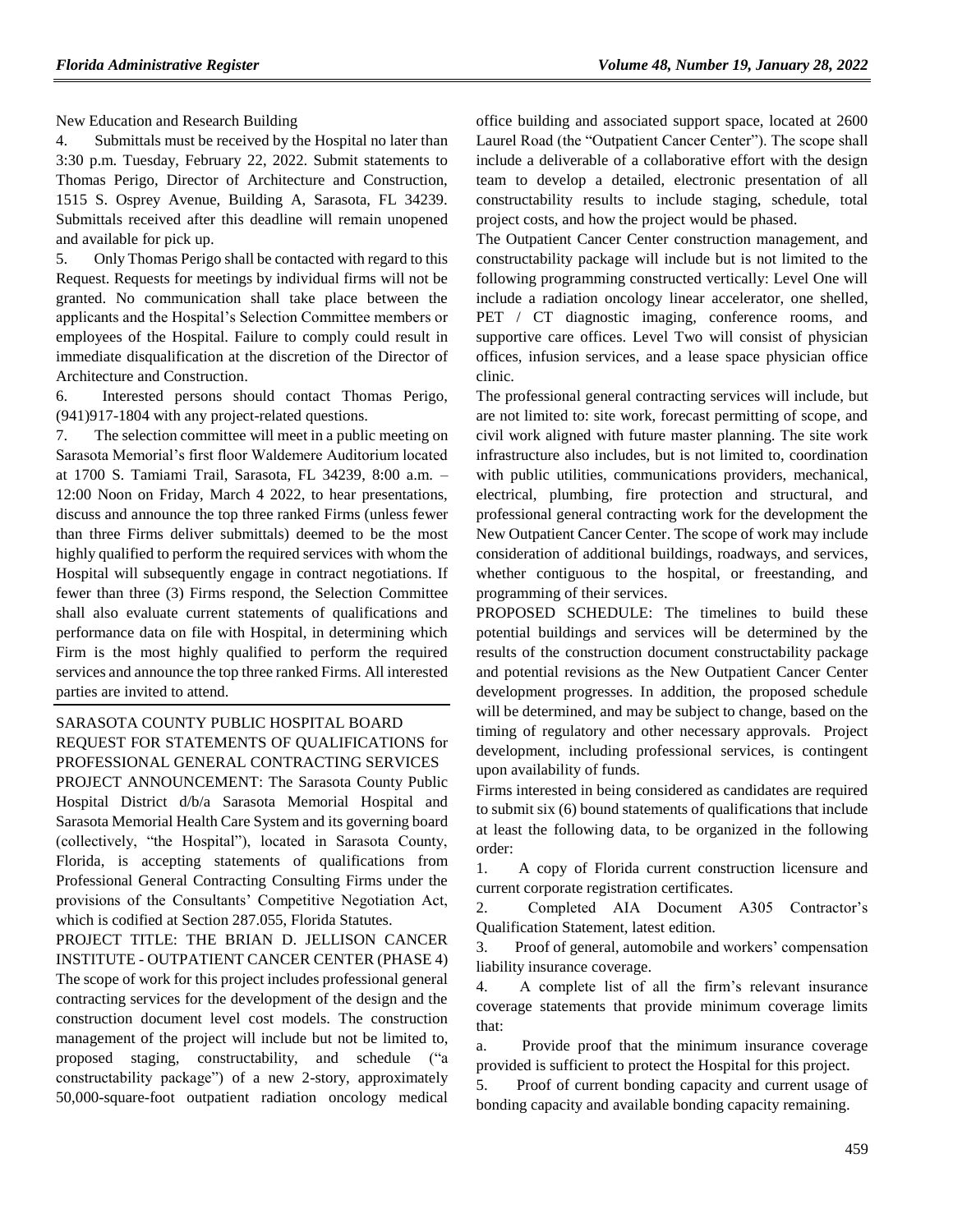6. A separate statement as to whether the firm is a certified Minority Business Enterprise. If your firm claims MBE orWMBE status, a copy of your firm's current, valid MBE or WMBE certificate is required as part of your qualification statement submittal.

7. A list of at least five client references consisting of name, title, address, telephone number and project name(s) for each project specified. Please ensure your references are updated and willing to reply. Reference responses are mandatory.

8. Construction and permitting experience within the City of Sarasota and County of Sarasota, Florida and City of Venice, Florida and other applicable permitting agencies.

9. Resumes of key personnel that would be used on this project to include their project relevant experience and project decision making authority for this project.

10. The firm's experience in the construction of a new Florida outpatient cancer center project as described above.

11. Location of the firm's main office, and proposed project team office location (if different from main).

12. An explanation of how the Firm intends to respond expeditiously on urgent project matters and a summary of the Firm's approach to this particular project.

13. Site construction management experience to include but not limited to: Structure, Roadway Access, Surface Parking, Private Utilities, Public Utilities, Exterior Lighting, Landscaping and Drainage, and Retention.

Facsimile (FAX) or electronic submittals are not acceptable and will not be considered. Applications in any other form may not be considered, and applications that do not comply with the above instructions may be disqualified. Submissions must be complete and on time. Incomplete or tardy submissions will be returned unopened and the responding Firm disqualified. Submittals are part of the public record. Application materials will not be returned.

The basis for selection criteria for this project includes, but is not limited to:

1. The Firm's relevant professional general contracting experience as it relates to the above referenced project;

2. The Firm's relevant professional general contracting experience with regulatory agencies with applicable jurisdictional authority, including, but not limited to, federal, state, and local agencies;

3. The Firm's depth of construction management team and the resources available for this assignment. This includes recent, current, and projected workloads of the Firm;

4. The location of the Professional General Contracting Firm's main / corporate office;

5. The Firm's approach to this particular project;

6. The Firm's ability to respond quickly;

7. Whether or not the lead Firm is an MBE / WMBE (valid certificate from the Office of Supplier Diversity required); and

8. The volume of previously awarded projects to the Firm by the Hospital.

9. The Firm's available bonding capacity for this project.

It is the Hospital's responsibility to negotiate a fair, competitive and reasonable compensation per Section 287.055, Florida Statutes. A fair, competitive and reasonable compensation shall be evaluated based upon the following information: (1) Compensation on similar projects; (2) other compensation reference data; and (3) after approval of the ranking, proposals requested from the shortlisted firms based upon a scope of services document to be provided at the time of negotiations. All interested Firms are further informed as follows:

1. The Hospital reserves the right to reject any or all submittals at any time during this process.

2. The Hospital reserves the right to request additional information beyond the data set forth above.

3. Questions regarding submissions shall be directed only to Thomas Perigo, (941)917-1804.

Submissions shall be titled:

Statement of Qualifications for

PROFESSIONAL GENERAL CONTRACTING SERVICES The Sarasota Memorial Hospital Health Care System THE BRIAN D. JELLISON OUTPATIENT CANCER

CENTER – (PHASE 4)

4. Submittals must be received by the Hospital no later than 3:30 p.m. Wednesday, February 23, 2022. Submit statements to Thomas Perigo, Director of Architecture and Construction, 1515 S. Osprey Avenue, Building A, Sarasota, FL 34239. Submittals received after this deadline will remain unopened and available for pick up.

5. Only Thomas Perigo shall be contacted with regard to this Request. Requests for meetings by individual firms will not be granted. No communication shall take place between the applicants and the Hospital's Selection Committee members or employees of the Hospital. Failure to comply could result in immediate disqualification at the discretion of the Director of Architecture and Construction.

6. Interested persons should contact Thomas Perigo, (941)917-1804 with any project-related questions.

7. The selection committee will meet in a public meeting on Level two (2), Jacaranda Room, Waldemere Medical Plaza located at 1921 Waldemere Street, Sarasota, FL 34239, 8:00 a.m. – 12:00 Noon on Wednesday, March 9, 2022, to hear presentations, discuss and announce the top three ranked Firms (unless fewer than three Firms deliver submittals) deemed to be the most highly qualified to perform the required services with whom the Hospital will subsequently engage in contract negotiations. If fewer than three (3) Firms respond, the Selection Committee shall also evaluate current statements of qualifications and performance data on file with Hospital, in determining which Firm is the most highly qualified to perform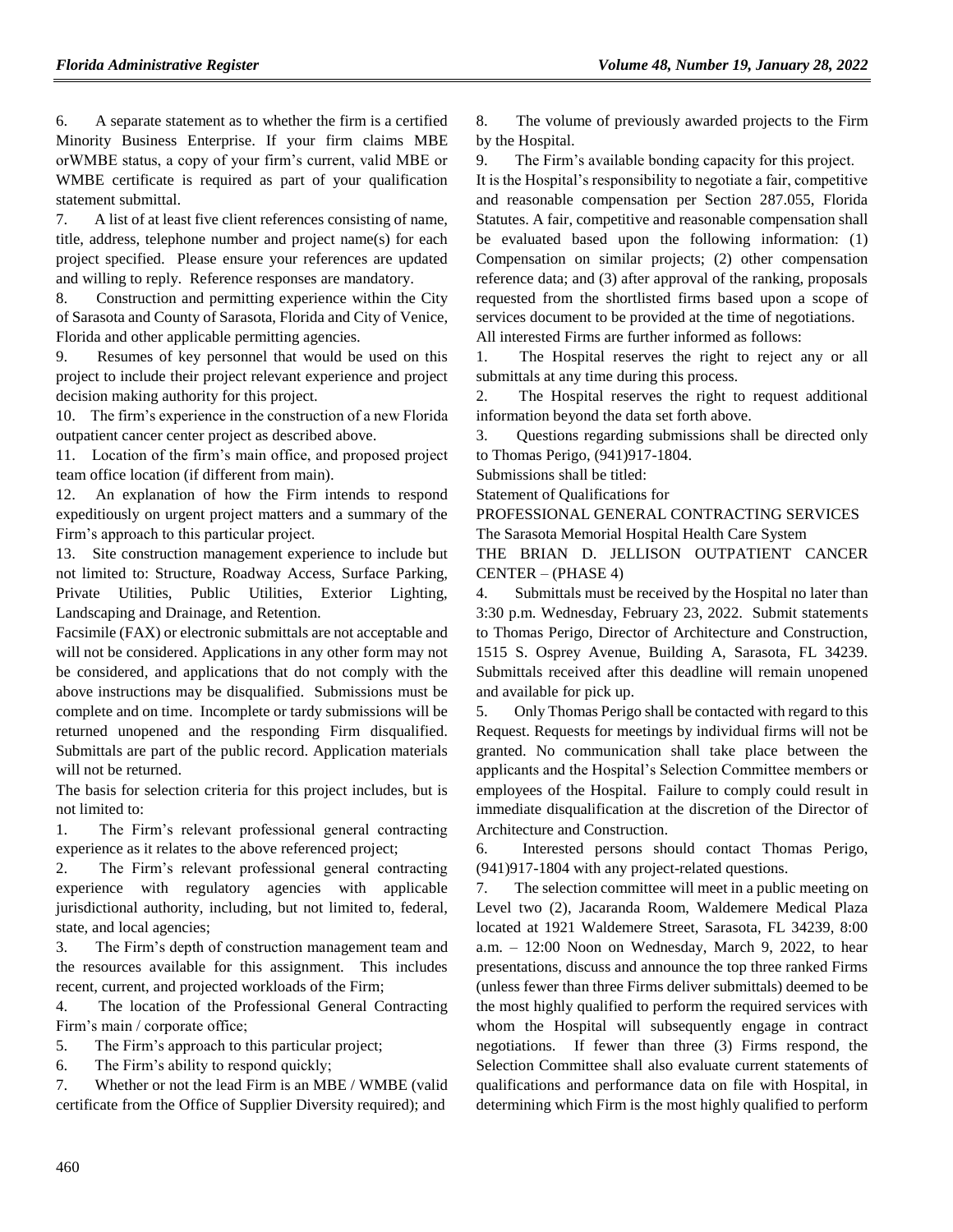the required services and announce the top three ranked Firms. All interested parties are invited to attend.

#### [EARLY LEARNING COALITION OF NORTH FLORIDA](https://www.flrules.org/gateway/organization.asp?id=708)

Request for Qualifications #2022-01 for External Auditing Services

Request for Qualifications #2022-01 for external auditing. The Early Learning Coalition of North Florida, Inc. is requesting qualifications for external auditing. The potential auditing firm will be responsible for providing a high level of service for a reasonable cost to the Coalition. The intent of the RFQ is to select an independent auditing firm, preferably with at least two years of Florida Early Learning Coalition auditing experience (within the previous two years), to provide basic auditing services for the Coalition's total annual budget of approximately \$46 million. The Request for Qualifications released March 10, 2022 may be obtained at [www.elcnorthflorida.org.](http://www.elcnorthflorida.org/) The deadline for receipt of written questions is April 8, 2022. The deadline for receipt of proposals (no exceptions) is April 22, 2022 by 4:00 p.m. eastern standard time. Official notice of award will be posted to the Coalition's website and mailed to all proposers. Certified Minority Business Enterprises are encouraged to submit a proposal.

Only written correspondence and/or inquiries directed to the Coalition's Procurement Manager (who is the sole point of contact with the Coalition for purposes of this RFQ) will be accepted. The Procurement Manager's name and contact information is: Tajaro Dixon, Early Learning Coalition of North Florida, Inc., 2450 Old Moultrie Road, Suite 103, St. Augustine, FL 32086, [tdixon@elcnorthflorida.org.](mailto:tdixon@elcnorthflorida.org) The Coalition will not participate in any inquiries by phone. Only email inquiries will be responded to and only during the scheduled Question and Answer time frame. Information obtained from any other source is not official and should not be relied upon.

After the release of this RFQ, if any solicitation revisions become necessary or appropriate, as determined by the Coalition, the Coalition will electronically post the addenda to the Coalition's website, [www.elcnorthflorida.org.](http://www.elcnorthflorida.org/) Proposers are responsible for checking the Coalition website and contacting the Coalition's Point of Contact for this solicitation before the RFQ deadline to ascertain whether any addenda have been issued.

The Early Learning Coalition of North Florida, Inc. reserves the right to reject any and all solicitations or ignore or correct minor irregularities when it is in the best interest of the Coalition.

Funding Sources: The services described in this RFQ and the resulting Contract will be funded by the General Revenue from the State of Florida and Federal funds. The State of Florida Voluntary Pre-Kindergarten Program is 100% state funded. And per the May 6, 2021 DEL School Readiness

Notice of Award for the ELC of North Florida, the School Readiness Program is approximately 79.06% federally funded and 20.94% state funded.

Sponsored by: The Early Learning Coalition of North Florida, Inc. and the State of Florida, Division of Early Learning.

# Section XII Miscellaneous

#### [DEPARTMENT OF STATE](https://www.flrules.org/gateway/department.asp?id=1)

Index of Administrative Rules Filed with the Secretary of State

Pursuant to subparagraph  $120.55(1)(b)6. - 7$ ., F.S., the below list of rules were filed in the Office of the Secretary of State between 3:00 p.m., Friday, January 21, 2022 and 3:00 p.m., Thursday, January 27, 2022.

| Rule No.      | <b>File Date</b> | <b>Effective</b> |
|---------------|------------------|------------------|
|               |                  | Date             |
| 5L-3.004      | 1/21/2022        | 2/10/2022        |
| 33-210.201    | 1/21/2022        | 2/10/2022        |
| 33-404.103    | 1/21/2022        | 2/10/2022        |
| 33-404.112    | 1/21/2022        | 2/10/2022        |
| 53ER22-6      | 1/27/2022        | 1/31/2022        |
| 53ER22-7      | 1/27/2022        | 1/31/2022        |
| 60FF1-5.013   | 1/21/2022        | 2/10/2022        |
| 60Q-6.102     | 1/25/2022        | 2/14/2022        |
| $60Q - 6.105$ | 1/25/2022        | 2/14/2022        |
| $60Q - 6.107$ | 1/25/2022        | 2/14/2022        |
| $60Q - 6.108$ | 1/25/2022        | 2/14/2022        |
| 60Q-6.110     | 1/25/2022        | 2/14/2022        |
| $60Q - 6.112$ | 1/25/2022        | 2/14/2022        |
| $60Q - 6.113$ | 1/25/2022        | 2/14/2022        |
| 60Q-6.115     | 1/25/2022        | 2/14/2022        |
| $60Q - 6.116$ | 1/25/2022        | 2/14/2022        |
| $60Q - 6.120$ | 1/25/2022        | 2/14/2022        |
| 60Q-6.123     | 1/25/2022        | 2/14/2022        |
| $60Q - 6.125$ | 1/25/2022        | 2/14/2022        |
| 60Q-6.126     | 1/25/2022        | 2/14/2022        |
| 60Q-6.130     | 1/25/2022        | 2/14/2022        |
| 63F-14.001    | 1/21/2022        | 2/10/2022        |
| 64B5-17.0011  | 1/26/2022        | 2/15/2022        |
| 64B5-17.003   | 1/26/2022        | 2/15/2022        |
| 64B9-4.002    | 1/21/2022        | 2/10/2022        |
| 64B9-8.006    | 1/21/2022        | 2/10/2022        |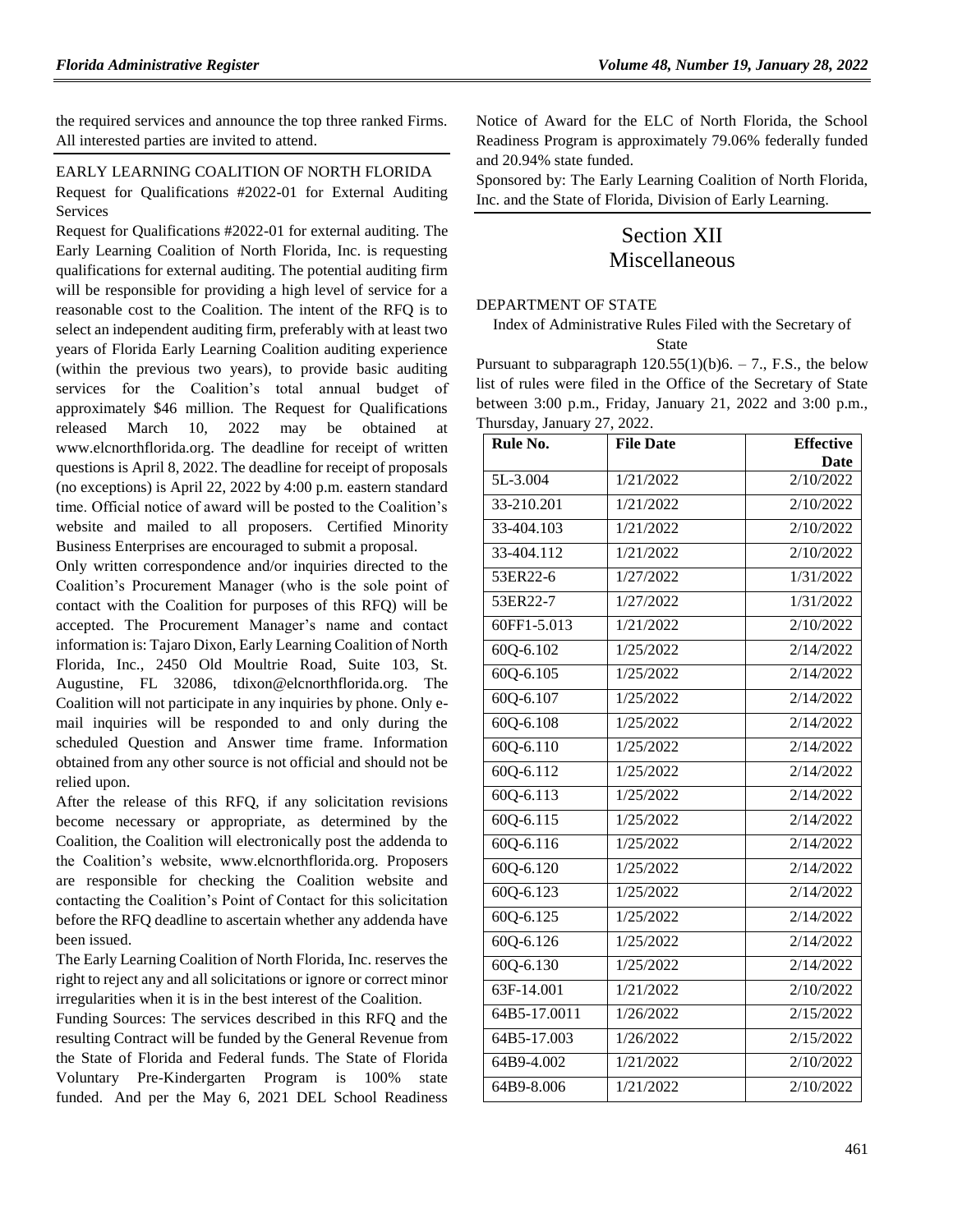|  |  | Volume 48, Number 19, January 28, 2022 |  |  |  |  |
|--|--|----------------------------------------|--|--|--|--|
|--|--|----------------------------------------|--|--|--|--|

| 64B12-9.0015                                                                                                           | 1/26/2022        | 2/15/2022        |
|------------------------------------------------------------------------------------------------------------------------|------------------|------------------|
| 64B19-12.0085                                                                                                          | 1/21/2022        | 2/10/2022        |
| 64J-4.001                                                                                                              | 1/24/2022        | 2/13/2022        |
| 64J-4.002                                                                                                              | 1/24/2022        | 2/13/2022        |
| 64J-4.003                                                                                                              | 1/24/2022        | 2/13/2022        |
| 64J-4.004                                                                                                              | 1/24/2022        | 2/13/2022        |
| 64J-4.005                                                                                                              | 1/24/2022        | 2/13/2022        |
| 64J-4.006                                                                                                              | 1/24/2022        | 2/13/2022        |
| LIST OF RULES AWAITING LEGISLATIVE<br>APPROVAL SECTIONS 120.541(3), 373.139(7)<br>AND/OR 373.1391(6), FLORIDA STATUTES |                  |                  |
|                                                                                                                        |                  |                  |
| Rule No.                                                                                                               | <b>File Date</b> | <b>Effective</b> |
|                                                                                                                        |                  | Date             |
| 5K-4.020                                                                                                               | 12/10/2021       | **/**/****       |
| 5K-4.035                                                                                                               | 12/10/2021       | **/**/****       |
| 5K-4.045                                                                                                               | 12/10/2021       | **/**/****       |
| 60FF1-5.009                                                                                                            | 7/21/2016        | $***$ /** /***** |
| $60P-1.003$                                                                                                            | 12/8/2021        | $***$ /** /****  |
| 60P <sub>2.002</sub>                                                                                                   | 11/5/2019        | **/**/****       |
| $60P-2.003$                                                                                                            | 11/5/2019        | **/**/****       |

 $62-600.405$  11/16/2021 62-600.705 11/16/2021 \*\*/\*\*/\*\*\*\* 62-600.720 11/16/2021 \*\*/\*\*/\*\*\*\* 64B8-10.003 12/9/2015 \*\*/\*\*/\*\*\*\* 69L-7.020 10/22/2021 \*\*/\*\*/\*\*\*\*

#### [DEPARTMENT OF HIGHWAY SAFETY AND MOTOR](https://www.flrules.org/gateway/department.asp?id=15)  [VEHICLES](https://www.flrules.org/gateway/department.asp?id=15)

[Division of Motor Vehicles](https://www.flrules.org/gateway/organization.asp?id=42)

Establishment of Small Time Scootz LLC, dba Gulfside Motorsports, line-make YNGF

Notice of Publication for a New Point

Franchise Motor Vehicle Dealer in a County of More than 300,000 Population

Pursuant to Section 320.642, Florida Statutes, notice is given that Amigo Motorsports, Inc., intends to allow the establishment of Small Time Scootz LLC, dba Gulfside Motorsports as a dealership for the sale of motorcycles manufactured by Sanmen County Yongfu Machine Co. Ltd. (line-make YNGF) at 4237 US Highway 19, New Port Richey, (Pasco County), Florida 34652, on or after February 28, 2022.

The name and address of the dealer operator(s) and principal investor(s) of Small Time Scootz LLC are dealer operator(s): Anthony Belangia, 4237 Us Highway 19, New Port Richey, Florida 34652; principal investor(s): Anthony Belangia, 4237 Us Highway 19, New Port Richey, Florida 34652.

The notice indicates intent to establish the new point location in a county of more than 300,000 population, according to the latest population estimates of the University of Florida, Bureau of Economic and Business Research.

Certain dealerships of the same line-make may have standing, pursuant to Section 320.642, Florida Statutes, to file a petition or complaint protesting the application.

Written petitions or complaints must be received by the Department of Highway Safety and Motor Vehicles within 30 days of the date of publication of this notice and must be submitted to: Sondra L. Howard, Administrator, Dealer License Section, Department of Highway Safety and Motor Vehicles, Room A-312 MS65, Neil Kirkman Building, 2900 Apalachee Parkway, Tallahassee, Florida 32399-0635.

A copy of such petition or complaint must also be sent by US Mail to: Yousuf Osmani, Amigo Motorsports, Inc., 6043 Malburg Way, Vernon, California 90058.

If no petitions or complaints are received within 30 days of the date of publication, a final order will be issued by the Department of Highway Safety and Motor Vehicles approving the establishment of the dealership, subject to the applicant's compliance with the provisions of Chapter 320, Florida Statutes.

# [DEPARTMENT OF HIGHWAY SAFETY AND MOTOR](https://www.flrules.org/gateway/department.asp?id=15)  [VEHICLES](https://www.flrules.org/gateway/department.asp?id=15)

[Division of Motor Vehicles](https://www.flrules.org/gateway/organization.asp?id=42)

Establishment of RNMC Daytona LLC, dba RideNow Powersports Daytona Beach, line-make BENE

Notice of Publication for a New Point

Franchise Motor Vehicle Dealer in a County of More

than 300,000 Population

Pursuant to Section 320.642, Florida Statutes, notice is given that Value Group Enterprises, Inc, intends to allow the establishment of RNMC Daytona LLC, dba RideNow Powersports Daytona Beach as a dealership for the sale of motorcycles manufactured by Zhejiang Qianjiang Motorcycle Co./Benelli Q.J. SRL (line-make BENE) at 450 Ridgewood Avenue, Daytona Beach, (Volusia County), Florida 32117- 4422, on or after February 28, 2022.

The name and address of the dealer operator(s) and principal investor(s) of RNMC Daytona LLC, dba RideNow Powersports Daytona Beach are dealer operator(s): William Coulter, 450 Ridgewood Avenue, Daytona Beach, Florida 32117-4422; principal investor(s): Marshall Chesrown, 901 W Walnut Ln #305C, Irving, Texas 75038-1001.

The notice indicates intent to establish the new point location in a county of more than 300,000 population, according to the latest population estimates of the University of Florida, Bureau of Economic and Business Research.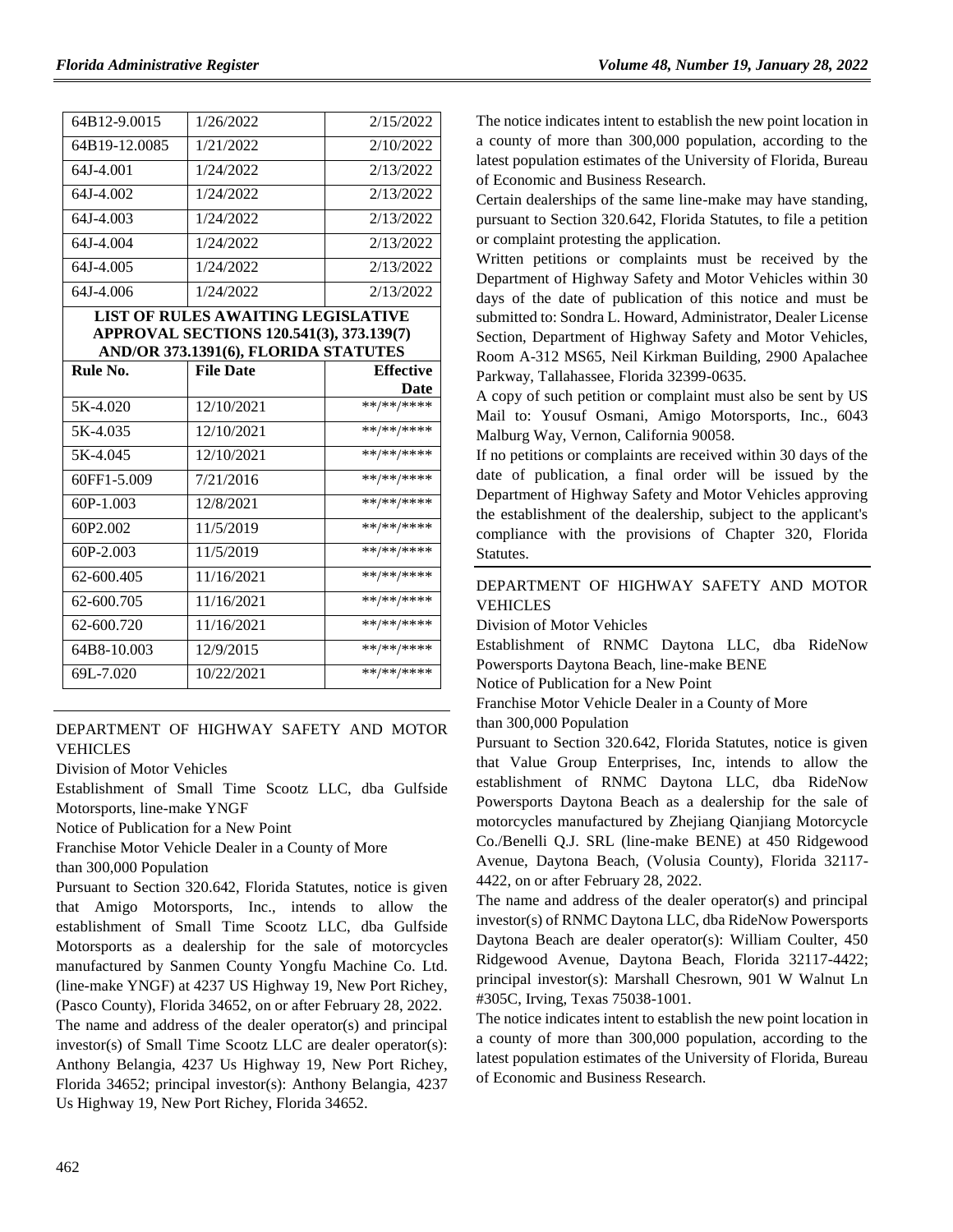Certain dealerships of the same line-make may have standing, pursuant to Section 320.642, Florida Statutes to file a petition or complaint protesting the application.

Written petitions or complaints must be received by the Department of Highway Safety and Motor Vehicles within 30 days of the date of publication of this notice and must be submitted to: Sondra L. Howard, Administrator, Dealer License Section, Department of Highway Safety and Motor Vehicles, Room A-312 MS65, Neil Kirkman Building, 2900 Apalachee Parkway, Tallahassee, Florida 32399-0635.

A copy of such petition or complaint must also be sent by US Mail to: Jeff Li, Value Group Enterprises, Inc, 13220 Molette Street, Santa Fe Springs, California 90670.

If no petitions or complaints are received within 30 days of the date of publication, a final order will be issued by the Department of Highway Safety and Motor Vehicles approving the establishment of the dealership, subject to the applicant's compliance with the provisions of Chapter 320, Florida Statutes.

### [DEPARTMENT OF HIGHWAY SAFETY AND MOTOR](https://www.flrules.org/gateway/department.asp?id=15)  [VEHICLES](https://www.flrules.org/gateway/department.asp?id=15)

[Division of Motor Vehicles](https://www.flrules.org/gateway/organization.asp?id=42)

Establishment of RNMC Daytona LLC, dba RideNow Powersports Daytona Beach, line-make SHNG

Notice of Publication for a New Point

Franchise Motor Vehicle Dealer in a County of More

than 300,000 Population

Pursuant to Section 320.642, Florida Statutes, notice is given that Value Group Enterprises, Inc, dba SSR Motorsports intends to allow the establishment of RNMC Daytona LLC, dba RideNow Powersports Daytona Beach as a dealership for the sale of motorcycles manufactured by Shandong Pioneer Motorcycle Co Ltd (line-make SHNG) at 450 Ridgewood Avenue, Daytona Beach, (Volusia County), Florida 32117, on or after February 28, 2022.

The name and address of the dealer operator(s) and principal investor(s) of RNMC Daytona LLC, dba RideNow Powersports Daytona Beach are dealer operator(s): William Coulter, 450 Ridgewood Avenue, Daytona Beach, Florida 32117-4422; principal investor(s): Marshall Chesrown, 901 W Walnut Ln #305C, Irving, Texas 75038-1001.

The notice indicates intent to establish the new point location in a county of more than 300,000 population, according to the latest population estimates of the University of Florida, Bureau of Economic and Business Research.

Certain dealerships of the same line-make may have standing, pursuant to Section 320.642, Florida Statutes, to file a petition or complaint protesting the application.

Written petitions or complaints must be received by the Department of Highway Safety and Motor Vehicles within 30 days of the date of publication of this notice and must be submitted to: Sondra L. Howard, Administrator, Dealer License Section, Department of Highway Safety and Motor Vehicles, Room A-312 MS65, Neil Kirkman Building, 2900 Apalachee Parkway, Tallahassee, Florida 32399-0635.

A copy of such petition or complaint must also be sent by US Mail to: Jeff Li, Value Group Enterprises, Inc, 13220 Molette Street, Santa Fe Springs, California 90670.

If no petitions or complaints are received within 30 days of the date of publication, a final order will be issued by the Department of Highway Safety and Motor Vehicles approving the establishment of the dealership, subject to the applicant's compliance with the provisions of Chapter 320, Florida Statutes.

#### [DEPARTMENT OF HIGHWAY SAFETY AND MOTOR](https://www.flrules.org/gateway/department.asp?id=15)  [VEHICLES](https://www.flrules.org/gateway/department.asp?id=15)

Division of [Motor Vehicles](https://www.flrules.org/gateway/organization.asp?id=42)

Establishment of Ride USA, LLC, dba RideNow Powersports Ocala, line-make BENE

Notice of Publication for a New Point

Franchise Motor Vehicle Dealer in a County of More than 300,000 Population

Pursuant to Section 320.642, Florida Statutes, notice is given that Value Group Enterprises, Inc, dba SSR Motorsports intends to allow the establishment of Ride USA, LLC, dba RideNow Powersports Ocala as a dealership for the sale of motorcycles manufactured by Zhejiang Qianjiang Motorcycle Co./Benelli Q.J. SRL (line-make BENE) at 3880 N US Hwy 441, Ocala, (Marion County), Florida 34475, on or after February 28, 2022.

The name and address of the dealer operator(s) and principal investor(s) of Ride USA, LLC, dba RideNow Powersports Ocala are dealer operator(s): William Coulter, 3880 North US Highway 441, Ocala, Florida 34475-8706; principal investor(s): Marshall Chesrown, 901 W Walnut Ln #305C, Irving, Texas 75038-1001.

The notice indicates intent to establish the new point location in a county of more than 300,000 population, according to the latest population estimates of the University of Florida, Bureau of Economic and Business Research.

Certain dealerships of the same line-make may have standing, pursuant to Section 320.642, Florida Statutes, to file a petition or complaint protesting the application.

Written petitions or complaints must be received by the Department of Highway Safety and Motor Vehicles within 30 days of the date of publication of this notice and must be submitted to: Sondra L. Howard, Administrator, Dealer License Section, Department of Highway Safety and Motor Vehicles, Room A-312 MS65, Neil Kirkman Building, 2900 Apalachee Parkway, Tallahassee, Florida 32399-0635.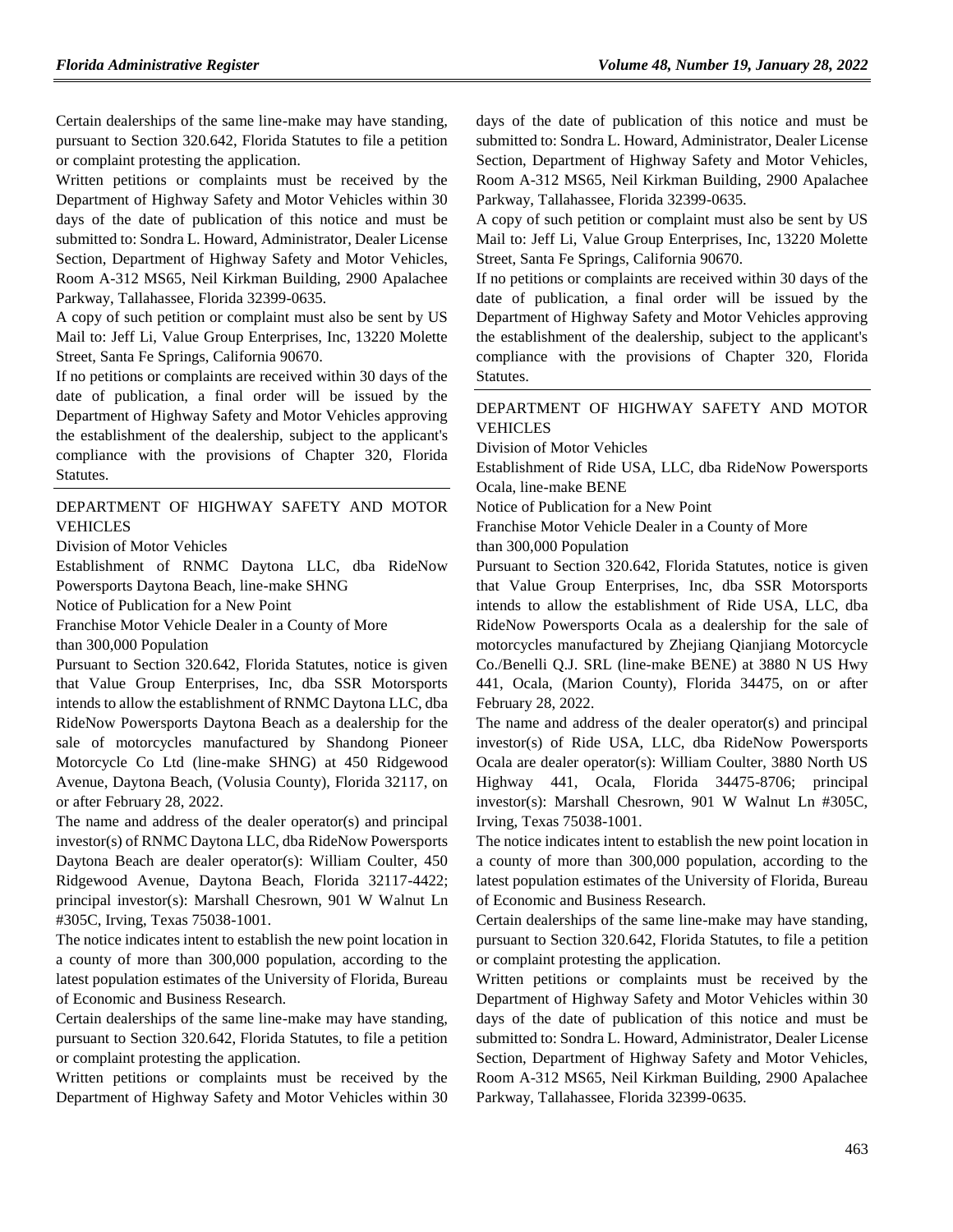A copy of such petition or complaint must also be sent by US Mail to: Jeff Li, Value Group Enterprises, Inc, 13220 Molette Street, Santa Fe Springs, California 90670.

If no petitions or complaints are received within 30 days of the date of publication, a final order will be issued by the Department of Highway Safety and Motor Vehicles approving the establishment of the dealership, subject to the applicant's compliance with the provisions of Chapter 320, Florida Statutes.

#### [DEPARTMENT OF HIGHWAY SAFETY AND MOTOR](https://www.flrules.org/gateway/department.asp?id=15)  [VEHICLES](https://www.flrules.org/gateway/department.asp?id=15)

[Division of Motor Vehicles](https://www.flrules.org/gateway/organization.asp?id=42)

Establishment of Ride USA, LLC, dba RideNow Powersports Ocala, line-make SHNG

Notice of Publication for a New Point

Franchise Motor Vehicle Dealer in a County of More

than 300,000 Population

Pursuant to Section 320.642, Florida Statutes, notice is given that Value Group Enterprises, Inc, dba SSR Motorsports intends to allow the establishment of Ride USA, LLC, dba RideNow Powersports Ocala as a dealership for the sale of motorcycles Shandong Pioneer Motorcycle Co Ltd (line-make SHNG) at 3880 North US Hwy 441, Ocala, (Marion County), Florida 34475, on or after February 28, 2022.

The name and address of the dealer operator(s) and principal investor(s) of Ride USA, LLC, dba RideNow Powersports Ocala are dealer operator(s): William Coulter, 3880 North US Highway 441, Ocala, Florida 34475-8706; principal investor(s): Marshall Chesrown, 901 W Walnut Ln #305C, Irving, Texas 75038-1001.

The notice indicates intent to establish the new point location in a county of more than 300,000 population, according to the latest population estimates of the University of Florida, Bureau of Economic and Business Research.

Certain dealerships of the same line-make may have standing, pursuant to Section 320.642, Florida Statutes, to file a petition or complaint protesting the application.

Written petitions or complaints must be received by the Department of Highway Safety and Motor Vehicles within 30 days of the date of publication of this notice and must be submitted to: Sondra L. Howard, Administrator, Dealer License Section, Department of Highway Safety and Motor Vehicles, Room A-312 MS65, Neil Kirkman Building, 2900 Apalachee Parkway, Tallahassee, Florida 32399-0635.

A copy of such petition or complaint must also be sent by US Mail to: Jeff Li, Value Group Enterprises, Inc, 13220 Molette Street, Santa Fe Springs, California 90670.

If no petitions or complaints are received within 30 days of the date of publication, a final order will be issued by the Department of Highway Safety and Motor Vehicles approving

the establishment of the dealership, subject to the applicant's compliance with the provisions of Chapter 320, Florida Statutes.

#### [DEPARTMENT OF HIGHWAY SAFETY AND MOTOR](https://www.flrules.org/gateway/department.asp?id=15)  [VEHICLES](https://www.flrules.org/gateway/department.asp?id=15)

[Division of Motor Vehicles](https://www.flrules.org/gateway/organization.asp?id=42)

Establishment of TC Motorcycles LLC, dba RideNow Powersports Jacksonville, line-make SHNG

Notice of Publication for a New Point

Franchise Motor Vehicle Dealer in a County of More

than 300,000 Population

Pursuant to Section 320.642, Florida Statutes, notice is given that Value Group Enterprises, Inc, dba SSR Motorsports intends to allow the establishment of TC Motorcycles LLC, dba RideNow Powersports Jacksonville as a dealership for the sale of motorcycles manufactured by Shandong Pioneer Motorcycle Co Ltd (line-make SHNG) at 6407 Blanding Boulevard, Jacksonville, (Duval County), Florida 32244, on or after February 28, 2022.

The name and address of the dealer operator(s) and principal investor(s) of TC Motorcycles LLC, dba RideNow Powersports Jacksonville are dealer operator(s): William Coulter, 6407 Blanding Boulevard, Jacksonville, Florida 32244-3709; principal investor(s): Marshall Chesrown, 901 W Walnut Ln #305C, Irving, Texas 75038-1001.

The notice indicates intent to establish the new point location in a county of more than 300,000 population, according to the latest population estimates of the University of Florida, Bureau of Economic and Business Research.

Certain dealerships of the same line-make may have standing, pursuant to Section 320.642, Florida Statutes, to file a petition or complaint protesting the application.

Written petitions or complaints must be received by the Department of Highway Safety and Motor Vehicles within 30 days of the date of publication of this notice and must be submitted to: Sondra L. Howard, Administrator, Dealer License Section, Department of Highway Safety and Motor Vehicles, Room A-312 MS65, Neil Kirkman Building, 2900 Apalachee Parkway, Tallahassee, Florida 32399-0635.

A copy of such petition or complaint must also be sent by US Mail to: Jeff Li, Value Group Enterprises, Inc, 13220 Molette Street, Santa Fe Springs, California 90670.

If no petitions or complaints are received within 30 days of the date of publication, a final order will be issued by the Department of Highway Safety and Motor Vehicles approving the establishment of the dealership, subject to the applicant's compliance with the provisions of Chapter 320, Florida Statutes.

[DEPARTMENT OF HIGHWAY SAFETY AND MOTOR](https://www.flrules.org/gateway/department.asp?id=15)  [VEHICLES](https://www.flrules.org/gateway/department.asp?id=15)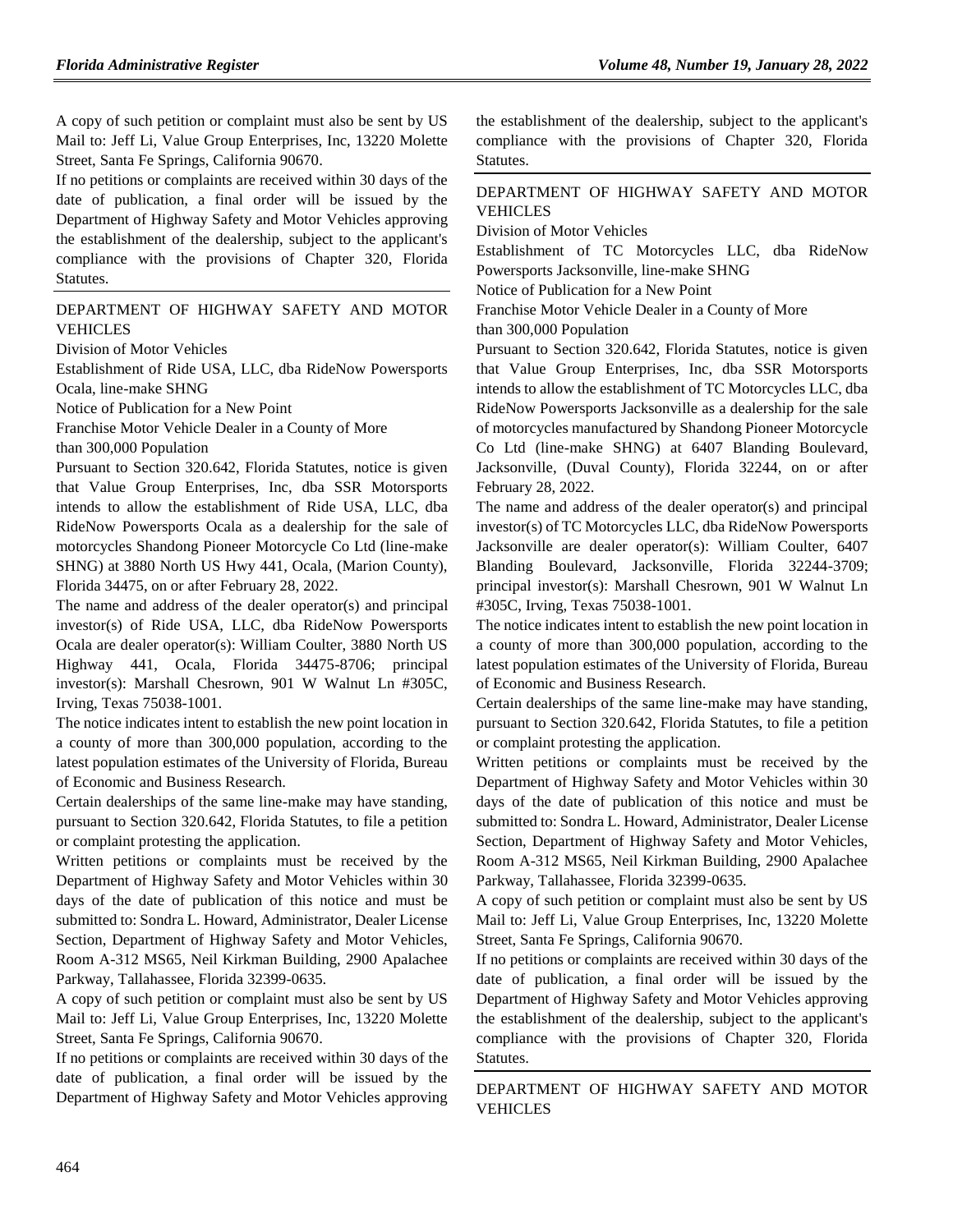[Division of Motor Vehicles](https://www.flrules.org/gateway/organization.asp?id=42)

Establishment of TC Motorcycles LLC, dba RideNow Powersports Jacksonville, line-make BENE

Notice of Publication for a New Point

Franchise Motor Vehicle Dealer in a County of More

than 300,000 Population

Pursuant to Section 320.642, Florida Statutes, notice is given that Value Group Enterprises, Inc, intends to allow the establishment of TC Motorcycles LLC, dba RideNow Powersports Jacksonville as a dealership for the sale of motorcycles manufactured by Zhejiang Qianjiang Motorcycle Co./Benelli Q.J. SRL (line-make BENE) at 6407 Blanding Boulevard, Jacksonville, (Duval County), Florida 32244, on or after February 28, 2022.

The name and address of the dealer operator(s) and principal investor(s) of TC Motorcycles LLC, dba RideNow Powersports Jacksonville are dealer operator(s): William Coulter, 6407 Blanding Boulevard, Jacksonville, Florida 32244-3709; principal investor(s): Marshall Chesrown, 901 W Walnut Ln #305C, Irving, Texas 75038-1001.

The notice indicates intent to establish the new point location in a county of more than 300,000 population, according to the latest population estimates of the University of Florida, Bureau of Economic and Business Research.

Certain dealerships of the same line-make may have standing, pursuant to Section 320.642, Florida Statutes, to file a petition or complaint protesting the application.

Written petitions or complaints must be received by the Department of Highway Safety and Motor Vehicles within 30 days of the date of publication of this notice and must be submitted to: Sondra L. Howard, Administrator, Dealer License Section, Department of Highway Safety and Motor Vehicles, Room A-312 MS65, Neil Kirkman Building, 2900 Apalachee Parkway, Tallahassee, Florida 32399-0635.

A copy of such petition or complaint must also be sent by US Mail to: Jeff Li, Value Group Enterprises, Inc, 13220 Molette Street, Santa Fe Springs, California 90670.

If no petitions or complaints are received within 30 days of the date of publication, a final order will be issued by the Department of Highway Safety and Motor Vehicles approving the establishment of the dealership, subject to the applicant's compliance with the provisions of Chapter 320, Florida Statutes.

### [DEPARTMENT OF HIGHWAY SAFETY AND MOTOR](https://www.flrules.org/gateway/department.asp?id=15)  [VEHICLES](https://www.flrules.org/gateway/department.asp?id=15)

#### [Division of Motor Vehicles](https://www.flrules.org/gateway/organization.asp?id=42)

Establishment of RN-Gainesville, LLC, dba RideNow Powersports Gainesville, line-make SHNG

Notice of Publication for a New Point

Franchise Motor Vehicle Dealer in a County of More

than 300,000 Population

Pursuant to Section 320.642, Florida Statutes, notice is given that Value Group Enterprises, Inc, dba SSR Motorsports intends to allow the establishment of RN-Gainesville, LLC, dba RideNow Powersports Gainesville as a dealership for the sale of motorcycle manufactured by Shandong Pioneer Motorcycle Co Ltd (line-make SHNG) at 4820 Northwest 13th Street, Gainesville, (Alachua County), Florida 32609-4142, on or after February 28, 2022.

The name and address of the dealer operator(s) and principal investor(s) of Ride USA, LLC, dba RideNow Powersports Ocala are dealer operator(s): William Coulter, 4820 NW 13th Street, Gainesville, Florida 32609-4142; principal investor(s): Marshall Chesrown, 901 W Walnut Ln #305C, Irving, Texas 75038-1001.

The notice indicates intent to establish the new point location in a county of more than 300,000 population, according to the latest population estimates of the University of Florida, Bureau of Economic and Business Research.

Certain dealerships of the same line-make may have standing, pursuant to Section 320.642, Florida Statutes, to file a petition or complaint protesting the application.

Written petitions or complaints must be received by the Department of Highway Safety and Motor Vehicles within 30 days of the date of publication of this notice and must be submitted to: Sondra L. Howard, Administrator, Dealer License Section, Department of Highway Safety and Motor Vehicles, Room A-312 MS65, Neil Kirkman Building, 2900 Apalachee Parkway, Tallahassee, Florida 32399-0635.

A copy of such petition or complaint must also be sent by US Mail to: Jeff Li, Value Group Enterprises, Inc, 13220 Molette Street, Santa Fe Springs, California 90670.

If no petitions or complaints are received within 30 days of the date of publication, a final order will be issued by the Department of Highway Safety and Motor Vehicles approving the establishment of the dealership, subject to the applicant's compliance with the provisions of Chapter 320, Florida Statutes.

### [DEPARTMENT OF HIGHWAY SAFETY AND MOTOR](https://www.flrules.org/gateway/department.asp?id=15)  [VEHICLES](https://www.flrules.org/gateway/department.asp?id=15)

[Division of Motor Vehicles](https://www.flrules.org/gateway/organization.asp?id=42)

Establishment of RN-Gainesville, LLC, dba RideNow Powersports Gainesville, line-make BENE

Notice of Publication for a New Point

Franchise Motor Vehicle Dealer in a County of More than 300,000 Population

Pursuant to Section 320.642, Florida Statutes, notice is given that Value Group Enterprises, Inc, dba SSR Motorsports intends to allow the establishment of RN-Gainesville, LLC, dba RideNow Powersports Gainesville as a dealership for the sale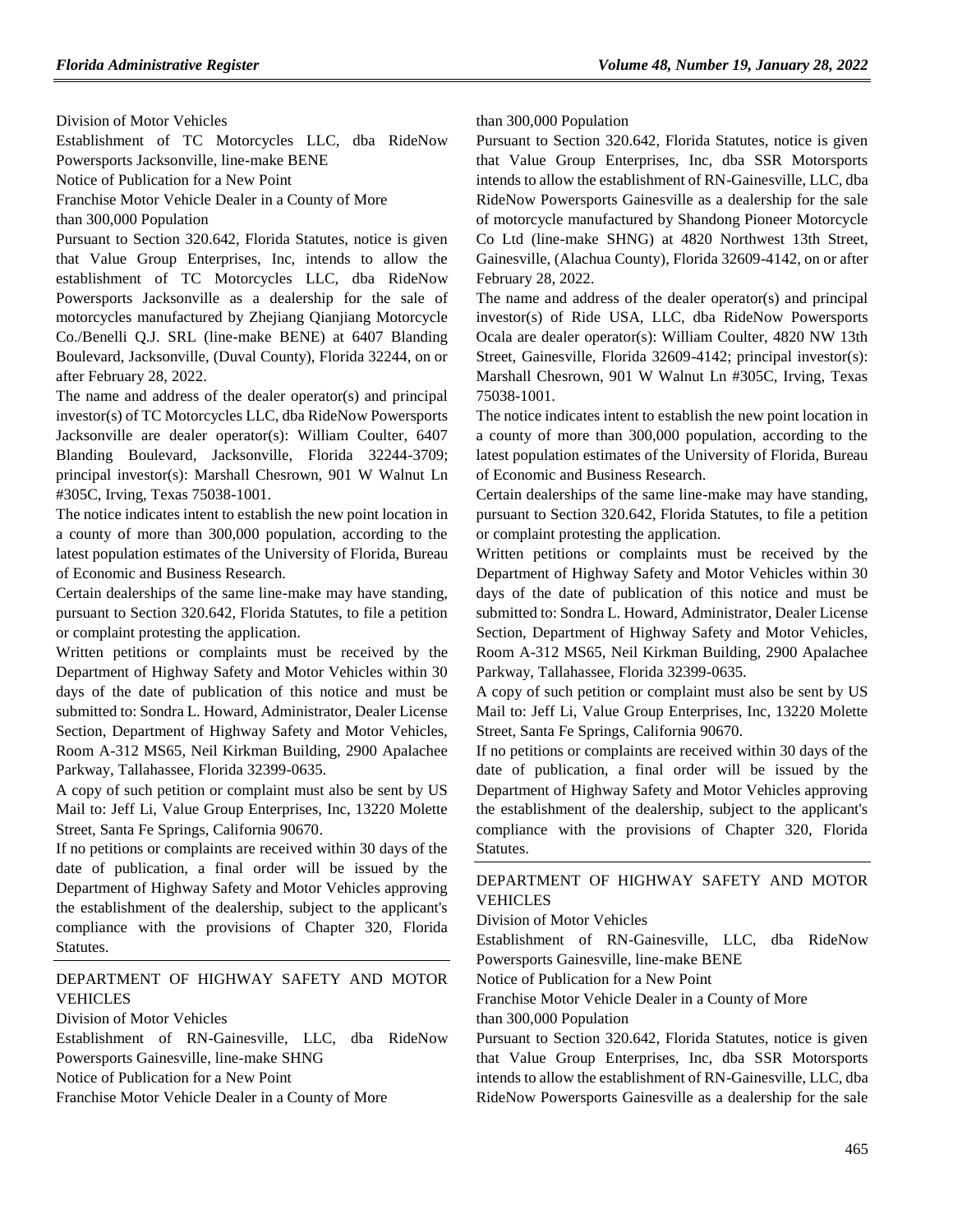of motorcycle manufactured by Zhejiang Qianjiang Motorcycle Co./Benelli Q.J. SRL (line-make BENE) at 4820 NW 13th Street, Gainesville, (Alachua County), Florida 32609, on or after February 28, 2022.

The name and address of the dealer operator(s) and principal investor(s) of Ride USA, LLC, dba RideNow Powersports Ocala are dealer operator(s): William Coulter, 4820 Northwest 13th Street, Gainesville, Florida 32609-4142; principal investor(s): Marshall Chesrown, 901 W Walnut LN #305C, Irving, Texas 75038-1001.

The notice indicates intent to establish the new point location in a county of more than 300,000 population, according to the latest population estimates of the University of Florida, Bureau of Economic and Business Research.

Certain dealerships of the same line-make may have standing, pursuant to Section 320.642, Florida Statutes, to file a petition or complaint protesting the application.

Written petitions or complaints must be received by the Department of Highway Safety and Motor Vehicles within 30 days of the date of publication of this notice and must be submitted to: Sondra L. Howard, Administrator, Dealer License Section, Department of Highway Safety and Motor Vehicles, Room A-312 MS65, Neil Kirkman Building, 2900 Apalachee Parkway, Tallahassee, Florida 32399-0635.

A copy of such petition or complaint must also be sent by US Mail to: Jeff Li, Value Group Enterprises, Inc, 13220 Molette Street, Santa Fe Springs, California 90670.

If no petitions or complaints are received within 30 days of the date of publication, a final order will be issued by the Department of Highway Safety and Motor Vehicles approving the establishment of the dealership, subject to the applicant's compliance with the provisions of Chapter 320, Florida Statutes.

# [DEPARTMENT OF HIGHWAY SAFETY AND MOTOR](https://www.flrules.org/gateway/department.asp?id=15)  [VEHICLES](https://www.flrules.org/gateway/department.asp?id=15)

[Division of Motor Vehicles](https://www.flrules.org/gateway/organization.asp?id=42)

Establishment of Solano Cycle Inc, line-make JDRA Notice of Publication for a New Point

Franchise Motor Vehicle Dealer in a County of Less

than 300,000 Population

Pursuant to Section 320.642, Florida Statutes, notice is given that Genuine Scooters LLC, intends to allow the establishment of Solano Cycle Inc, as a dealership for the sale of motorcycles manufactured by Royal Alloy By Jiangsu Dafier Motorcycle Co., Ltd (Line Make JDRA) at 32 San Marco Avenue, Saint Augustine, (St Johns County), Florida 32084, on or after February 28, 2022.

The name and address of the dealer operator(s) and principal investor(s) of Solano Cycle Inc are dealer operator(s): Martin Solano, 32 San Marco Avenue, Saint. Augustine, Florida 32084, principal investor(s): Martin Solano, 32 San Marco Avenue, Saint. Augustine, Florida 32084.

The notice indicates intent to establish the new point location in a county of less than 300,000 population, according to the latest population estimates of the University of Florida, Bureau of Economic and Business Research.

Certain dealerships of the same line-make may have standing pursuant to Section 320.642, Florida Statutes, to file a petition or complaint protesting the application.

Written petitions or complaints must be received by the Department of Highway Safety and Motor Vehicles within 30 days of the date of publication of this notice and must be submitted to: Sondra L Howard, Administrator, Dealer License Section, Department of Highway Safety and Motor Vehicles, Room A-312 MS65, Neil Kirkman Building, 2900 Apalachee Parkway, Tallahassee, Florida 32399-0635.

A copy of such petition or complaint must also be sent by US Mail to: Sarah Miyashiro, Genuine Scooters LLC, 2700 W Grand Avenue, Chicago, Illinois 60612.

If no petitions or complaints are received within 30 days of the date of publication, a final order will be issued by the Department of Highway Safety and Motor Vehicles approving the establishment of the dealership, subject to the applicant's compliance with the provisions of Chapter 320, Florida Statutes.

# [DEPARTMENT OF HIGHWAY SAFETY AND MOTOR](https://www.flrules.org/gateway/department.asp?id=15)  [VEHICLES](https://www.flrules.org/gateway/department.asp?id=15)

[Division of Motor Vehicles](https://www.flrules.org/gateway/organization.asp?id=42)

Establishment of Solano Cycle Inc, line-make NGBO

Notice of Publication for a New Point

Franchise Motor Vehicle Dealer in a County of Less than 300,000 Population

Pursuant to Section 320.642, Florida Statutes, notice is given that Genuine Scooters LLC, intends to allow the establishment of Solano Cycle Inc, as a dealership for the sale of motorcycles manufactured by Ningbo Longjia Motorcycle Co. Ltd. (Line Make NGBO) at 32 San Marco Avenue, Saint Augustine, (Saint Johns County), Florida 32084, on or after February 28, 2022.

The name and address of the dealer operator(s) and principal investor(s) of Solano Cycle Inc are dealer operator(s): Martin Solano, 32 San Marco Avenue, Saint Augustine, Florida 32084, principal investor(s): Martin Solano, 32 San Marco Avenue, Saint Augustine, Florida 32084.

The notice indicates intent to establish the new point location in a county of less than 300,000 population, according to the latest population estimates of the University of Florida, Bureau of Economic and Business Research.

Certain dealerships of the same line-make may have standing pursuant to Section 320.642, Florida Statutes, to file a petition or complaint protesting the application.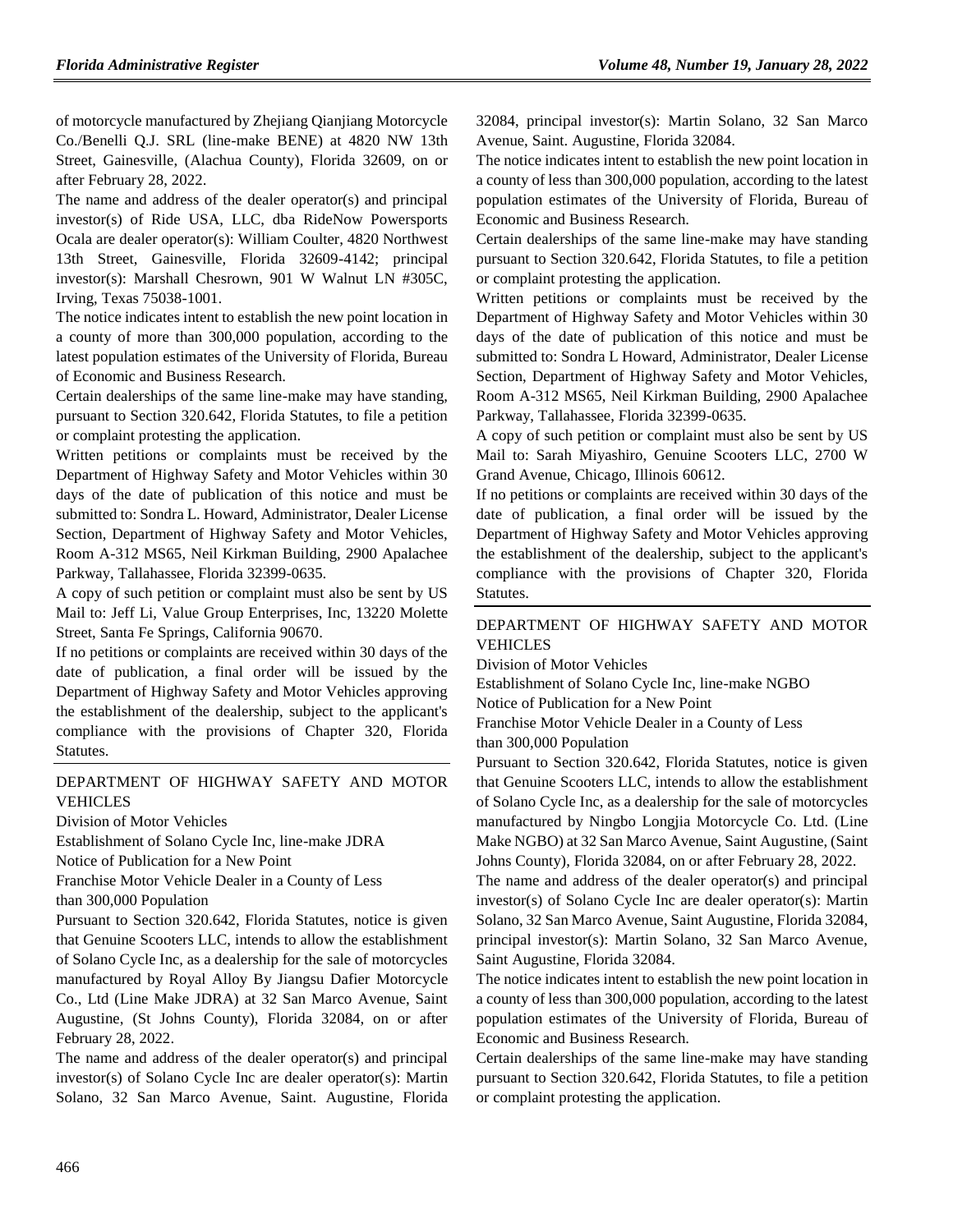Written petitions or complaints must be received by the Department of Highway Safety and Motor Vehicles within 30 days of the date of publication of this notice and must be submitted to: Sondra L Howard, Administrator, Dealer License Section, Department of Highway Safety and Motor Vehicles, Room A-312 MS65, Neil Kirkman Building, 2900 Apalachee Parkway, Tallahassee, Florida 32399-0635.

A copy of such petition or complaint must also be sent by US Mail to: Sarah Miyashiro, Genuine Scooters LLC, 2700 W Grand Avenue, Chicago, Illinois 60612.

If no petitions or complaints are received within 30 days of the date of publication, a final order will be issued by the Department of Highway Safety and Motor Vehicles approving the establishment of the dealership, subject to the applicant's compliance with the provisions of Chapter 320, Florida Statutes.

#### [DEPARTMENT OF HIGHWAY SAFETY AND MOTOR](https://www.flrules.org/gateway/department.asp?id=15)  [VEHICLES](https://www.flrules.org/gateway/department.asp?id=15)

[Division of Motor Vehicles](https://www.flrules.org/gateway/organization.asp?id=42)

Establishment of Solano Cycle Inc, line-make NGBO (593)

Notice of Publication for a New Point

Franchise Motor Vehicle Dealer in a County of Less than 300,000 Population

Pursuant to Section 320.642, Florida Statutes, notice is given that Genuine Scooters LLC, intends to allow the establishment of Solano Cycle Inc, as a dealership for the sale of motorcycles manufactured by Ningbo Longjia Motorcycle Co. Ltd. (Line Make NGBO) at 593 Blanding Boulevard, Orange Park, (Clay

County), Florida 32073, on or after February 28, 2022. The name and address of the dealer operator(s) and principal investor(s) of Solano Cycle Inc are dealer operator(s): Martin Solano, 32 San Marco Avenue, Saint Augustine, Florida 32084, principal investor(s): Martin Solano, 32 San Marco Avenue, Saint Augustine, Florida 32084.

The notice indicates intent to establish the new point location in a county of less than 300,000 population, according to the latest population estimates of the University of Florida, Bureau of Economic and Business Research.

Certain dealerships of the same line-make may have standing pursuant to Section 320.642, Florida Statutes, to file a petition or complaint protesting the application.

Written petitions or complaints must be received by the Department of Highway Safety and Motor Vehicles within 30 days of the date of publication of this notice and must be submitted to: Sondra L Howard, Administrator, Dealer License Section, Department of Highway Safety and Motor Vehicles, Room A-312 MS65, Neil Kirkman Building, 2900 Apalachee Parkway, Tallahassee, Florida 32399-0635.

A copy of such petition or complaint must also be sent by US Mail to: Sarah Miyashiro, Genuine Scooters LLC, 2700 W Grand Avenue, Chicago, Illinois 60612.

If no petitions or complaints are received within 30 days of the date of publication, a final order will be issued by the Department of Highway Safety and Motor Vehicles approving the establishment of the dealership, subject to the applicant's compliance with the provisions of Chapter 320, Florida Statutes.

#### [DEPARTMENT OF HIGHWAY SAFETY AND MOTOR](https://www.flrules.org/gateway/department.asp?id=15)  [VEHICLES](https://www.flrules.org/gateway/department.asp?id=15)

[Division of Motor Vehicles](https://www.flrules.org/gateway/organization.asp?id=42)

Establishment of Solano Cycle Inc, line-make NGBO (1024A) Notice of Publication for a New Point

Franchise Motor Vehicle Dealer in a County of Less

than 300,000 Population

Pursuant to Section 320.642, Florida Statutes, notice is given that Genuine Scooters LLC, intends to allow the establishment of Solano Cycle Inc, as a dealership for the sale of motorcycles manufactured by Ningbo Longjia Motorcycle Co. Ltd. (Line Make NGBO) at 1024a South Main Street, Gainesville, (Alachua County), Florida 32601, on or after February 28, 2022.

The name and address of the dealer operator(s) and principal investor(s) of Solano Cycle Inc are dealer operator(s): Martin Solano, 32 San Marco Avenue, Saint Augustine, Florida 32084, principal investor(s): Martin Solano, 32 San Marco Avenue, Saint Augustine, Florida 32084.

The notice indicates intent to establish the new point location in a county of less than 300,000 population, according to the latest population estimates of the University of Florida, Bureau of Economic and Business Research.

Certain dealerships of the same line-make may have standing pursuant to Section 320.642, Florida Statutes to file a petition or complaint protesting the application.

Written petitions or complaints must be received by the Department of Highway Safety and Motor Vehicles within 30 days of the date of publication of this notice and must be submitted to: Sondra L Howard, Administrator, Dealer License Section, Department of Highway Safety and Motor Vehicles, Room A-312 MS65, Neil Kirkman Building, 2900 Apalachee Parkway, Tallahassee, Florida 32399-0635.

A copy of such petition or complaint must also be sent by US Mail to: Sarah Miyashiro, Genuine Scooters LLC, 2700 W Grand Avenue, Chicago, Illinois 60612.

If no petitions or complaints are received within 30 days of the date of publication, a final order will be issued by the Department of Highway Safety and Motor Vehicles approving the establishment of the dealership, subject to the applicant's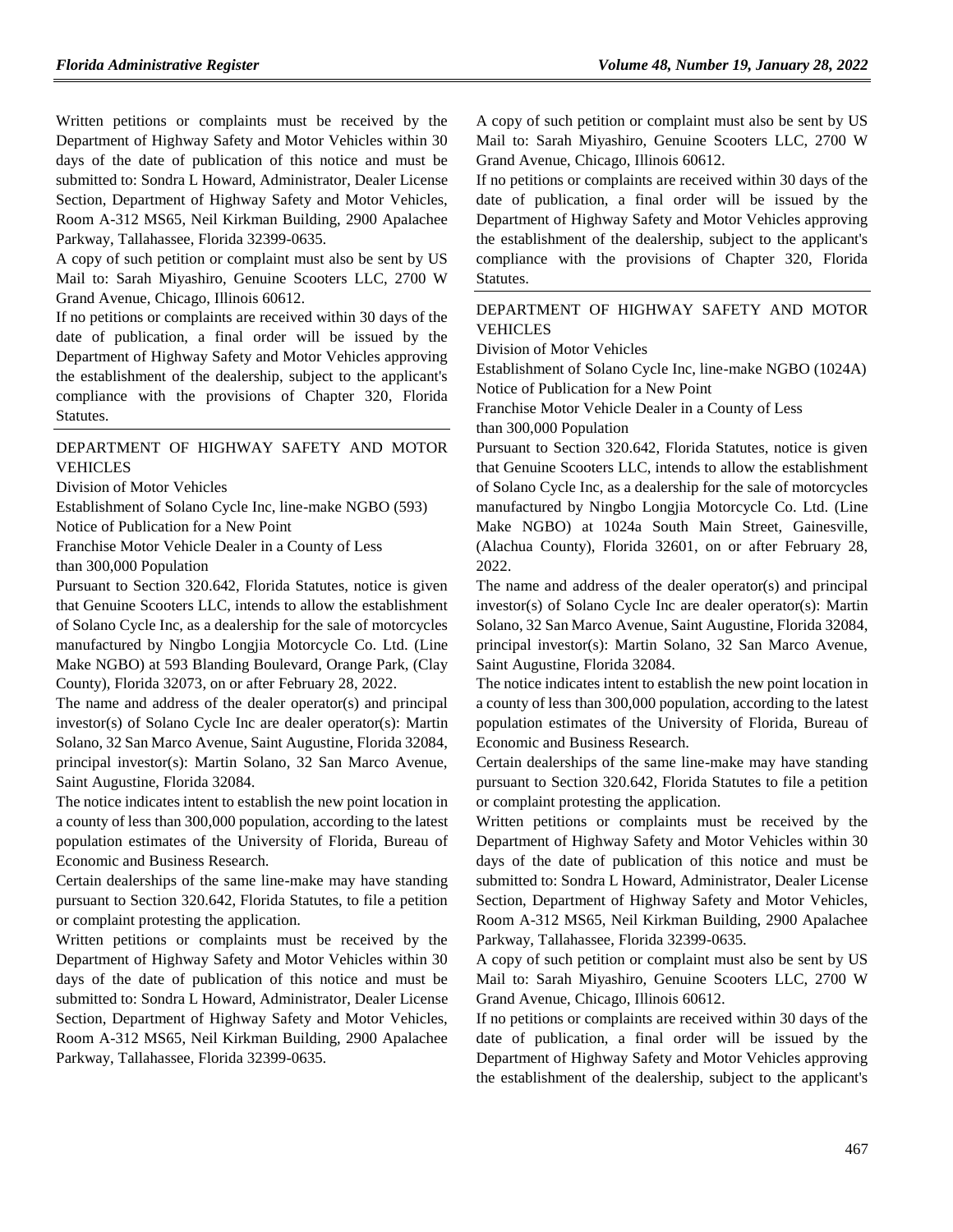compliance with the provisions of Chapter 320, Florida Statutes.

# [DEPARTMENT OF HIGHWAY SAFETY AND MOTOR](https://www.flrules.org/gateway/department.asp?id=15)  [VEHICLES](https://www.flrules.org/gateway/department.asp?id=15)

[Division of Motor Vehicles](https://www.flrules.org/gateway/organization.asp?id=42)

Establishment of Solano Cycle Inc, line-make NGBO (815)

Notice of Publication for a New Point

Franchise Motor Vehicle Dealer in a County of More

than 300,000 Population

Pursuant to Section 320.642, Florida Statutes, notice is given that Genuine Scooters LLC, intends to allow the establishment of Solano Cycle Inc, as a dealership for the sale of motorcycles manufactured by Ningbo Longjia Motorcycle Co. Ltd. (linemake NGBO) at 815 Beach Boulevard Unit 3 & 4, Jacksonville Beach, (Duval County), Florida 32250, on or after February 28, 2022.

The name and address of the dealer operator(s) and principal investor(s) of Solano Cycle Inc are dealer operator(s): Martin Solano, 32 San Marco Avenue, Saint. Augustine, Florida 32084; principal investor(s): Martin Solano, 32 San Marco, St. Augustine, Florida 32084.

The notice indicates intent to establish the new point location in a county of more than 300,000 population, according to the latest population estimates of the University of Florida, Bureau of Economic and Business Research.

Certain dealerships of the same line-make may have standing, pursuant to Section 320.642, Florida Statutes, to file a petition or complaint protesting the application.

Written petitions or complaints must be received by the Department of Highway Safety and Motor Vehicles within 30 days of the date of publication of this notice and must be submitted to: Sondra L. Howard, Administrator, Dealer License Section, Department of Highway Safety and Motor Vehicles, Room A-312 MS65, Neil Kirkman Building, 2900 Apalachee Parkway, Tallahassee, Florida 32399-0635.

A copy of such petition or complaint must also be sent by US Mail to: Sarah Miyashiro, Genuine Scooters LLC, 2700 W Grand Avenue, Chicago, Illinois 60612.

If no petitions or complaints are received within 30 days of the date of publication, a final order will be issued by the Department of Highway Safety and Motor Vehicles approving the establishment of the dealership, subject to the applicant's compliance with the provisions of Chapter 320, Florida Statutes.

[DEPARTMENT OF FINANCIAL SERVICES](https://www.flrules.org/gateway/department.asp?id=69) [Division of Treasury](https://www.flrules.org/gateway/organization.asp?id=361) **Quarterly List of Qualified Public Depositories** DEPARTMENT OF FINANCIAL SERVICES DIVISION OF TREASURY BUREAU OF COLLATERAL MANAGEMENT

#### PUBLIC DEPOSITS SECTION

#### **\*\*\*\*\*\*\*\*\*\*\*\*\*\*\*\*\*\*\*\*\*\*\*\*\*\*\*\*\*\*\*\*\*\*\*\*\*\*\*\*\*\*\*\*\*\*\*\*\*\***

FOR PUBLIC DEPOSITORS TO RECEIVE THE PROTECTION FROM LOSS PROVIDED IN CHAPTER 280, FLORIDA STATUTES, THEY SHALL COMPLY WITH THE FOLLOWING ON EACH PUBLIC DEPOSIT ACCOUNT IN ADDITION TO ANY OTHER REQUIREMENTS SPECIFIED IN CHAPTER 280: (1) EXECUTE THE PUBLIC DEPOSIT IDENTIFICATION AND ACKNOWLEDGMENT FORM DFS-J1-1295 WITH THE QUALIFIED PUBLIC DEPOSITORY (QPD), MAINTAIN IT AS A VALUABLE RECORD, AND CONFIRM THE ACCOUNT ANNUALLY; (2) EXECUTE A REPLACEMENT FORM DFS-J1-1295 WHEN THERE IS A MERGER, ACQUISITION, NAME CHANGE, OR OTHER EVENT WHICH CHANGES THE ACCOUNT NAME, ACCOUNT NUMBER, OR NAME OF THE QPD.

THE FOLLOWING QPDS ARE AUTHORIZED TO HOLD PUBLIC DEPOSITS. THE CITIES AND STATES LISTED ARE THE HOME OFFICE LOCATIONS. **QPDS MARKED WITH AN ASTERISK HAVE LIMITED THE AMOUNT OF PUBLIC DEPOSITS THEY WILL ADMINISTER. QPDS HAVING A DATE BESIDE THEIR NAME ARE IN THE PROCESS OF WITHDRAWING FROM THE PROGRAM AND SHALL NOT RECEIVE OR RETAIN PUBLIC DEPOSITS AFTER THE DATE SHOWN.** THEY MAY, HOWEVER, HAVE CERTAIN OBLIGATIONS TO THE PROGRAM AFTER THAT DATE WITH WHICH THEY MUST COMPLY BEFORE CONCLUDING THE WITHDRAWAL PROCESS. **\*\*\*\*\*\*\*\*\*\*\*\*\*\*\*\*\*\*\*\*\*\*\*\*\*\*\*\*\*\*\*\*\*\*\*\*\*\*\*\*\*\*\*\*\*\*\*\*\*\***

# **ALABAMA**

**ANDALUSIA** CCB COMMUNITY BANK

#### **ATMORE** UNITED BANK

#### **BIRMINGHAM** REGIONS BANK

### **HOMEWOOD** SERVISFIRST BANK

**HUNTSVILLE**

PROGRESS BANK AND TRUST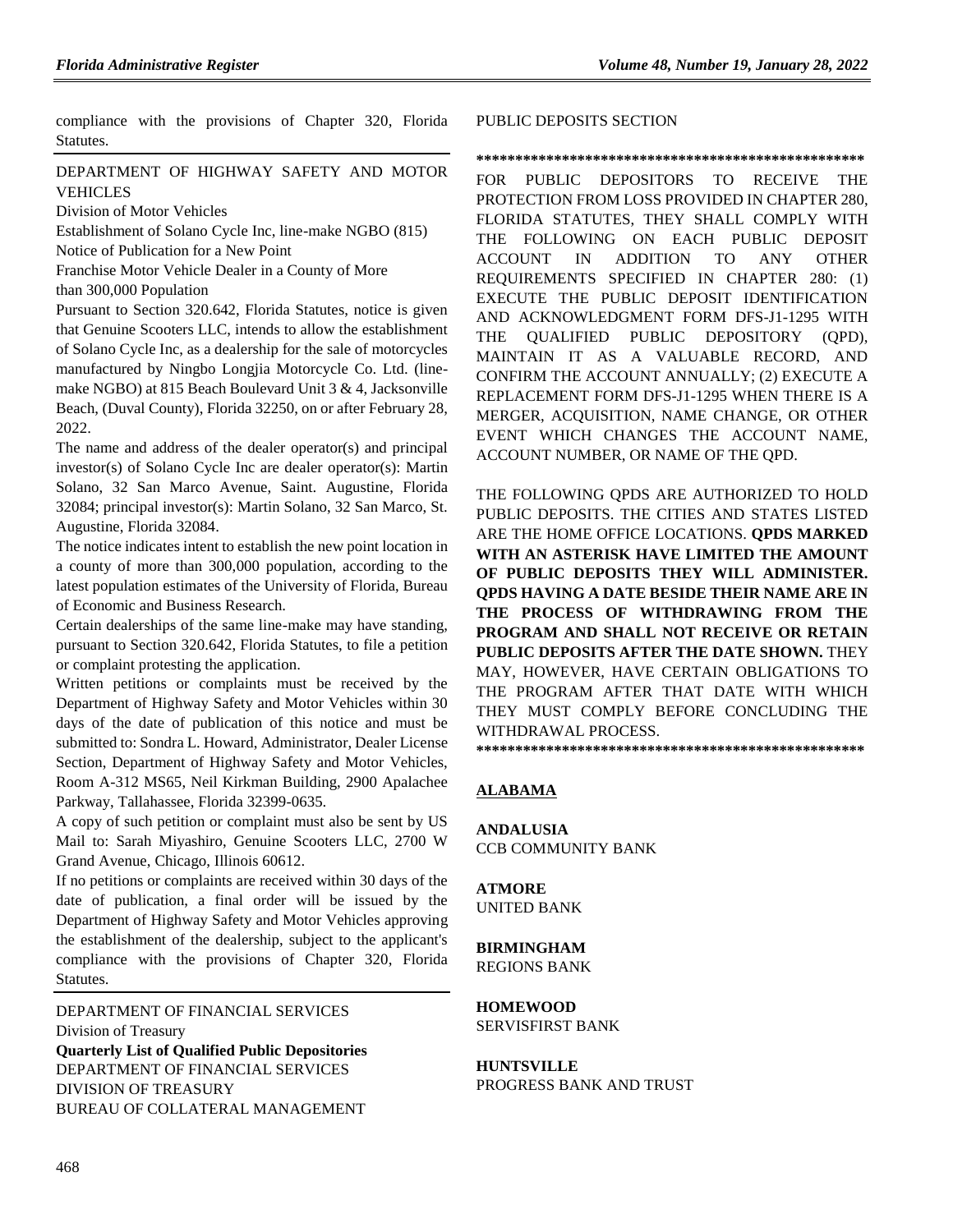### **ARKANSAS**

**CONWAY** CENTENNIAL BANK

### **CALIFORNIA**

**IRVINE** FIRST FOUNDATION BANK

# **DELAWARE**

**WILMINGTON** PNC BANK, N.A. SANTANDER BANK, N.A. TD BANK, N.A.

### **FLORIDA**

**ARCADIA** CREWS BANK & TRUST

**BELLE GLADE** BANK OF BELLE GLADE

**BOCA RATON** PARADISE BANK

**CHIEFLAND** DRUMMOND COMMUNITY BANK

**CLEARWATER** FLAGSHIP BANK

**CLEWISTON** FIRST BANK

**CORAL GABLES** AMERANT BANK, N.A. BANESCO USA BRADESCO BAC FLORIDA BANK PROFESSIONAL BANK

**DADE CITY** FIRST NATIONAL BANK OF PASCO

**DELAND** MAINSTREET COMMUNITY BANK OF FLORIDA SURETY BANK

**DORAL**

U.S. CENTURY BANK

**ENGLEWOOD** ENGLEWOOD BANK & TRUST

**FORT MYERS** EDISON NATIONAL BANK FINEMARK NATIONAL BANK & TRUST

**FORT WALTON BEACH** BEACH BANK FNBT BANK

**FROSTPROOF** CITIZENS BANK AND TRUST

**GRACEVILLE** PEOPLES BANK OF GRACEVILLE

**INVERNESS** BRANNEN BANK

**JACKSONVILLE** FLORIDA CAPITAL BANK, N.A. TIAA, FSB DBA EVERBANK

**JUNO BEACH** ANCHOR BANK

**KEY WEST** FIRST STATE BANK OF THE FLORIDA KEYS GULF ATLANTIC BANK

**LAKE CITY** FIRST FEDERAL BANK

**LAKELAND** BANK OF CENTRAL FLORIDA

**MADISON** MADISON COUNTY COMMUNITY BANK

**MAITLAND** AXIOM BANK, N.A. FIRST COLONY BANK OF FLORIDA

**MAYO** LAFAYETTE STATE BANK

**MERRITT ISLAND** COMMUNITY BANK OF THE SOUTH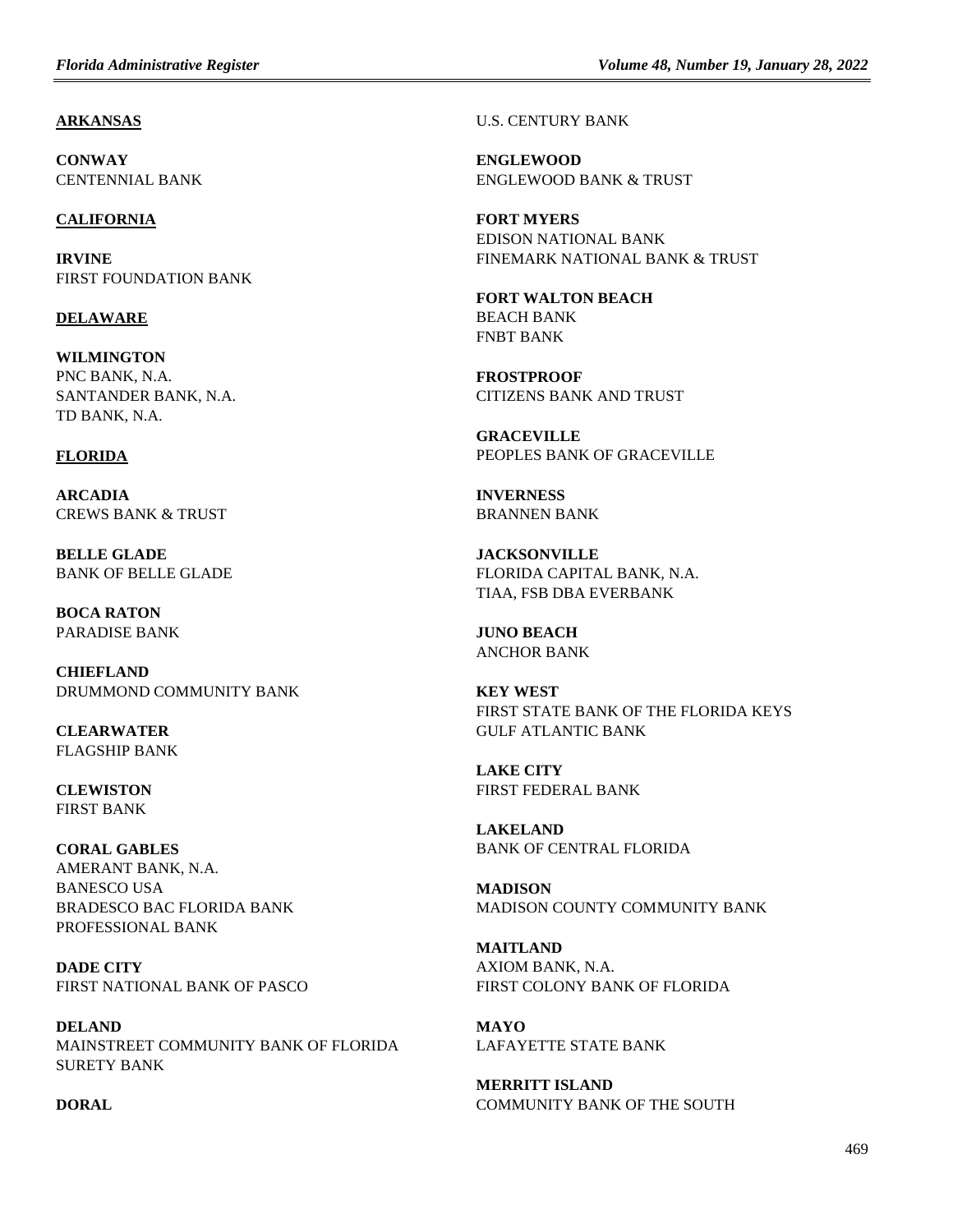### **MIAMI**

CITY NATIONAL BANK OF FLORIDA GROVE BANK & TRUST INTERNATIONAL FINANCE BANK OCEAN BANK PACIFIC NATIONAL BANK SUNSTATE BANK TERRABANK, N.A.

**MIAMI LAKES** BANKUNITED, N.A.

**MOUNT DORA** FIRST NATIONAL BANK OF MOUNT DORA, THE

**NICEVILLE** PNB COMMUNITY BANK

**OAKLAND PARK** AMERICAN NATIONAL BANK

**ORANGE CITY** COGENT BANK

**ORLANDO** ONE FLORIDA BANK

**OVIEDO** CITIZENS BANK OF FLORIDA

**PALM COAST** INTRACOASTAL BANK

**PANAMA CITY** FIRST NATIONAL BANK NORTHWEST FLORIDA

**PENSACOLA** BANK OF THE SOUTH THE WARRINGTON BANK

**PORT CHARLOTTE** CHARLOTTE STATE BANK & TRUST

**ST. PETERSBURG** FIRST HOME BANK RAYMOND JAMES BANK

**SEBRING** HEARTLAND NATIONAL BANK **SOUTH MIAMI** FIRST NATIONAL BANK OF SOUTH MIAMI

**STARKE** COMMUNITY STATE BANK

**STUART** SEACOAST NATIONAL BANK

**TALLAHASSEE** CAPITAL CITY BANK PRIME MERIDIAN BANK

**TAMPA** BANK OF TAMPA, THE CENTRAL BANK FIRST CITRUS BANK

**THE VILLAGES** CITIZENS FIRST BANK

**UMATILLA** UNITED SOUTHERN BANK

**VERO BEACH** MARINE BANK & TRUST COMPANY

**WAUCHULA** FIRST NATIONAL BANK OF WAUCHULA WAUCHULA STATE BANK

**WEST PALM BEACH** FLAGLER BANK

**WINTER HAVEN** SOUTH STATE BANK, N.A.

**WINTER PARK** WINTER PARK NATIONAL BANK

# **GEORGIA**

**ALMA** PINELAND BANK

**BLACKSHEAR** PRIMESOUTH BANK

**COLQUITT** PEOPLESSOUTH BANK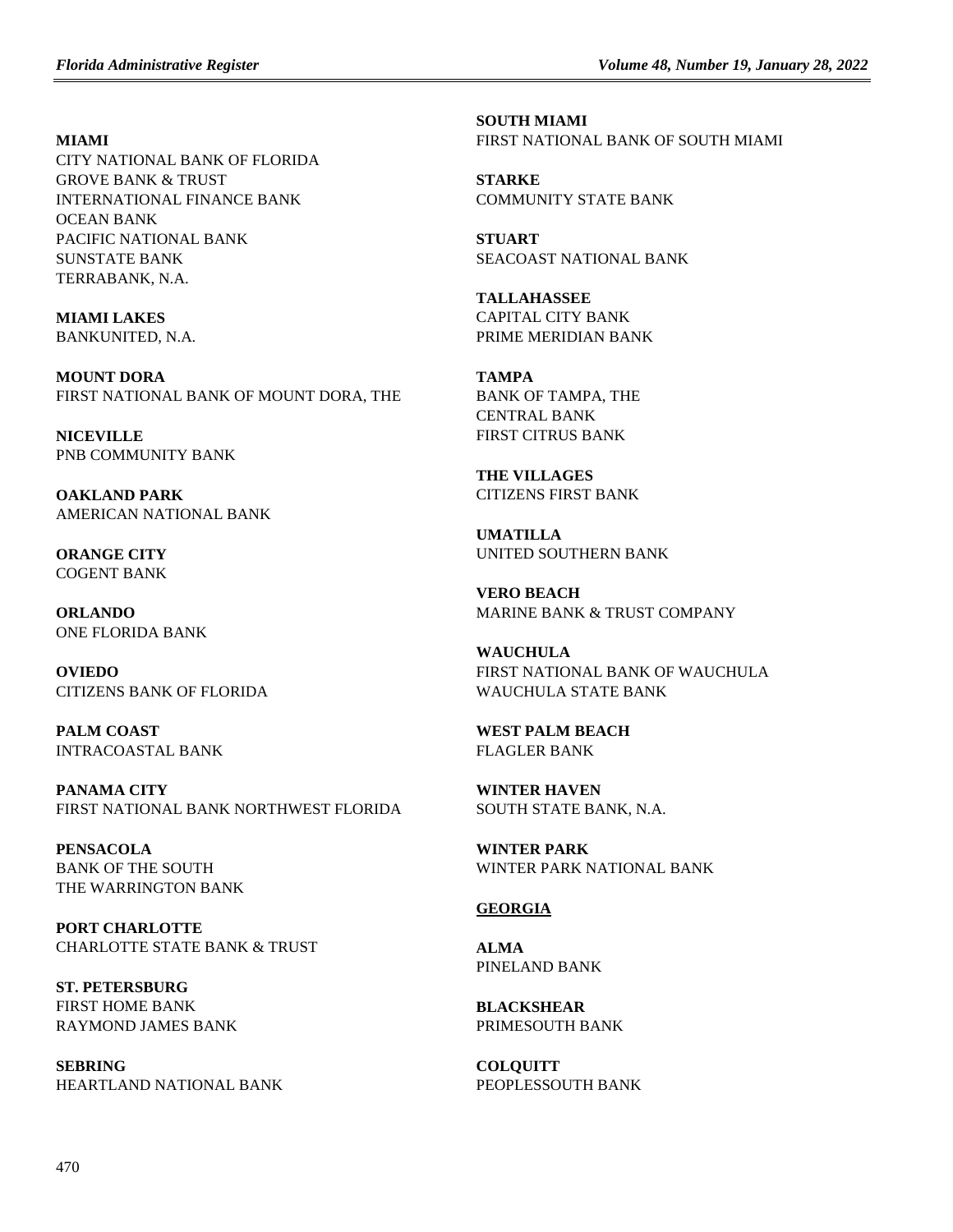**COLUMBUS** SYNOVUS BANK

**DARIEN** SOUTHEASTERN BANK

**MOULTRIE** AMERIS BANK

**WAYCROSS** FIRST SOUTHERN BANK

### **ILLINOIS**

**CHAMPAIGN** BUSEY BANK

**CHICAGO** BMO HARRIS BANK, N.A. NORTHERN TRUST COMPANY, THE

### **INDIANA**

**EVANSVILLE** UNITED FIDELITY BANK, FSB

# **IOWA**

**IOWA CITY** MIDWESTONE BANK

# **KENTUCKY**

**LOUISVILLE** REPUBLIC BANK & TRUST COMPANY

#### **LOUISIANA**

**PLAQUEMINE** ANTHEM BANK & TRUST

#### **MASSACHUSETTS**

**BOSTON** ONEUNITED BANK

**MISSISSIPPI**

**FOREST** COMMUNITY BANK OF MISSISSIPPI **GULFPORT** HANCOCK WHITNEY BANK

**HATTIESBURG** THE FIRST BANK

**JACKSON** TRUSTMARK NATIONAL BANK

**TUPELO** CADENCE BANK RENASANT BANK

### **NEW JERSEY**

**PASSAIC** VALLEY NATIONAL BANK

### **NEW YORK**

**GLENVILLE** TRUSTCO BANK

**NEW YORK CITY** BANK LEUMI USA POPULAR BANK

#### **NORTH CAROLINA**

**CHARLOTTE** BANK OF AMERICA, N.A. TRUIST BANK

# **OHIO**

**CINCINNATI** FIFTH THIRD BANK, N.A. U.S. BANK N.A.

**COLUMBUS** JPMORGAN CHASE BANK, N.A.

#### **SOUTH CAROLINA**

**GREENVILLE** UNITED COMMUNITY BANK

#### **SOUTH DAKOTA**

**SIOUX FALLS** CITIBANK, N.A.